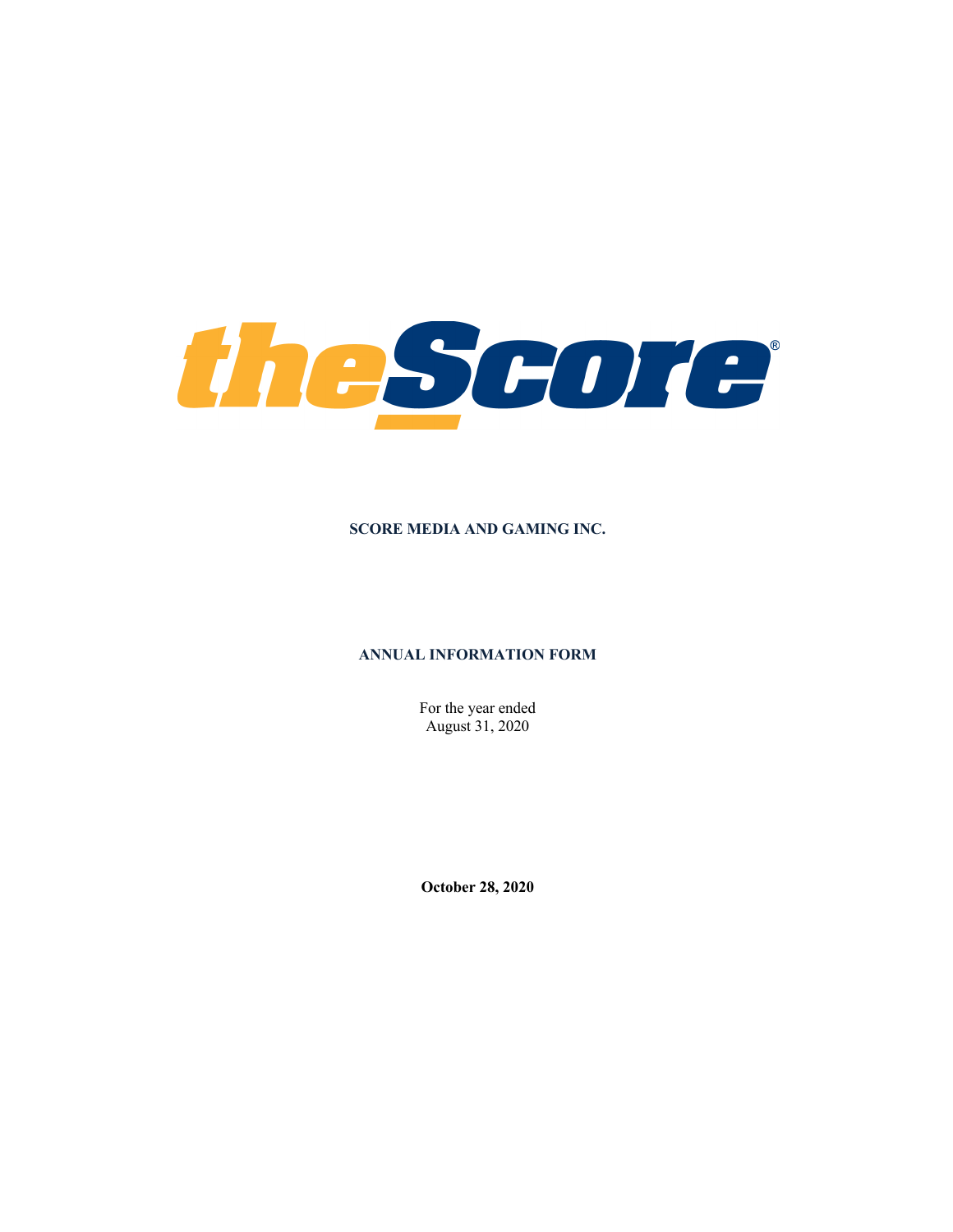# **TABLE OF CONTENTS**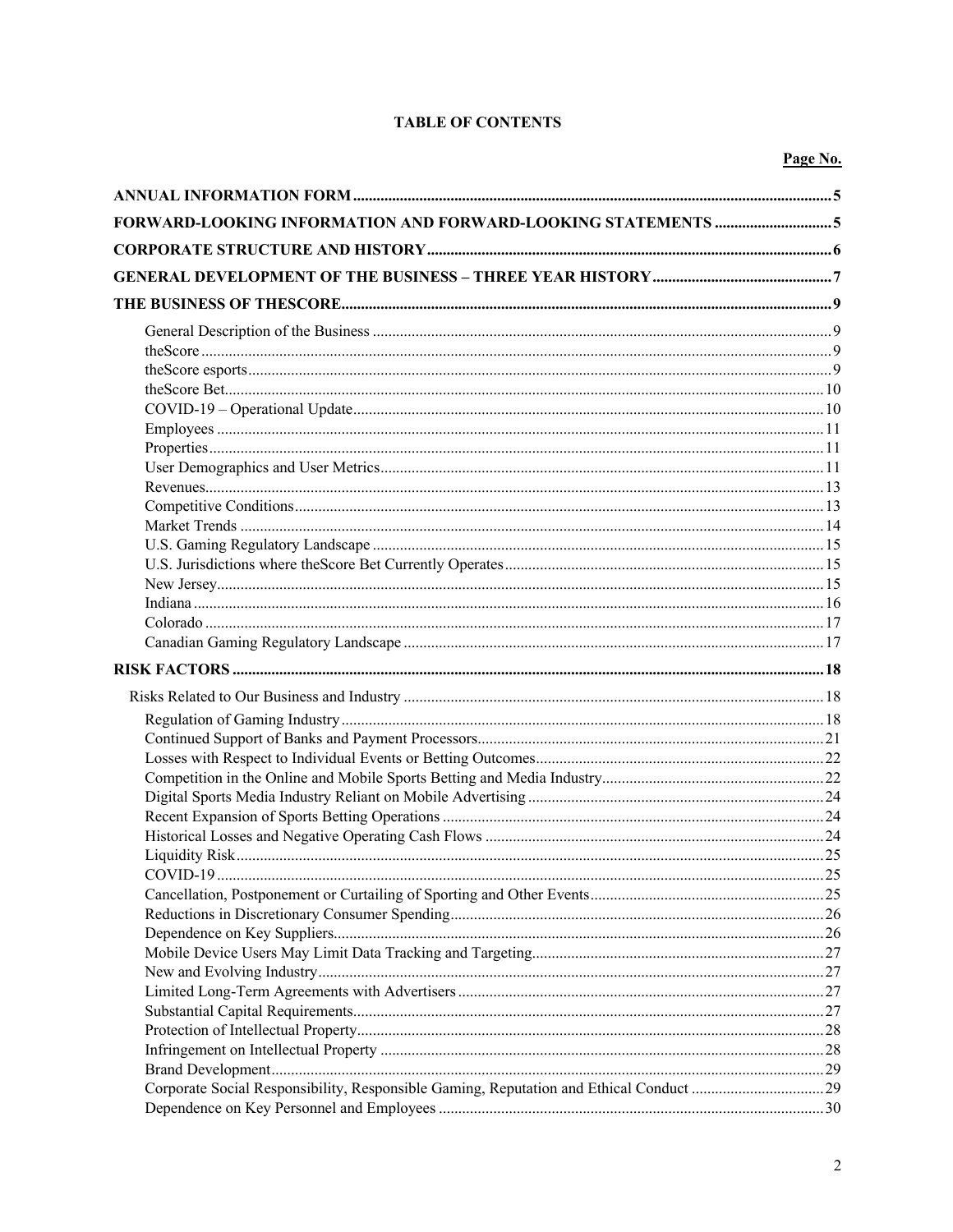| Debt Obligations Will Have Priority Over Class A Shares in the Event of a Liquidation, Dissolution or |  |
|-------------------------------------------------------------------------------------------------------|--|
|                                                                                                       |  |
|                                                                                                       |  |
|                                                                                                       |  |
|                                                                                                       |  |
|                                                                                                       |  |
|                                                                                                       |  |
|                                                                                                       |  |
|                                                                                                       |  |
|                                                                                                       |  |
|                                                                                                       |  |
|                                                                                                       |  |
|                                                                                                       |  |
|                                                                                                       |  |
|                                                                                                       |  |
|                                                                                                       |  |
|                                                                                                       |  |
|                                                                                                       |  |
|                                                                                                       |  |
|                                                                                                       |  |
|                                                                                                       |  |
|                                                                                                       |  |
|                                                                                                       |  |
|                                                                                                       |  |
|                                                                                                       |  |
|                                                                                                       |  |
|                                                                                                       |  |
|                                                                                                       |  |
|                                                                                                       |  |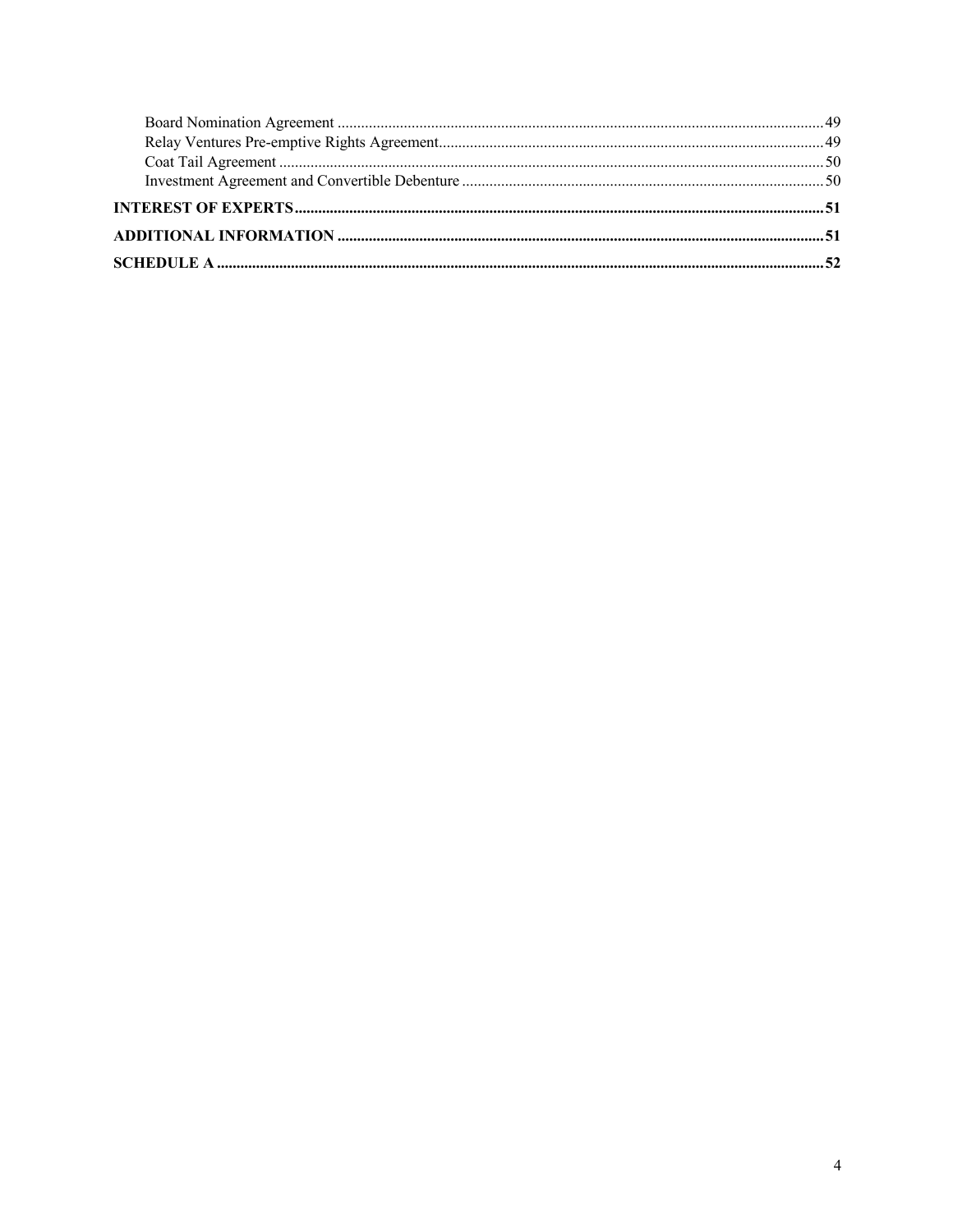### **SCORE MEDIA AND GAMING INC.**

#### ANNUAL INFORMATION FORM

All references in this annual information form ("**AIF**") to "theScore", "we", "us" and "our" refers to Score Media and Gaming Inc. and its direct and indirect subsidiaries unless otherwise noted or the context requires otherwise. All information contained herein is as of August 31, 2020 unless otherwise noted.

All dollar amounts in this AIF are expressed in Canadian dollars, unless otherwise noted.

Certain trademarks used in this AIF, such as "theScore", "theScore Bet", "theScore esports", "theScore.com", "theScore.bet", and "theScoreesports.com", and theScore logo, theScore | Bet logo, S | Bet logo, theScore esports logo and the "S" icon are trademarks or registered trademarks of theScore. All other trademarks or services marks appearing in this AIF are the trademarks or service marks of their respective owners.

References in this AIF to research reports or articles should not be construed as depicting the complete findings of the entire referenced report or article. The information in each report or article is not incorporated by reference into this AIF.

#### FORWARD-LOOKING INFORMATION AND FORWARD-LOOKING STATEMENTS

Certain statements made in this AIF constitute forward-looking statements that are made as of the date hereof. All statements other than statements of historical fact contained in this AIF, including, without limitation, those regarding our future financial position and results of operations, strategy, plans, objectives, goals and targets, including in light of the ongoing and evolving COVID-19 pandemic, regulatory approvals, future developments in the markets where we participate or are seeking to participate, and any statements preceded by, followed by or that include the words "aim," "anticipate," "believe," "continue," "plan," "estimate," "expect," "forecast," "intend," "predict," "project," "seek," "will," "would," "may" and "should" or similar expressions or the negative thereof, are forward-looking statements. These forward-looking statements are not historical facts but reflect our current expectations concerning future results and events, and relate to, among other things, anticipated financial performance, business prospects, strategies, regulatory developments, new services, market forces, commitments and technological developments. By its nature, such forward-looking information is subject to various risks and uncertainties, including risks related to our operating in an evolving regulatory landscape, continued support of banks and payment processors, losses with respect to individual events or betting outcomes, competition in the online and mobile sports betting industry, regulatory investigations, market access limitations, shareholders being subject to extensive governmental regulation, industry social responsibility concerns, reliance on mobile advertising, recent expansion of our sports betting operations, our historical losses and negative operating cash flows, liquidity risk associated with meeting our financial obligations, the impacts of COVID-19, cancellations and delays of sporting and other events, reductions in discretionary consumer spending, our dependence on key suppliers, the possibility of mobile device users limiting targeted advertising, the new and evolving industries in which we operate, our limited long-term agreements with advertisers, our potential requirements for substantial capital, the protection of our intellectual property, the possibility of infringing on the intellectual property of others, our brand development, our responsible and ethical conduct, our dependence on key personnel, rapid technology developments, defects in products, inaccuracies in key performance metrics, user data, reliance on collaborative partners, our expansion into new business areas and geographic markets and several other risk factors, including those discussed in this AIF, which could cause our actual results and experience to differ materially from the anticipated results or other expectations expressed (see "*RISK FACTORS*"). Readers are cautioned not to place undue reliance on this forward-looking information, and we disclaim any intention or obligation to update publicly or revise any forward-looking statements, whether as a result of new information, future events or otherwise, except as required by applicable law. The forward-looking statements and information contained in this AIF are expressly qualified by this cautionary statement.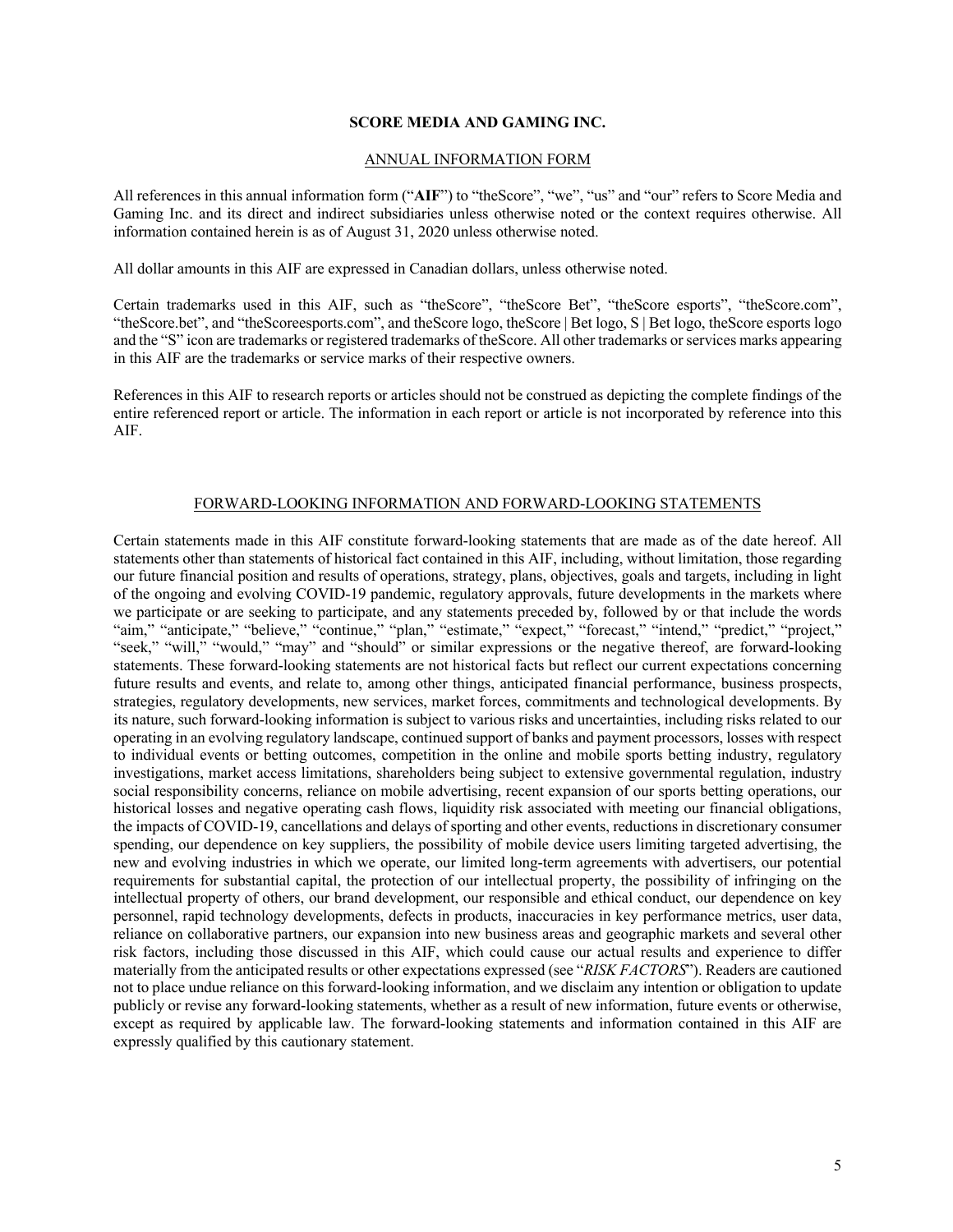### CORPORATE STRUCTURE AND HISTORY

theScore was incorporated pursuant to the *Business Corporations Act* (Ontario) on August 30, 2012 under the name "theScore, Inc." and continued under the *Business Corporations Act* (British Columbia) on August 29, 2019 under the name "Score Media and Gaming Inc."

Our fiscal year commences September 1<sup>st</sup> of each year and ends on August 31<sup>st</sup> of the following year. Our fiscal year which ended on August 31, 2020 is referred to as "current fiscal year", "fiscal 2020", "F2020" or using similar words. Our previous fiscal year which ended on August 31, 2019 is referred to as "previous fiscal year", "fiscal 2019", "F2019" or using similar words.

Our principal place of business is 500 King Street West, 4<sup>th</sup> Floor, Toronto, Ontario, M5V 1L9 and our registered office is 745 Thurlow Street, Suite 2400, Vancouver, British Columbia, V6E 0C5.

The following chart depicts the intercorporate relationships among theScore and its material subsidiaries (all of which are wholly-owned) as of the date of this AIF:

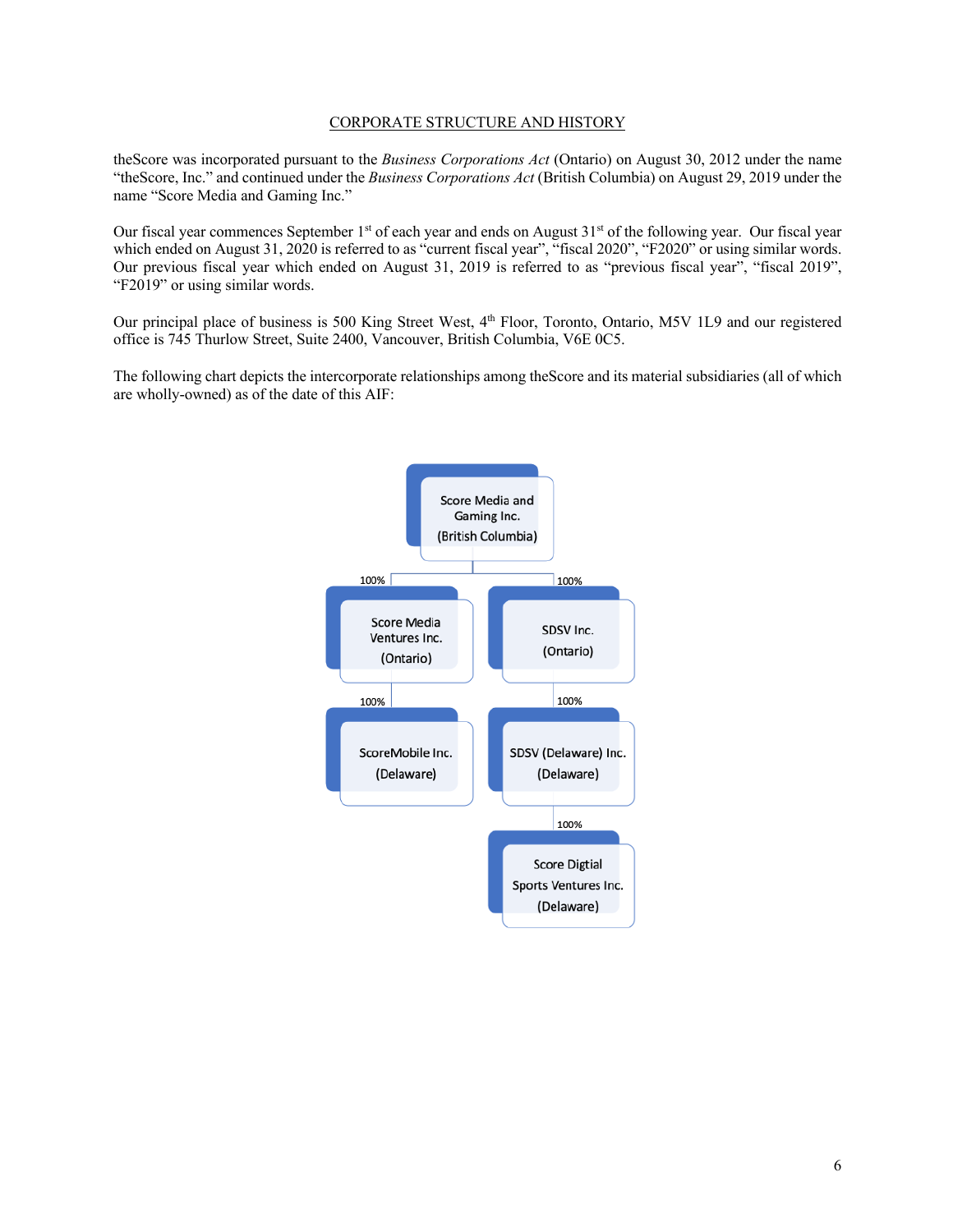## GENERAL DEVELOPMENT OF THE BUSINESS – THREE YEAR HISTORY

# *Highlights of Fiscal 2020*

We began the multi-state expansion of our mobile sports betting app, the Score Bet, launching in both Colorado and Indiana in September 2020. theScore Bet is authorized to operate in Colorado by the Colorado Division of Gaming, via our market access agreement with a subsidiary of U.S. gaming operator Jacobs Entertainment Inc. theScore Bet is authorized to operate in Indiana by the Indiana Gaming Commission, via our multi-state market access framework agreement with Penn National Gaming Inc. theScore Bet first launched in New Jersey in September 2019 as authorized by the New Jersey Division of Gaming Enforcement, via our December 2018 market access agreement with Darby Development LLC, the operator of Monmouth Park Racetrack, and the New Jersey Thoroughbred Horsemen's Association.

After receiving final approval to graduate to the Toronto Stock Exchange ("**TSX**") from the TSX Venture Exchange ("**TSXV**"), our Class A Subordinate Voting Shares ("**Class A Shares**") commenced trading on the TSX at market open on September 15, 2020 under the existing ticker "SCR". Our Class A Shares were voluntarily delisted from the TSXV concurrently with the commencement of trading on the TSX.

theScore Bet secured market access to operate an online casino (iGaming) in New Jersey via a market access agreement with Twin River Worldwide Holdings Inc. We anticipate launching our online casino product in New Jersey in the second half of 2021, subject to securing applicable licensing and regulatory approvals from the New Jersey Division of Gaming Enforcement and the completion of Twin River's pending acquisition of Bally's Atlantic City Hotel & Casino in Atlantic City, New Jersey.

We announced a multi-year agreement to become an Authorized Gaming Operator of Major League Baseball ("**MLB**"), providing us with access to Official MLB Data, league marks, and logos for theScore Bet. We also became an Authorized Sports Betting Operator of the National Basketball Association ("**NBA**") in a multiyear partnership. The agreement provides us with access to Official NBA Betting Data, leagues marks, and logos for theScore Bet.

We unveiled FUSE, a new suite of innovative integrations linking our media and sports betting platforms, creating faster and more seamless navigation between theScore and theScore Bet. Available on iOS devices, FUSE enables sports fans to create betslips from within theScore app for the first time, with a single tap then taking registered users directly into theScore Bet to complete the wager.

We announced the appointment of two experienced gaming executives to our senior leadership team. In September 2019, Alvin Lobo joined as Chief Financial Officer from major U.S.-based casino operator Boyd Gaming Corporation, where he served as Vice President of Corporate Finance. In December 2019, we appointed Josh Sidsworth as General Counsel and Chief Compliance Officer. Josh previously served as Executive Vice President Corporate Development and General Counsel with the NRT Group of Companies, a leading supplier of ticket redemption kiosks and payment processing solutions to casinos worldwide.

We closed a bought deal public offering of our Class A Shares via short-form prospectus (the "**Offering**"), raising gross proceeds of \$25,649,390. Canaccord Genuity Corp. and Eight Capital acted as lead underwriters for the Offering on behalf of a syndicate of underwriters which also included Cormark Securities Inc., INFOR Financial Inc. and Scotia Capital Inc. Net proceeds from the Offering will be used to fund working capital and other general corporate purposes, including the growth and expansion of our sports betting operations in the U.S. and Canada by supporting the multijurisdiction deployment and operation of theScore Bet and user acquisition and retention in jurisdictions where we are, or will be, operating.

## *Highlights of Fiscal 2019*

We secured market access rights to offer online and mobile sports betting and iGaming applications in 11 U.S. states in July 2019 via a 20-year multi-state market access framework agreement with Penn National Gaming Inc. In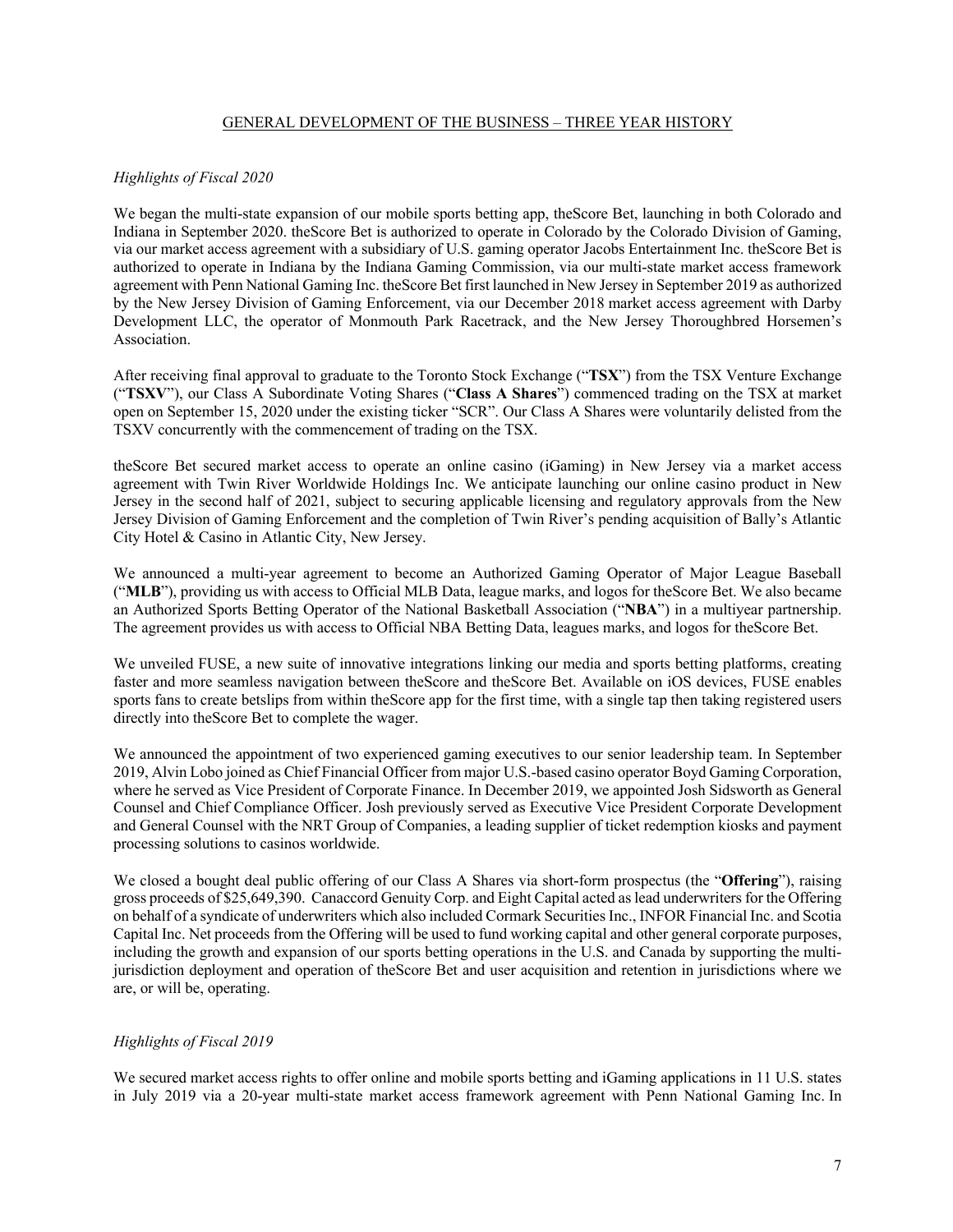connection with this market access framework agreement, Penn National took an equity stake in theScore by subscribing for US\$7.5 million of Class A Shares as part of a US\$10 million private placement, alongside other investors including John Levy Family Holdings Ltd., the family holding company of theScore Founder and CEO John Levy, with proceeds used to support the expansion of our sports betting platform in the U.S., including the funding of an upfront market access fee of US\$7.5 million due to Penn National under the framework agreement.

In August 2019, we entered into an investment agreement with a fund managed and controlled by Fengate Asset Management, raising \$40,000,000 to fund the growth and development of the our businesses. Under the terms of the agreement, Fengate purchased a \$40,000,000 8.00% convertible unsecured subordinated debenture of our company, due August 31, 2024. This strategic investment closed on September 5, 2019.

To support the development and launch of our mobile sportsbook, we executed a binding term sheet with U.S.-based sportsbook platform provider Bet.Works, whose proprietary sports betting technology is being used to power theScore's sports betting platforms. Bet.Works is our exclusive supplier of sportsbook platform technology in the U.S. and is also providing certain operational services to facilitate our sports betting operations.

In November 2018, we closed a non-brokered \$8.5 million private placement, with proceeds used to support our sports betting related business development activities, as well as for working capital and general corporate purposes. Participants included John Levy Family Holdings Ltd., Relay Ventures Fund II L.P. and Relay Ventures Parallel Fund II L.P., entities controlled by directors of the Company.

We updated our flagship mobile sports media application 'theScore' to include new innovative public chat and messaging features, helping our community of fans connect around the games and content they love. Public chat is available in every matchup page, while fans can also set-up group messaging with friends and family or just chat 1-1.

We continued to expand our video strategy across our primary sports vertical, creating longer-form video content episodes, including features on high-profile athletes including NBA stars Serge Ibaka, Austin Rivers, and Enes Kanter.

theScore esports continued to establish itself as a leading provider of esports video content. In F2019, subscribers to our YouTube channel more than doubled from F2018 to over 900,000 subscribers. In November 2018, theScore esports won Best Category Specific YouTube Channel at the 2018 Cynopsis Model D Awards in New York City, beating out a number of primetime competitors, including The Ellen Show.

# *Highlights of Fiscal 2018*

In May 2018, the Supreme Court of the United States struck down the Professional and Amateur Sports Protection Act of 1992 ('PASPA'), an Act that largely outlawed sports betting outside Nevada, effectively clearing a path for the legalization of sports betting in the United States.

We redesigned our website, the Score.com, creating a stronger connection between the look and feel of our mobile application and our web platforms. In addition, we redesigned the PGA golf section of theScore app to provide deeper stats coverage and personalization options.

We extended our video strategy to our primary sports vertical, launching the first of a new longer-form video content series "theScore X" in Q4 F2018, which debuted with a feature on NBA star Lance Stephenson.

We launched our service for Bixby Home, resulting in our news and data content being available to users on Samsung Galaxy devices, including their flagship S9 and S9+ devices, across the United States. Users are able to access our content by swiping through to Bixby Home, the name of Samsung's personal assistant.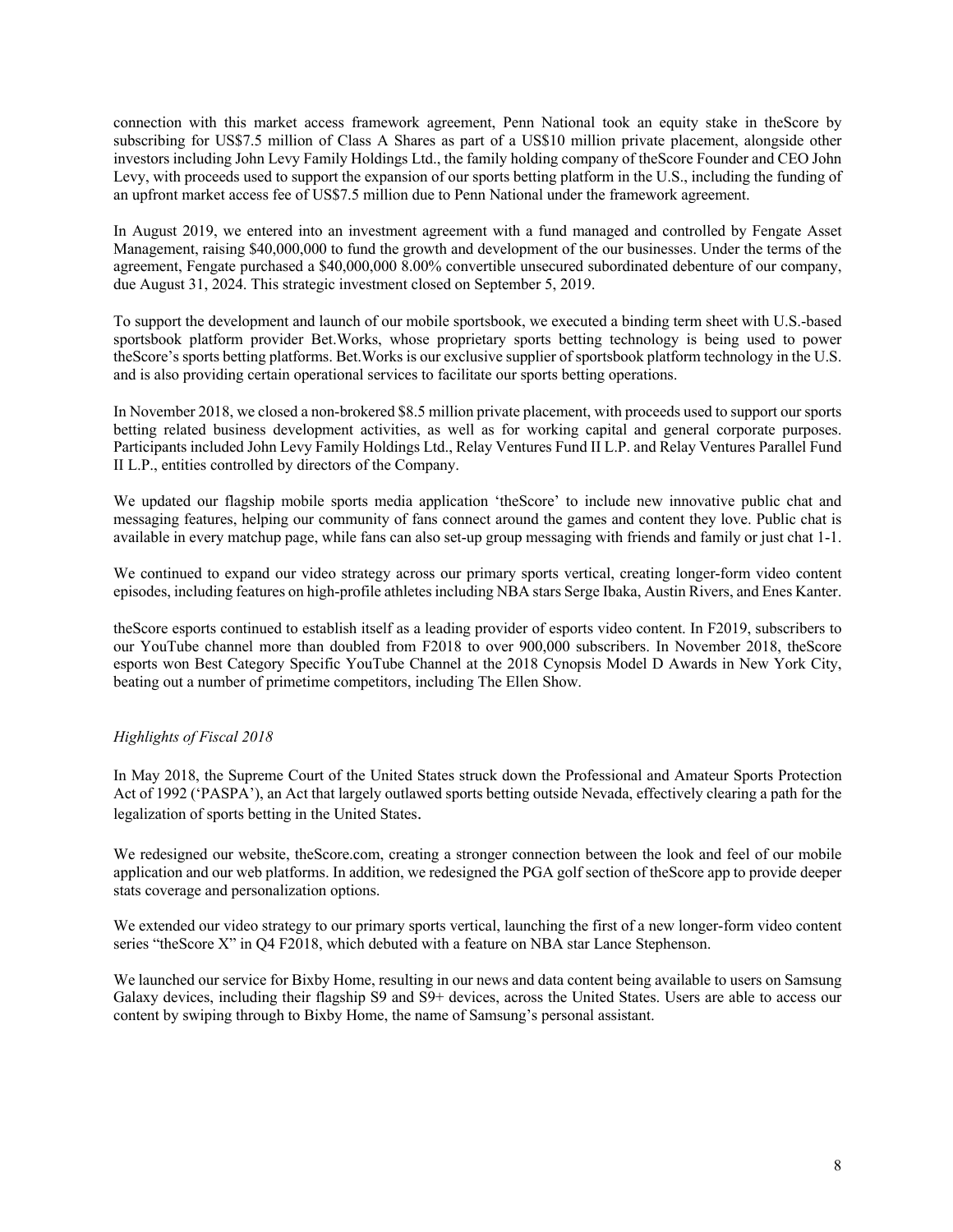### THE BUSINESS OF THESCORE

### *General Description of the Business*

Score Media and Gaming Inc. empowers millions of sports fans through our digital media and sports betting products. Our media app 'theScore' is one of the most popular in North America, delivering fans highly-personalized live scores, news, stats, and betting information from their favourite teams, leagues, and players. Our sports betting app 'theScore Bet' delivers an immersive and holistic mobile sports betting experience and is currently available to place wagers in New Jersey, Colorado, and Indiana. We also create and distribute innovative digital content through our web, social and esports platforms.

## *theScore*

Natively developed for iOS and Android operating systems, theScore app is free to end users and delivers comprehensive and customizable news, scores, stats, and notifications for all major leagues and sports, including the National Football League ("**NFL**"), NCAA Football and Basketball, the National Basketball Association ("**NBA**"), Major League Baseball ("**MLB**"), the National Hockey League ("**NHL**"), PGA Golf, NASCAR Racing and major European soccer leagues, including the English Premier League and Champions League, as well as special events such as the Olympic Games and FIFA World Cup. theScore app provides sports fans with deep personalization options, allowing them to follow and receive push notifications on news, scores and stats from their favourite teams and fantasy players in real-time with customizable feeds and seamless social sharing. We deliver comprehensive original news content across all major leagues and competitions, presenting stories in a way to make them easily consumable on mobile devices, including rich visuals and multimedia such as videos and embedded tweets. theScore app also includes innovative public chat and messaging features, enabling our community of fans to connect around the games and content they love. News stories are produced by our industry-leading mobile-first newsroom, where a team of news editors creates content via our in-house content management system that allows them to deliver mobile news to the user. During F2019, we also introduced additional sports betting data and content into theScore app. Coinciding with the launch of theScore Bet, in September 2019 we unveiled 'Bet Mode' in our sports media app. When Bet Mode is activated, sports app users unlock access to even faster scoring updates and data, with no need to pull-to-refresh, real-time odds, and additional betting content.

Users of theScore app are primarily located in North America. In the year ended August 31, 2020, the location of the audience for theScore app on iOS and Android was approximately 62% in the United States, 27% in Canada and 11% in other international markets.

theScore.com is our principal web property. It provides sports news, scores, video and editorial content written by a roster of original, engaging sports voices, while curating the best and most relevant sports content from around the web. theScore.com is fully responsive and provides a great viewing experience for sports fans across a wide range of devices and screens, combined with all the news and data fans have come to expect from our flagship mobile app.

We continue to support our marketing efforts through a dedicated team of social media editors, content creators and curators, who are responsible for sharing and syndicating our editorial content and other multimedia through social platforms including Facebook, Twitter, Instagram, TikTok, and other third-party platforms. This syndication increases the exposure of our brand and editorial content and drives users back to theScore.com.

#### *theScore esports*

We also provide comprehensive coverage of the growing competitive video gaming scene through the Score esports. Via a dedicated newsroom of specialist content creators, theScore esports produces and shares original video content pieces across its web and social platforms, including features and documentaries on high-profile teams, games and players from across the world of esports, as well as highlights and interviews. theScore esports' video content is distributed across YouTube, Facebook, Twitter, Instagram, and TikTok.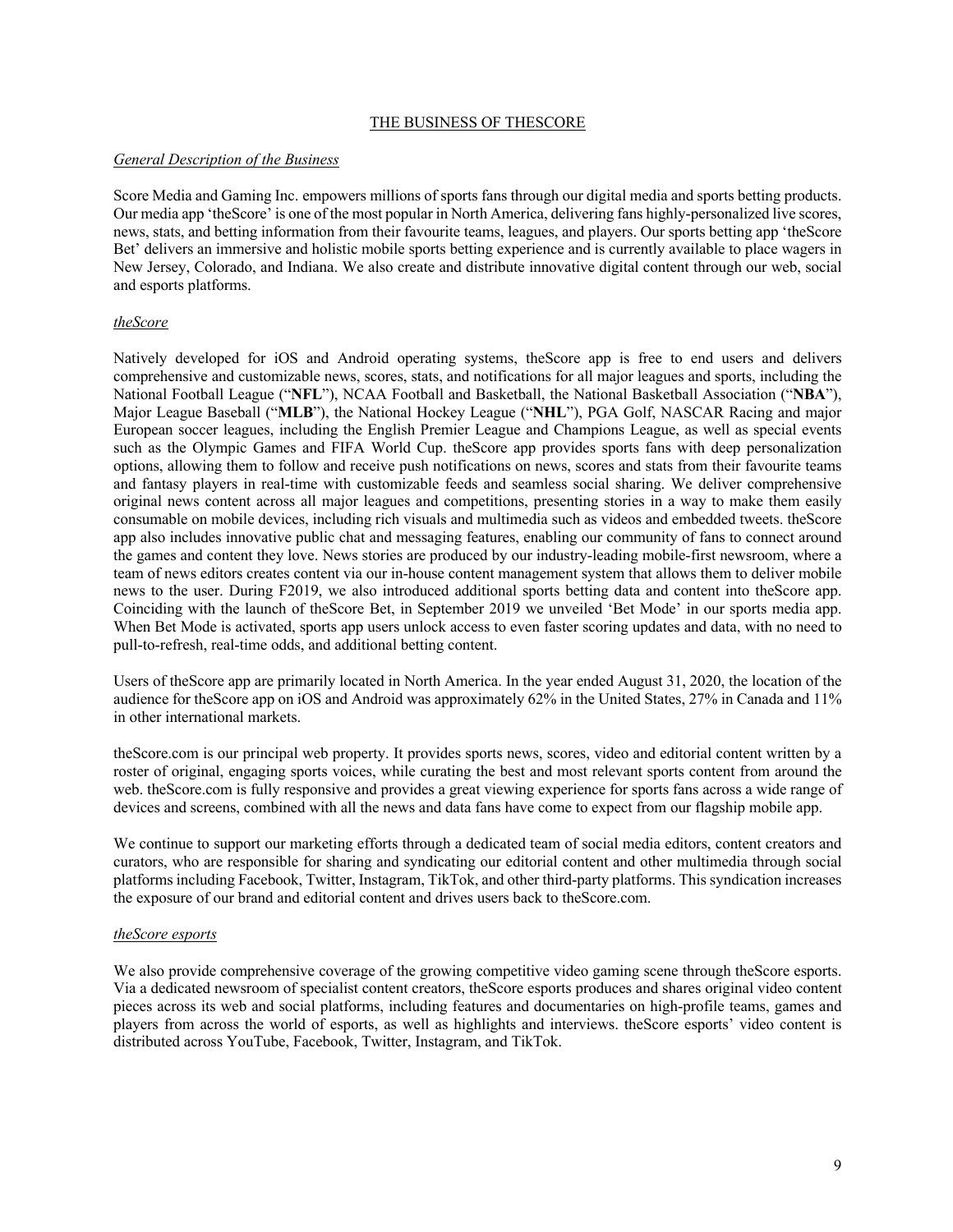### *theScore Bet*

Launched in New Jersey in September 2019, theScore Bet is a comprehensive mobile sports betting platform natively built for iOS and Android devices that delivers an immersive and holistic sports betting experience. theScore Bet delivers a wide variety of pre-game and in-game markets and betting options, scores and in-game data, features like early cash-out, and easy and secure deposit and withdrawal options. Fans are able to place bets on sports including NFL and NCAA football, NBA and NCAA basketball, MLB baseball, NHL hockey, PGA golf, ATP and WTA tennis, MMA, and boxing as well as soccer from the UEFA Champions League and Europa League, English Premier League, La Liga, Bundesliga, Ligue 1 and MLS. theScore Bet also delivers a seamless cross-state experience for sports fans as it expands across the U.S. via a single mobile app and cutting-edge multi-state wallet functionality.

In November 2019, we introduced FUSE, a new suite of innovative integrations linking theScore app with theScore Bet. Currently available on iOS devices, FUSE allows users to create bet slips from within theScore app, including markets for money lines, spreads and totals. These native integrations have been embedded into theScore app's box scores, where users can leverage deep data, scores, and stats to inform, support and now build their bet slip. A single tap then takes registered users directly into theScore Bet to complete the wager.

theScore Bet is authorized to provide sports betting services in New Jersey (by the New Jersey Division of Gaming Enforcement, via our market access agreement with Darby Development LLC, the operator of Monmouth Park Racetrack), in Colorado (by the Colorado Division of Gaming, via our market access agreement with a subsidiary of Jacobs Entertainment Inc.), and in Indiana (by the Indiana Gaming Commission, via a multi-state market access framework agreement with Penn National Gaming). We also have market access for up to 10 additional states via our multi-state market access agreements with Penn National Gaming, subject to the enactment of enabling state gaming laws and regulations, and the receipt of relevant licenses and approvals. theScore Bet also has market access to operate an online casino in New Jersey via a multi-year agreement with Twin River Worldwide Holdings, Inc. and anticipates launching its online casino product in the state in the second half of calendar 2021, subject to securing applicable licensing and regulatory approvals from the New Jersey Division of Gaming Enforcement and the completion of Twin River's pending acquisition of Bally's Atlantic City Hotel & Casino in Atlantic City, New Jersey.

We are a Platinum member of the National Council on Problem Gambling, whose mission is to lead state and national stakeholders in the development of comprehensive policy and programs for all those affected by problem gambling. theScore Bet is committed to promoting safe, responsible gaming, and we provide our users with access to responsible gaming resources and a suite of tools within theScore Bet app in order to help keep betting safe and fun.

## *COVID-19 – Operational Update*

In March 2020, the COVID-19 pandemic led to the unprecedented postponement, suspension or cancellation of sporting events on a global scale. We actively responded by taking measures to ensure the health and safety of our team members, and to mitigate the business impact on theScore. We successfully adopted a mandatory work-fromhome program and, as substantially all of our day-to-day activities can be fully performed by personnel working remotely, have been able to remain fully operational during this period. We also took measures to manage costs, including the reduction of operating expenses and availing ourselves of all applicable government programs. As part of these cost management efforts, every member of theScore's management team agreed to forego 25% of their salary from May 1 to August 31, 2020 in exchange for an equivalent grant of Restricted Stock Units ("**RSU**") in theScore, and a variation of this program was also made available on an optional basis to all full-time staff.

The extent to which the COVID-19 pandemic may impact our business and activities will depend on future developments which remain highly uncertain and cannot be predicted with confidence, such as the spread and severity of the disease, the duration of the outbreak including any possible resurgence, and actions taken by the Canadian and U.S. authorities to control the spread of the virus, as well as the postponement, suspension, cancellation, rescheduling and resumption of sporting events, the impact of the pandemic on consumer and advertiser spending, and the ability or willingness of suppliers and vendors to provide products and services.

Despite the unprecedented disruption to the sports calendar, we achieved 2.9 million and 3.0 million average monthly active users of theScore app on iOS and Android in Q3 and Q4 F2020 respectively, representing nearly 75% and 83% of our average monthly active users achieved in the same periods the previous year. Live sports drive significant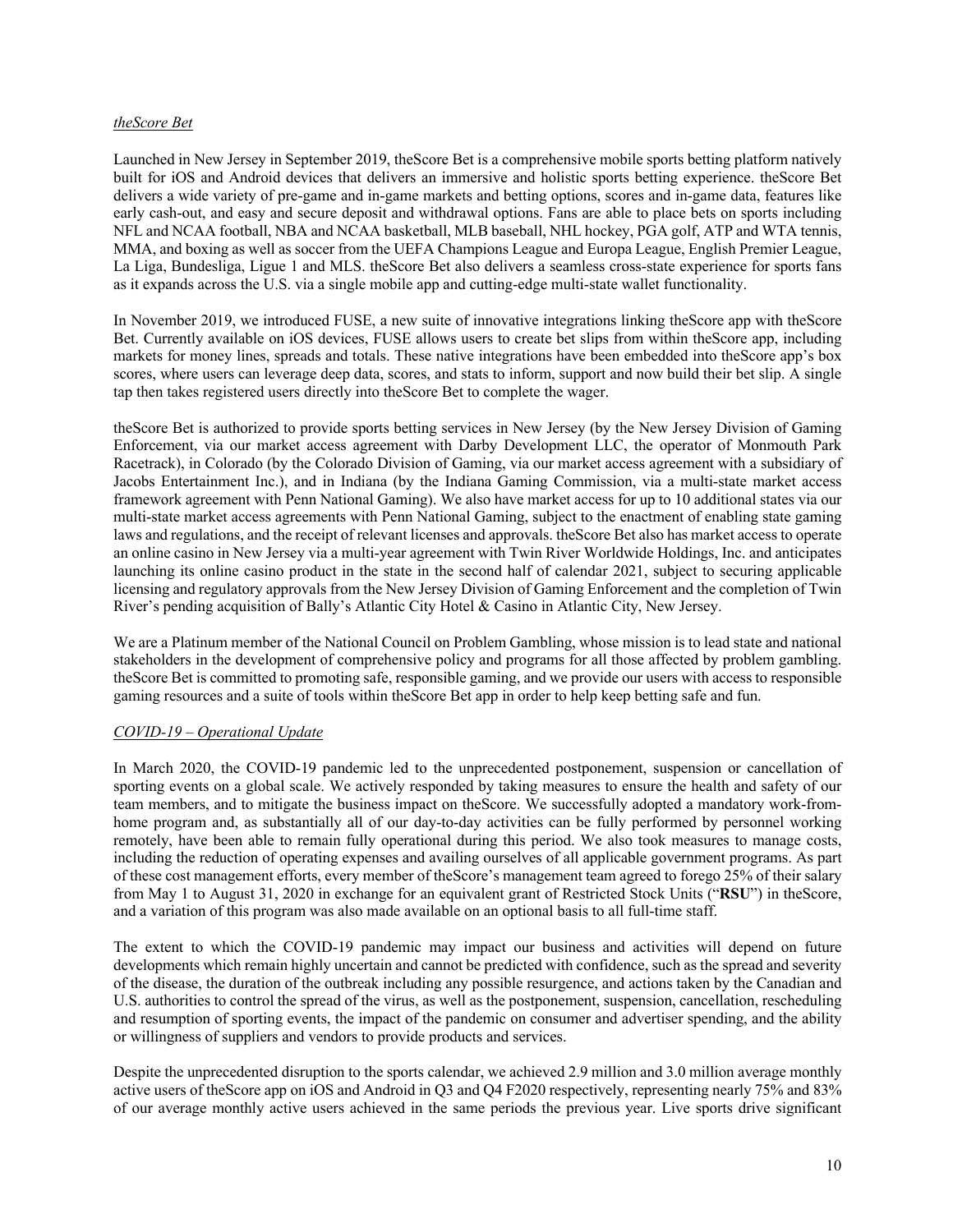engagement in theScore app, and the disruption to the sports calendar led to an expected decline in engagement in Q3 and Q4 F2020. However, our focus on delivering innovative and interactive content during these periods resulted in users continuing to engage with theScore app, with 35 average monthly sessions-per-user during Q3 F2020 and 70 average monthly sessions-per-user during Q4 F2020, with the increase in engagement in Q4 coinciding with the gradual resumption of major sports leagues and events.

### *Employees*

As of August 31, 2020, we had 239 full-time employees and 12 part-time employees based in Toronto and 19 full time employees and one part-time employee in the United States. Of our 271 employees, 111 are involved in software and product development, 90 are involved in content development, 49 are involved in sales and marketing and 21 are involved in executive management, finance, and administration. In addition, as of this same date we had two contractors in executive management, finance and administration.

We believe that our success will be dependent on the performance of our management and key employees, many of whom have specialized knowledge and skills related to the digital sports media and gaming businesses. We believe we have the personnel with the specialized skills required to successfully carry out our operations and business objectives.

### *Properties*

We maintain our operations at leased premises in Toronto, Ontario. This facility, totalling approximately 30,881 square feet, contains corporate, administration, sales and production functions. Total annual base rent is currently \$972,752 per calendar year. The lease for this facility expires in 2022, and we have the option to extend this lease for an additional five years. We also maintain offices at leased premises in Hamilton, Ontario, which is partially owned by John Levy, our Chairman and Chief Executive Officer. This facility, totalling approximately 1,500 square feet, contains an executive office. We also maintain offices in New York City, New York, in a shared workspace for our New York-based employees who are engaged in sales, marketing and business development functions.

#### *User Demographics and User Metrics*

As shown in the table below, users of theScore app are primarily young, male, educated and affluent, which is a highly sought-after demographic in a number of key advertising categories including automotive, consumer electronics, quick service restaurants, beer and beverage products.

|                                   | <b>United States Audience</b> | <b>Canadian Audience</b> |
|-----------------------------------|-------------------------------|--------------------------|
| Between the ages of 18-44         | 53%                           | 63%                      |
| Male                              | 84%                           | 84%                      |
| Household Income $\geq$ \$100,000 | 47%                           | 56%                      |
| College Education                 | 63%                           | 50%                      |

#### **theScore App Users – Selected Demographic Profile**

*(Source: Comscore Mobile Metrix and Comscore MobilLens, September 2020)*

According to YouTube Analytics, audience for our esports' video content on YouTube for F2020 was primarily male (97%), with most aged between 18-34 (79%). Video views were predominantly generated from the United States (31%), with the rest spread relatively evenly across rest-of-world, with the Philippines and United Kingdom ranked second and third respectively. *(Source: YouTube Analytics, September 2020)*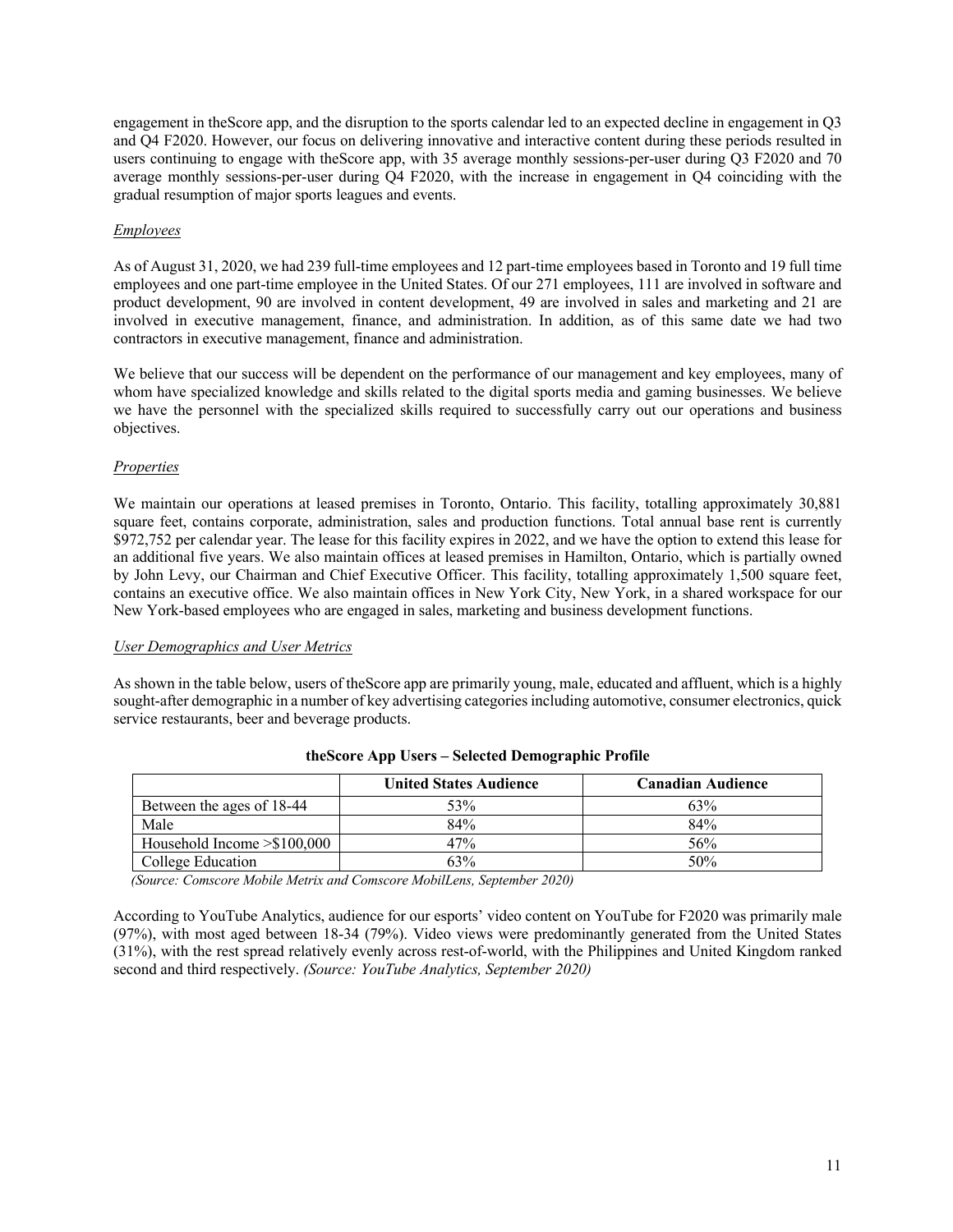The following chart highlights average monthly active users of theScore app on iOS and Android on a quarterly basis for our last three fiscal years. A monthly active user is a unique user that uses theScore app at least once a month:

|                 | F2018 | F2019 | F <sub>2020</sub> |
|-----------------|-------|-------|-------------------|
|                 | 4.3M  | 4.2M  | 4.3M              |
| $\mathfrak{D}2$ | 4.1M  | 4.0M  | 4.1M              |
| Э3              | 3.9M  | 3.9M  | $2.9M*$           |
| Q4              | 3.7M  | 3.6M  | $3.0M*$           |

 *(Source: Internal company data)*

*\* MAUs impacted by disruption to sports calendar caused by the COVID-19 pandemic.*

The following chart highlights the average session per user of theScore app on iOS and Android on a quarterly basis for our last three fiscal years. Monthly user sessions are the number of times our mobile applications are opened in the month:

|    | F2018 | F2019 | F2020   |
|----|-------|-------|---------|
|    | 102.7 | 111.4 | 122.9   |
|    | 84.7  | 97.0  | 109.9   |
| Э3 | 92.6  | 102.3 | $35.0*$ |
| 74 | 70.0  | 75    | $70.1*$ |

 *(Source: Internal company data)*

*\* Sessions impacted by disruption to sports calendar caused by the COVID-19 pandemic.*

The following chart highlights the average monthly reach of our content across Facebook, Instagram and Twitter collectively on a quarterly basis since we started tracking such data in F2018. Social reach does not necessarily represent unique monthly users, as there may be duplication in audience across social media platforms:

|    | F <sub>2018</sub> | F2019  | F2020  |
|----|-------------------|--------|--------|
|    | n/a               | 67.0M  | 96.7M  |
| Э2 | 30.0M             | 95.0M  | 90.8M  |
| Э3 | 50.0M             | 100.0M | 104.5M |
| Э4 | 55.0M             | 142.0M | 103.0M |

 *(Source: Facebook Insights, Instagram, Twitter Analytics, and TikTok)*

The following chart highlights the number of subscribers to theScore esports YouTube channel at the end of each fiscal quarter for our last three fiscal years:

|    | F2018   | F2019   | F <sub>2020</sub> |
|----|---------|---------|-------------------|
|    | 165,276 | 531,404 | 1,033,297         |
| О2 | 214,305 | 637,410 | 1,159,844         |
| Q3 | 278,172 | 762,553 | 1,349,074         |
| Э4 | 396,468 | 908,244 | 1,460,918         |

 *(Source: YouTube Analytics)*

The following chart highlights total video views of theScore esports content across YouTube, Facebook, Twitter, Instagram, and TikTok\* on a quarterly basis for our last three fiscal years:

|    | F <sub>2018</sub> | F <sub>2019</sub> | F <sub>2</sub> 0 <sub>20</sub> |
|----|-------------------|-------------------|--------------------------------|
|    | 17.2M             | 41.2M             | 78.4M                          |
| О2 | 20.3M             | 40.6M             | 77.8M                          |
| Q3 | 22.3M             | 68.0M             | 144.5M                         |
| Э4 | 33.1M             | 85.0M             | 291.8M                         |

 *(Sources: YouTube Analytics, Facebook Insights, Twitter Analytics, Instagram, TikTok Analytics) \*theScore esports launched on TikTok in late Q2 F2020*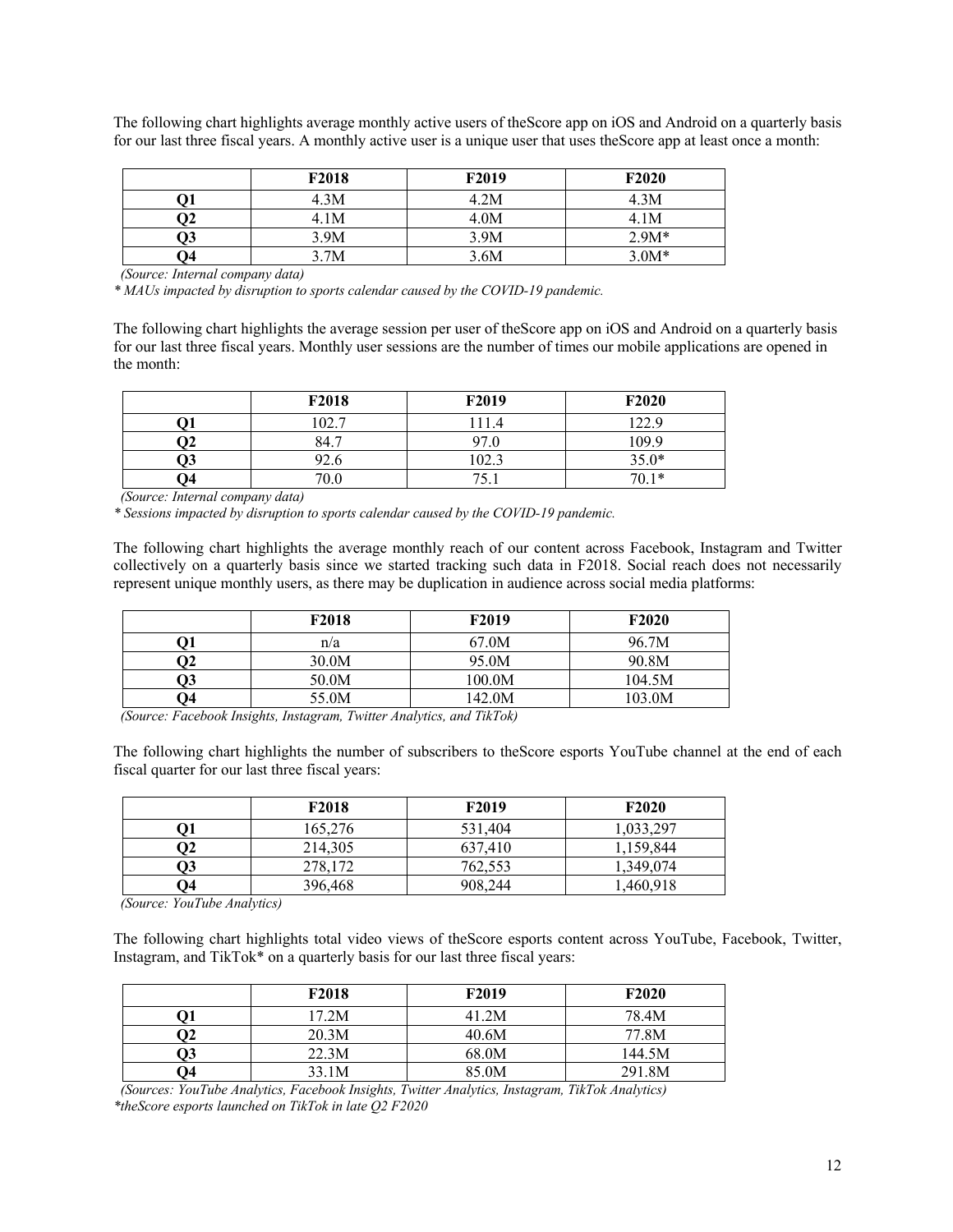### *Revenues*

The revenue model for theScore app and website and theScore esports is advertising based. Advertising revenue is generated by selling impressions and integrations within the app to advertisers. Impressions appear within ad units, which are embedded in various locations throughout our apps, website, and video content. Impressions are refreshed when a user opens an app or website or navigates to a different page or section within one of the apps or websites or, in the case of theScore esports, when someone watches our video content.

For theScore app and website, we derive advertising revenue via a combination of programmatic advertising and direct sales. Programmatic advertising allows for automated bidding by advertisers on available inventory within theScore app in real-time via automated exchanges. Advertisers pay on a cost-per-thousand ("**CPM**"), also called cost-permille, basis. CPM rates can range depending on a number of variables at any given time, including the type and placement of the advertising unit, any applicable audience demographics, segmentation and targeting, the nature of the sales channel (e.g. direct sold vs. programmatic) and market forces including advertiser demand and seasonality. The majority of theScore's media advertising revenue in the U.S. is driven by programmatic advertising, complemented by direct sales. In Canada, our revenue model is almost exclusively driven by direct sales.

For theScore esports, revenue is generated by selling impressions and integrations within our video content to advertisers. The primary distribution channel for our esports video content is YouTube, where advertisers are able to target by audience demographic and bid programmatically for advertising inventory across YouTube's network. YouTube offers a variety of advertising units, including pre-roll, mid-roll and overlay with the publisher earning a share of the advertising revenue sold by YouTube. The amount of revenue derived from YouTube advertising varies depending on a number of factors, including the type and placement of the advertising unit, any applicable audience demographics, segmentation and targeting, market forces including advertiser demand and seasonality, the number of impressions generated and the amount of time a viewer watches the video. theScore esports also generates advertising revenue via direct sales to brands looking to engage with fans of competitive gaming through direct integration into existing franchises, custom content creation on theScore esports' platforms and white label content production to power a brand's marketing channels.

Sports betting gross gaming revenue (otherwise known as the 'hold' or 'gross win percentage') is the total of all sums wagered (also known as the 'handle') less the sums paid out in respect of sums wagered (also known as the 'winnings'). Sports betting gross gaming revenues are thus dependent on a number of factors, including the number and type of bets placed, the quantum of the sums wagered, the quoted odds and the outcome of the applicable events.

In order to place a bet, users of theScore Bet must (i) download theScore Bet app; (ii) complete the account registration process, including all applicable know-your-customer (KYC) procedures; (iii) successfully deposit funds into their theScore Bet account; and (iv) be physically located in one of the states where wagering is currently permitted on theScore Bet and for which the user has successfully completed the account registration process (i.e. New Jersey, Colorado, and Indiana).

## *Competitive Conditions*

theScore app operates in a highly competitive mobile sports media market. In this space, we directly compete with many companies that offer mobile sports products. These include major media companies such as CBS Sports, ESPN, Fox Sports, SB Nation, Sportsnet, TSN, Turner Sports, and Yahoo Sports, and the digital media divisions of major North American sports leagues, independent fantasy sports companies, other digital media companies that cover esports, as well as start-up companies.

For theScore esports, direct competitors include companies that provide dedicated esports news and feature content on their platforms, including Dexerto, Dot Esports, and ESPN as well as the content arms of some professional esports leagues and teams.

Our theScore Bet mobile sports betting platform operates in a highly competitive and regulated U.S. sports betting market. We compete directly with many online gaming and fantasy sports companies, casino operators, and other media companies that offer online and mobile sports betting products. These include companies such as Barstool Sports, Bet 365, Caesars, DraftKings, FanDuel, FOX Bet, MGM/GVC, PointsBet, and William Hill. Competition may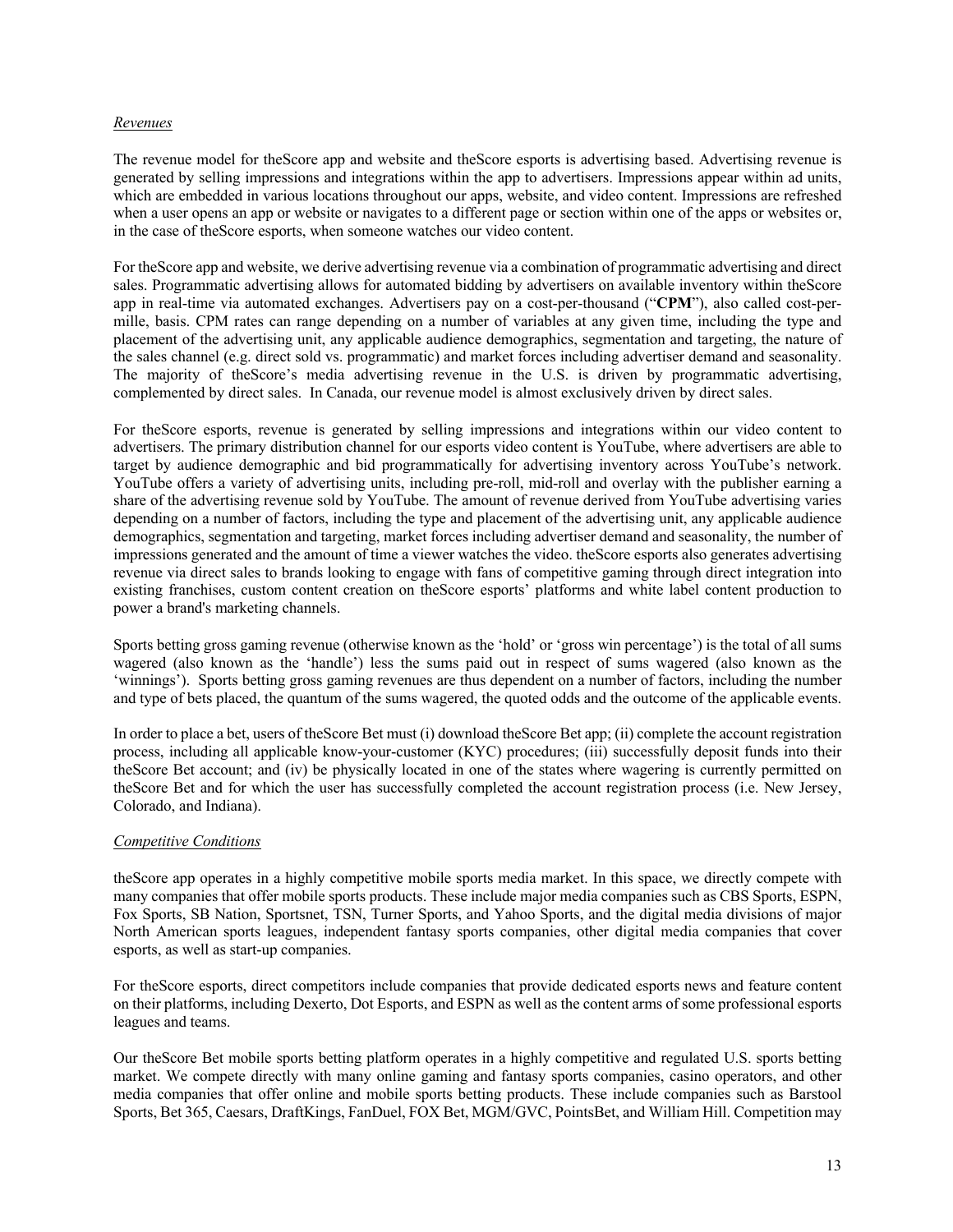also include unlicensed offshore online gaming operators that may make their products accessible to users in the U.S. market.

### *Market Trends*

Growth of revenues associated with theScore app will be driven in part by overall market trends, including the continued growth of the smartphone market, of mobile web usage and of mobile advertising in Canada and the United States. Alongside this, our ability to compete in an increasingly competitive mobile app market will determine our future growth.

In April 2020, Statista estimated that the number of U.S. consumers with a smartphone is expected to grow from 269 million in 2019 to 290 million in 2024. According to eMarketer, adults in the U.S. are expected to spend 3 hours, 6 minutes per day on a smartphone in 2020, a 14% increase from 2019. In 2019, for the first time, adults spent more time engaging with their mobile devices than watching television. eMarketer forecasts that mobile ad spend in the U.S. would account for US\$91.5 billion of U.S. media ad spending in 2020. By the end of 2024, eMarketer forecasts that mobile ad spending will account for US\$161.5 billion. *(Sources: Statista, April 2020 - Number of Smartphone Users in the United States from 2018 to 2024; eMarketer, June 2020 – US Mobile Time Spent 2020; eMarketer, May 2019, US Time Spent with Mobile 2019; eMarketer, April 2020 – Prior Assumptions About 2020 TV Ad Spend Growth May Shift in Light of Pandemic)* 

In April 2020, Statista reported that the number of smartphone users in Canada had reached 31.4 million which represents approximately 83% of the population. Statista forecasts this will grow to 33 million by 2024. Adoption of mobile advertising continues to increase as marketers become more comfortable with mobile advertising formats. Digital ad spending in Canada has now had the largest share of Canadian ad spend for six years, passing television in 2014. According to a July 2020 eMarketer report, mobile ad spending will grow 8% in 2020. In 2020, digital advertisers in Canada were forecast to spend a total of \$8.5 billion. *(Sources: Statista, April 2020 – Number of smartphone users in Canada from 2018 to 2024; eMarketer, July 2020 – Canada Digital Ad Spending Update Q2 2020)*

According to data from research firm Statista published September 2020, there are approximately 4.5 million apps and games currently available in the App Store and Google Play worldwide. Growth in app downloads in the U.S. was 10% over the past three years, from 11.3 billion in 2017 to 12.5 billion in 2019. *(Sources: Statista, September 2020 – Number of apps available in leading app stores as of 2nd quarter 2020; Sensor Tower Store Intelligence, September 2020)*

However, the emergence of new and more restrictive privacy laws, and the change in practice by smartphone manufacturers on data processing by application developers, may impact some of the forecasted mobile advertising industry growth in both the United States and Canada.

Growth of revenues associated with theScore esports will be driven in part by overall market trends, including the continued growth in audience of the esports industry and the ability for us to continue to grow and effectively monetize the audience consuming our video content via advertising.

Growth of our esports audience and revenues will be driven by the continued expansion of the market for competitive gaming. According to the 2020 Newzoo Global Esports Market Report, global esports' audience is expected to reach 495 million in 2020, made up of 223 million esports enthusiasts and a further 272 million occasional viewers. The number of esports enthusiasts is expected to grow another 32% by 2023, totaling 295 million. *(Source: Newzoo, July 2020 – Newzoo Global Esports Market Report)*

Growth of revenues associated with our sports betting platform will be driven in part by overall market trends, including the growth of the U.S. sports betting industry, the continued state-by-state roll-out of regulated online and mobile sports betting, our ability to secure additional market access to offer online and mobile sports betting services, and our ability to secure the relevant licenses and approvals from state gaming regulators in those states where we have secured market access. Alongside this, our ability to compete in a highly competitive online and mobile sports betting market will also determine our future growth.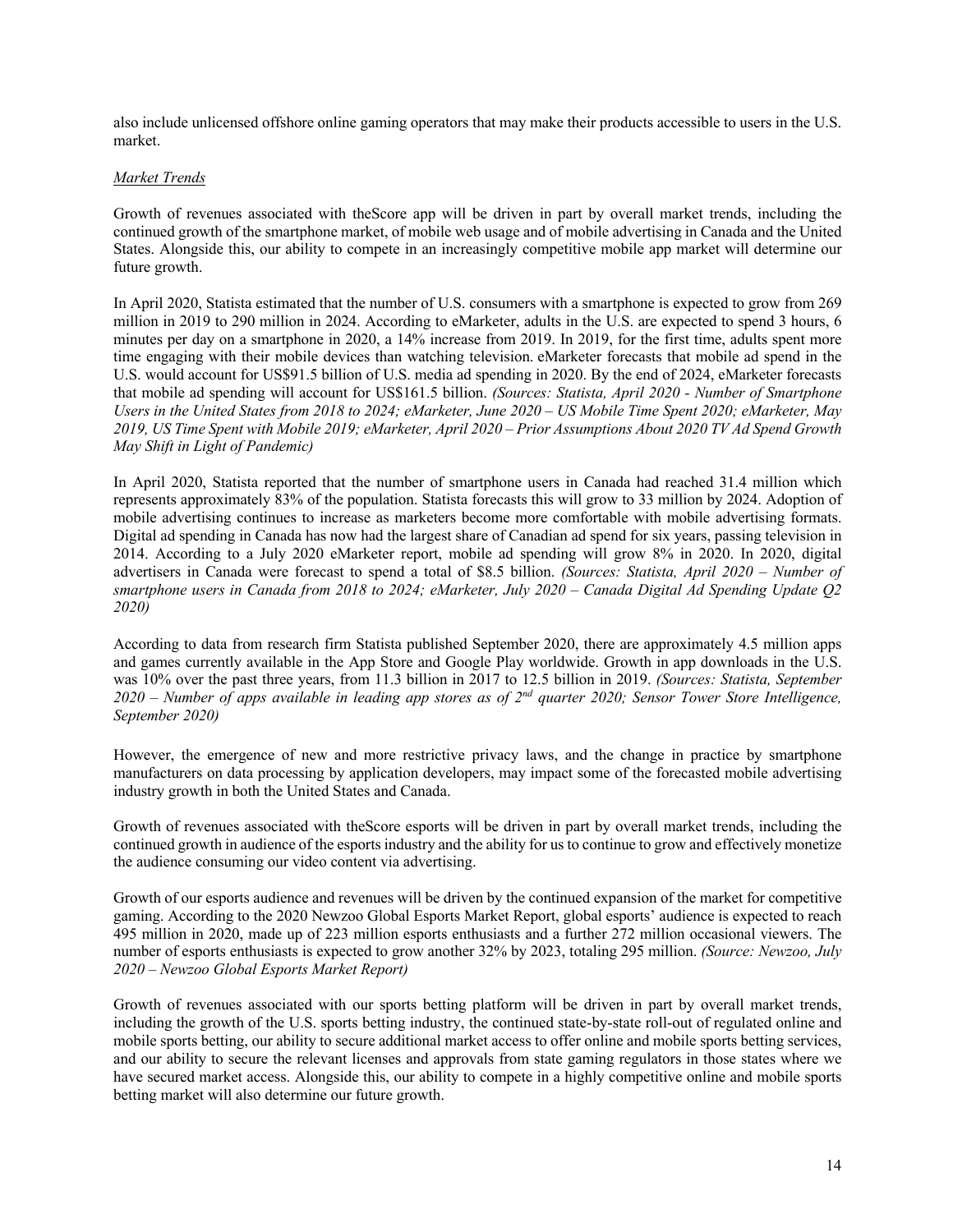In February 2020, Eilers and Krejcik Gaming LLC ("**Eilers and Krejcik**") forecast that the U.S. sports betting industry could generate US\$17.3 billion in revenue annually if all 50 states regulated sports betting to allow a "robust online sports betting product as well as retail sports betting." In 2018, the year the Professional and Amateur Sports Protection Act 1992 was ruled unconstitutional by the U.S. Supreme Court, US\$497 million in revenue was generated by regulated sports betting in the U.S. In 2019, revenue generated by regulated sports betting in the U.S. grew to US\$908 million.

Mobile sports betting accounts for the majority of revenue in states where mobile gaming is permitted. According to Eilers and Krejcik, the overall amount wagered in the New Jersey sports betting market in 2019 was US\$4.5 billion, with online and mobile accounting for US\$3.8 billion, or 84% of total handle. In Colorado, where retail and online sports betting was launched in May 2020, the amount wagered in August 2020 more than doubled month-over-month to US\$128.6 million, with online and mobile accounting for US\$126.6 million, or 98% of total handle. In Indiana, where retail and online sports betting was launched in September 2019, the amount wagered in August 2020 more than doubled month-over-month to US\$169 million, with online and mobile accounting for US\$143 million, or 85% of total handle. (*Sources: PlayNJ.com – January 2020 – New Jersey Sportsbooks' Hot December Pushes Annual Handle to More than \$4.5 Billion in 2019; iGB North America – September 2020, CO sports betting handle more than doubles in August; Gambling.com – September 2020, Indiana August Sports Betting Handle Reaches \$169 million*).

# *U.S. Gaming Regulatory Landscape*

In May 2018, the Supreme Court of the United States ruled that the Professional and Amateur Sports Protection Act of 1992 (PASPA), an act that largely outlawed sports betting in the U.S. outside of Nevada, was unconstitutional. With PASPA's repeal, individual states gained almost complete legislative authority over sports betting within their respective borders. The regulatory landscape for sports betting in the U.S. is nascent and fluid. As at October 28, 2020, 18 states and the District of Columbia offer fully legalized and regulated sports betting, with four other states passing sports betting-related bills, and an additional five states with legislation pending.

|                                                                                            | <b>Jurisdictions</b>                                                                                                                                    |
|--------------------------------------------------------------------------------------------|---------------------------------------------------------------------------------------------------------------------------------------------------------|
| Jurisdictions offering fully legalized and<br>regulated sports betting (retail and online) | Colorado; District of Columbia; Illinois; Indiana; Iowa; Nevada; New<br>Hampshire; New Jersey; Oregon; Pennsylvania; Rhode Island; and<br>West Virginia |
| Jurisdictions offering fully legalized and<br>regulated sports betting (retail only)       | Arkansas; Delaware; Michigan; Mississippi; Montana; New Mexico;<br>and New York                                                                         |
| Jurisdictions that passed legislation but<br>launch date pending                           | North Carolina; Tennessee; Virginia; and Washington                                                                                                     |
| Jurisdictions with legislation pending                                                     | Louisiana; Maryland; Massachusetts; Ohio; and South Dakota                                                                                              |

## *U.S. Jurisdictions where theScore Bet Currently Operates*

## *New Jersey*

In New Jersey, the provision of online gaming, sports betting and other aspects of casino gaming are subject to the requirements of the New Jersey Casino Control Act (the "**NJ Act**") and the regulations promulgated thereunder. Under the sports wagering laws in New Jersey, third-party companies, such as theScore Bet, may provide services to casino and racetrack licensees to facilitate online/mobile sports wagering, including website hosting. Such service providers must obtain a casino service industry enterprise (a "**CSIE**") license. The New Jersey Division of Gaming Enforcement (the "**NJ DGE**") is responsible for investigating all license applications, issuing such required licenses and approvals, and prosecuting violations of the NJ Act.

theScore Bet is authorized to provide sports wagering services in New Jersey by the NJ DGE, via a market access agreement with Darby Development LLC, the operator of Monmouth Park Racetrack, ("**Monmouth Park**"), a licensed racetrack in the State of New Jersey. The New Jersey Racing Commission ("**Racing Commission**") issued a sports wagering license to Monmouth Park on June 13, 2018. Due to the length of investigative time prior to issuing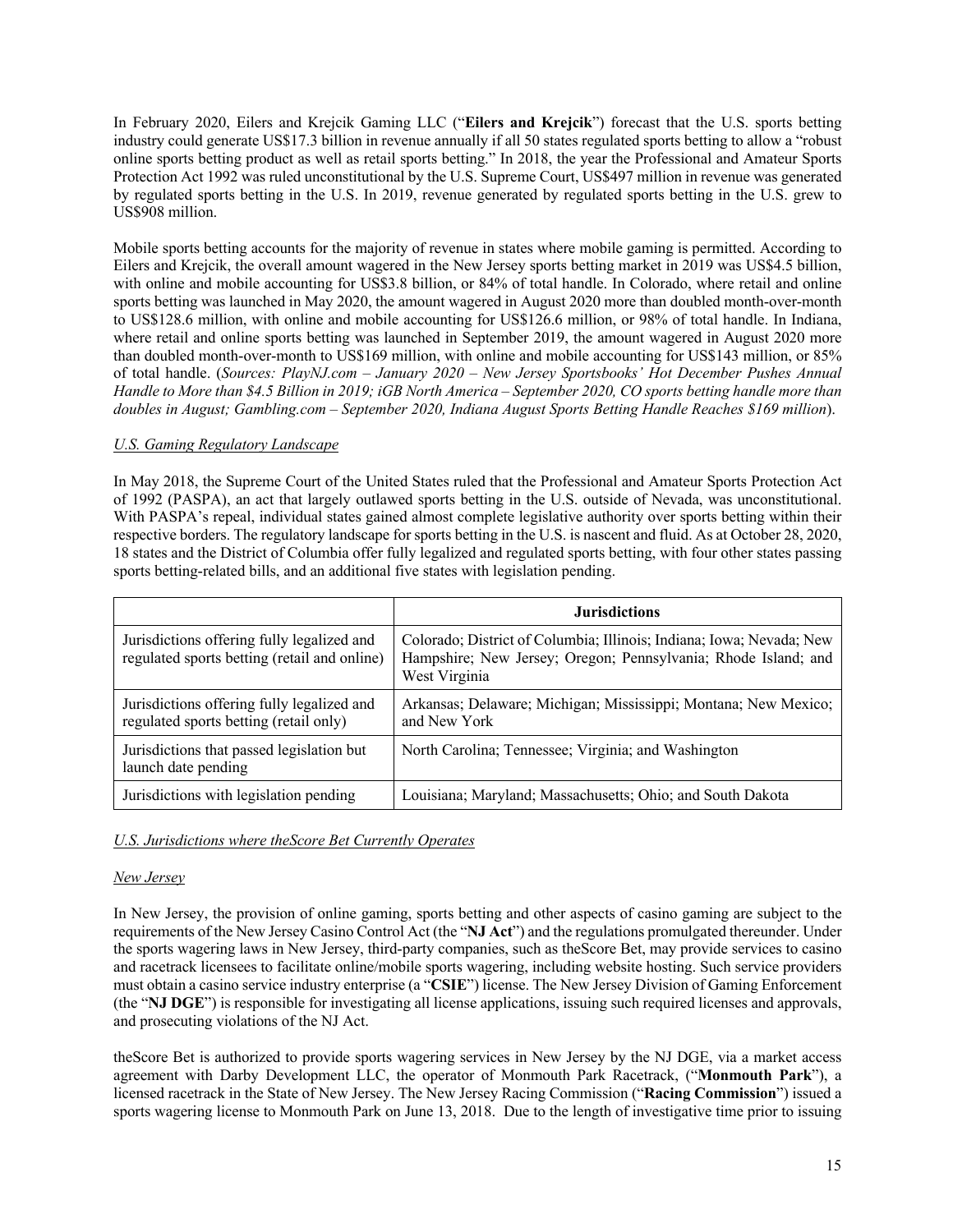of a plenary CSIE license, the New Jersey regulations allow a CSIE applicant to petition the NJ DGE for authorization to conduct business, including sports wagering operations, prior to the issuance of a license at the discretion of the NJ DGE and subject to certain conditions, including the filing of a complete application. On May 14, 2019, theScore Bet submitted its application to the NJ DGE for a CSIE license. In addition to the application for the Score Bet, separate application forms were submitted to the NJ DGE for various entities holding ownership interests in theScore Bet, including theScore as well as for individuals affiliated with and those entities holding a beneficial ownership interest of 5% or more in theScore.

The NJ DGE deemed these applications complete on June 24, 2019 and thereafter the NJ DGE conducted a preliminary review of theScore Bet's suitability and that of its qualifiers. On August 24, 2019, the NJ DGE issued an order authorizing theScore Bet to commence permanent sports wagering operations, while the NJ DGE completes its investigation of theScore Bet and its qualifiers. Those qualifiers include theScore's directors, officers, key employees and certain investors of 5% or more, unless otherwise waived from such qualification requirements. If the NJ DGE were to find such a person or investor unsuitable, theScore would be required to sever its relationship with that person or the investor and may be required to dispose of his, her or its interest in theScore. The NJ DGE may conduct investigations into the conduct or associations of our directors, officers, key employees or investors to ensure compliance with applicable standards set for in the NJ Act.

The NJ DGE has input into our operations, including the types of sports wagers and promotions we can offer to New Jersey patrons. The NJ DGE may also levy substantial fines against or seize our assets or the people involved in violating gaming laws or regulations. To date we have demonstrated suitability to obtain and have obtained all NJ DGE licenses, registrations, permits and approvals necessary for us to operate our existing sports wagering operations within the state of New Jersey.

## *Indiana*

theScore Bet is classified by the Indiana Gaming Commission ("**IGC**") as a "sports wagering vendor" ("**Vendor**") and has received its "temporary vendor license" (the "**Temporary License**"). As part of the Temporary License application process, theScore Bet submitted all level-one individual/occupational license applications required by the IGC. Those applications, along with theScore Bet's corporate Vendor application, were deemed complete and preliminarily acceptable to the IGC, pending completion of a full investigation (which will conclude in due course). In addition, theScore Bet has also (i) secured the requisite occupational licensing approvals for applicable "lowerlevel" employees; (ii) received IGC approval of all internal controls and house rules associated with theScore Bet's Indiana mobile application; and (iii) demonstrated the product to the satisfaction of IGC staff, including functionality of geolocation technology. Certain third-party providers of services to theScore Bet were also required to complete various licensing and/or registration requirements with the IGC. theScore Bet received authorization from the IGC to commence its mobile sports betting services in Indiana on September 17, 2020. Full investigations related to theScore Bet's corporate Vendor application and level-one occupational applications are continuing, individual interviews will be conducted, and permanent licenses may be awarded by the IGC at a future date.

theScore Bet is obligated to report to the IGC any transfers of 5% or greater beneficial ownership in theScore Bet. In order to determine the necessary licensing requirements for a new investor, the IGC must receive and review information related to the transaction and provide to such new investor a determination as to which of its corporate entities / individuals will be required to file a license application and which satisfy the definition of "institutional investor" at 68 IAC 1-1-52 and may therefore be eligible to complete an institutional investor waiver application rather than engage in the full licensing process. This determination is subject to the discretion of the IGC staff.

theScore Bet's Temporary and/or permanent Vendor license, as well as any occupational licenses held by key individuals, may be subject to disciplinary action up to and including revocation (or theScore Bet may not receive its permanent Vendor license) if theScore Bet violates any of the Indiana Emergency Sports Wagering Rules (the "**Emergency Rules**") or related statutes or IGC directives. Either the Vendor license or individual occupational licenses may be subject to disciplinary action or revocation at the discretion of the IGC for reasons including, but not limited to, failure to update the IGC with information initially disclosed as part of the application process; failure to comply with reporting requirements; and/or failure to comply with any other ongoing requirements related to license fee payments, renewals, and all other requirements detailed in the Emergency Rules.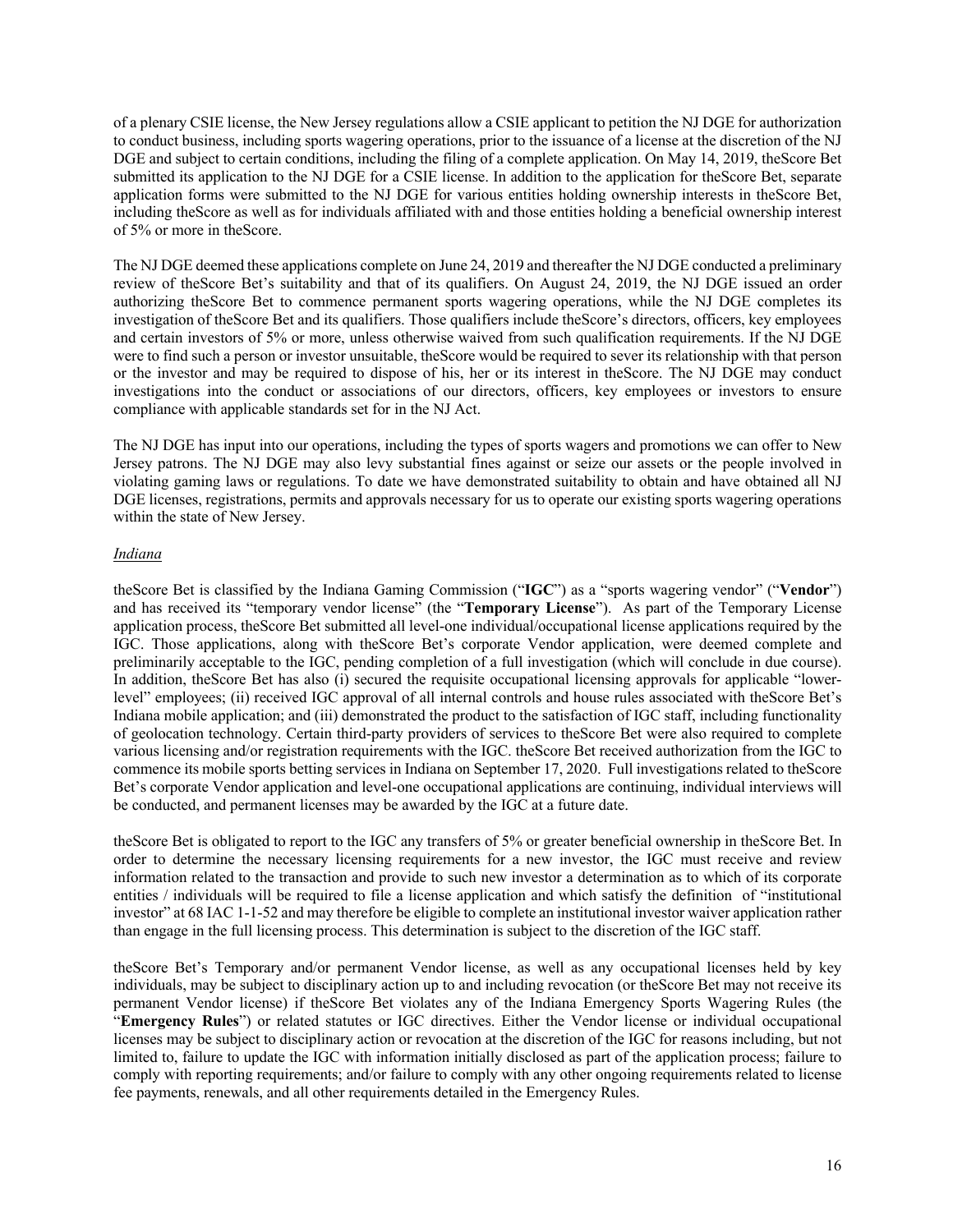theScore Bet's Vendor license, individual level-one occupational licenses, and all level-two occupational licenses are to be renewed on an annual basis, including payment of annual renewal fees. The Vendor license is also contingent on theScore Bet maintaining its market access agreement with Ameristar East Chicago, LLC (a subsidiary of Penn National Gaming Inc.), as Indiana law requires Vendors to remain in contract with a casino partner to maintain a Vendor license through the IGC.

## *Colorado*

theScore Bet holds an "internet sports betting operator" license which was approved by the Colorado Limited Gaming Control Commission ("**Commission**") and issued by the Colorado Division of Gaming ("**Division**"). The internet sports betting operator license allows theScore Bet to offer sports wagering on theScore Bet app in Colorado. Once the Division completes its full investigation and the Commission approves the Division's findings, this temporary sports betting license will be converted to a permanent license.

Colorado allows sports betting to be conducted by a licensed internet sports betting operator on behalf of a Colorado casino holding a sports betting "master license." theScore Bet has an agreement with a master licensee – The Gilpin Casino, located in Black Hawk, Colorado ("**The Gilpin**") – to conduct online sports wagering on behalf of The Gilpin.

Further, Colorado requires operational approval of an internet sports betting operator's "sports betting system," which includes the interactive components, software, and associated equipment that comprise the operator's sports betting platform. Colorado also requires approval of the "internal control standards" that govern the internet sports betting operator's sports betting system and that demonstrate how the internet sports betting operator will abide by, among other requirements, ensuring geofencing restrictions, prohibiting excluded participants, managing participant wagering accounts, and establishing house rules. theScore Bet has received operational approval of both its sports betting system and internal control standards from the Division.

In Colorado, all sports betting licenses expire two years after issuance but may be renewed upon the filing and approval of a renewal application by the Commission. Renewal applications for internet sports betting operators and vendor majors must be received by the Division no later than 120 days before the expiration of the current license. Colorado sports betting licensees have an ongoing obligation to disclose any changes in board directors or corporate officers, as well as other key individuals who oversee the licensee's sports betting operations. Licensees must also disclose any person who acquires "any voting or controlling interest of ten percent or more," and any person who acquires "any nonvoting or passive ownership interest of twenty-five percent or more." In addition, licensees must disclose changes in their corporate structure, including all parent, holding, intermediary, and subsidiary companies of the licensee.

The Commission has broad powers to suspend, revoke, or not renew sports betting licenses. Licenses shall be revoked if a licensee has: provided misleading information to the Division or to the Commission; been convicted of a felony or any gambling-related offense; become a person whose character is no longer consistent with the protection of the public interest and trust in sports betting; or intentionally refused to pay a prize to a person entitled to receive the price. Licenses may be suspended, revoked, or not renewed if a licensee: is delinquent in remitting money rightfully owed to players, contractors, or others involved in sports betting; fails to ensure the trustworthy operation of sports betting; or commits any intentional violation of any sports betting law, regulation, or other rule or guidance.

## *Canadian Gaming Regulatory Landscape*

Canada's federal Criminal Code (the "**Code**") makes it an offence for any entity other than a provincial government to offer sports-betting services to residents of Canada. The Code contains an exception that allows each provincial government to 'conduct and manage' gambling operations, including sports betting, within its jurisdiction. The provinces responded to this exception by establishing purpose-specific corporations (typically lottery corporations) to conduct and manage gaming on behalf of the applicable provincial government. Lottery corporations are, for all intents and purposes, the monopoly providers of legal gaming, including sports-betting, in their respective provinces.

Notwithstanding that broad exception for provincial operations, the Code maintains a blanket prohibition on certain betting activities, the most important of which is the taking of bets on a single sporting event. As this prohibition extends to provincial governments, there is currently no legal avenue for betting on single sports events.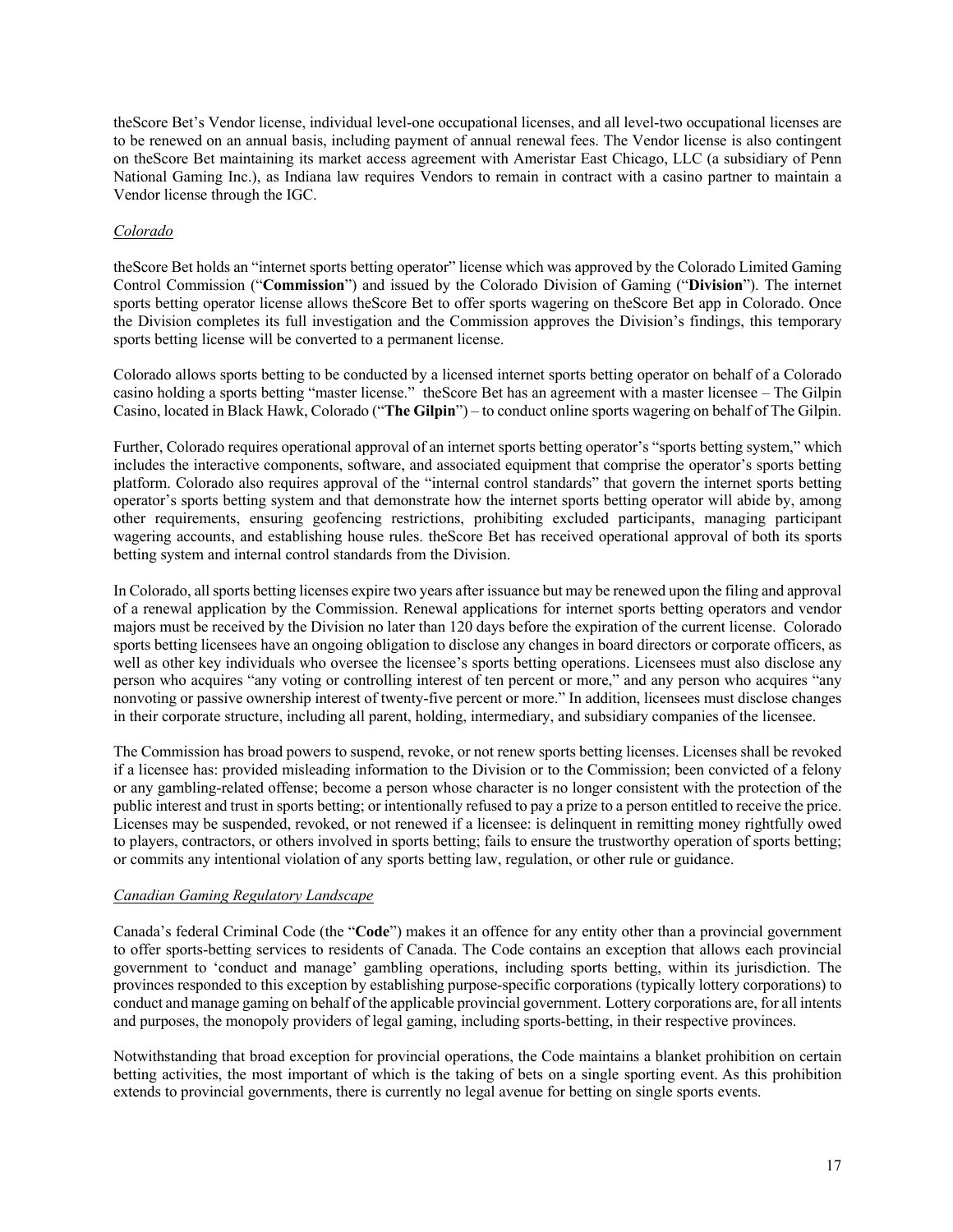In April 2019, Ontario's provincial government commenced consultations with key industry stakeholders to establish a more competitive market for online legal gambling, including sports betting. It is now anticipated that within the next two fiscal quarters, the Ontario government will introduce a new legal structure for online gaming that will be based on a license, tax and regulate model. This will permit companies like ours to provide sports betting and other gaming services directly to Ontario residents. Further, the general consensus of Canadian regulatory and industry groups is that once Ontario introduces this new model for online gaming, all of the other provinces and territories will follow suit. Assuming this does occur, there is the prospect of an open online gaming market throughout Canada within the next two to three years.

A related development is the possibility that the Safe and Regulated Sports Betting Act (Bill C-218), a Private Members Bill which called for the legalization of taking bets on a single sporting event, will be introduced in Parliament this quarter, and then, because of the bill's all-party approval, move through the House of Commons, into and through committee and into the Senate within the next six months. If the bill does proceed through the House of Commons and the Senate without significant objections, it will dovetail with the "privatizing" of online gaming by the provinces, permitting our company to offer betting on single sports events to residents of Canada.

#### RISK FACTORS

An investment in our securities involves risks and uncertainties. In addition to the other information contained in this AIF, investors should carefully consider the risks and uncertainties described below before investing in our securities. Additional risks and uncertainties not presently known to us or that we currently consider immaterial also may impair business operations and cause the price of our securities to decline. If any of the following risks actually occur, our business and prospects may be harmed, and our financial condition and results of operations may suffer significantly. Some of the following statements are forward-looking and actual results may differ materially from the results anticipated in these forward-looking statements. See "*FORWARD-LOOKING INFORMATION AND FORWARD-LOOKING STATEMENTS*" herein.

#### **Risks Related to Our Business and Industry**

## *Regulation of Gaming Industry*

While gaming, iGaming and sports betting regulations are a creature of state law and vary from state to state, in general there are a number of common principles that underline the concept of gaming regulation. Participation in the gaming industry is considered to be a privilege, not a right, and thus those who seek to participate must submit themselves to licensure as required by the state regulatory body. In this regard, gaming licenses do not create or entail a property right and such licenses cannot be sold or transferred (although ownership interests in license holders may be transferred subject to regulatory approval). A good example of this is the preliminary provisions to New Jersey's Casino Control Act, which provides that a key element of regulation of gaming is "public confidence and trust in the credibility and integrity of the regulatory process and of casino operations," and therefore the model is to extend "strict State regulation to all persons, locations, practices, and associations related to the operation of licensed casino enterprises and all related service industries." Gaming legislation in virtually all jurisdictions contain substantively similar provisions.

Our company and our officers, directors, major shareholders, key employees, and business partners are generally subject to the sports betting and gaming laws and regulations of the jurisdictions in which we conduct or will conduct business. In addition, we are subject to the general laws and regulations that apply to all online, digital and e-commerce businesses, such as those related to privacy and personal information, data security, tax, and consumer protection. The laws and regulations vary in each jurisdiction and future legislative and regulatory action, court decisions, and/or other governmental action, which could be affected by, among other things, political pressures, attitudes and climates, may have a material impact on our operations and financial outcomes.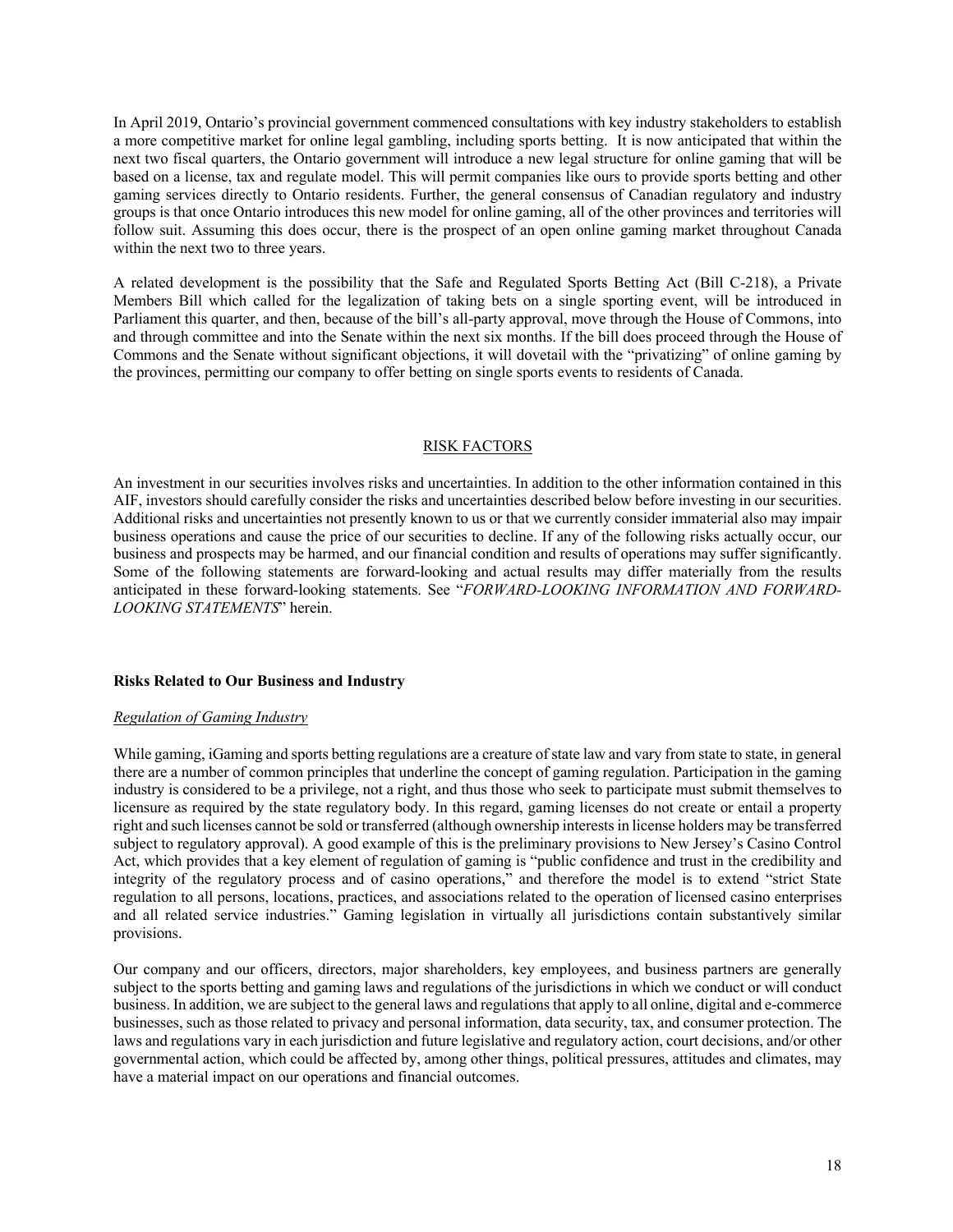The jurisdictions where we operate (as described above under "*THE BUSINESS OF THESCORE – U.S. Gaming Regulatory Landscape*"), or will operate, each have their own regulatory framework. More often than not these frameworks will require us to receive a license. Each jurisdiction will normally require us to make detailed and extensive disclosures as to our beneficial ownership, our source of funds, the probity and integrity of certain persons associated with our business, our management competence, structure, and business plans, our proposed geographical territories of operation, and our ability to operate a gaming business in a socially responsible manner in compliance with regulation. Such jurisdictions will also impose ongoing reporting and disclosure obligations, both on a periodic and ad hoc basis in response to material issues affecting the business. Our current and future gaming licenses or approvals in each jurisdiction in which we operate or intend to operate are subject to our ongoing compliance with applicable laws, rules and regulations in each such jurisdiction. There can be no assurance that we will be able to retain existing licenses or approvals or demonstrate suitability to obtain new licenses or approvals. In addition, the loss of a license or approval in one jurisdiction could trigger the loss of a license or approval or affect our eligibility for a license or approval in another jurisdiction. As we expand our sports wagering operations, we may also have to meet additional suitability requirements and obtain additional licenses or approvals from gaming authorities in such jurisdictions and we cannot be sure that we will be successful in this regard.

Our gaming-related technology will also be subject to testing and certification by the regulators in the jurisdictions in which we operate or will operate. Such testing and certification are generally designed to confirm matters such as the fairness of the gaming products offered by the business, our ability to accurately generate settlement instructions, and recover from outages.

Any gaming license may be revoked, suspended, or conditioned at any time. The loss of a gaming license in one jurisdiction could prompt the loss of a gaming license, or affect our eligibility for such a license, in another jurisdiction. These potential losses of licenses would cause us to cease offering some or all of our product offerings in the impacted jurisdiction(s). We may be unable to obtain or maintain all necessary registrations, licenses, permits or approvals, and could incur fines or experience delays related to the licensing process, which could adversely affect our operations. The process of determining suitability may be expensive and time-consuming. Delay or failure to obtain gaming licenses in any jurisdiction may prevent us from offering our products in such jurisdiction, increasing our customer base and/or generating revenues. A gaming regulatory body may refuse to issue or renew a gaming license if our company, or one of our directors, officers, employees, major shareholders or business partners: (i) is considered to be a detriment to the integrity or lawful conduct or management of gaming, (ii) no longer meets a licensing or registration requirement, (iii) has breached or is in breach of a condition of licensure or registration or an operational agreement with a regulatory authority, (iv) has made a material misrepresentation, omission or misstatement in an application for licensure or registration or in reply to an inquiry by a person conducting an audit, investigation or inspection for a gaming regulatory authority, (v) has been refused a similar gaming license in another jurisdiction, (vi) has held a similar gaming license in that province, state or other jurisdiction which has been suspended, revoked or cancelled, or (vii) has been convicted of an offence, inside or outside of Canada or the United States that calls into question the honesty or integrity of our company or any of our directors, officers, employees or associates.

Furthermore, our product offerings must be approved in most regulated jurisdictions in which they are offered; this process is not assured or guaranteed. It is a prolonged, potentially extremely costly process to obtain these approvals. A developer and provider of online or mobile sports betting and iGaming products may pursue corporate regulatory approval with regulators of a particular jurisdiction while it pursues technical regulatory approval for its product offerings by that same jurisdiction. It is also possible that, after incurring significant expenses and dedicating substantial time and effort towards such regulatory approvals, we may not obtain such approvals. In the event we fail to obtain the necessary gaming license in a given jurisdiction, we would likely be prohibited from operating in that particular jurisdiction altogether. If we fail to seek, do not receive, or receive a suspension or revocation of a license in a particular jurisdiction for our product offerings (including any related technology and software), then we cannot operate in that jurisdiction and our gaming licenses in other jurisdictions may be impacted. We may not be able to obtain all necessary gaming licenses in a timely manner, or at all. These delays in regulatory approvals or failure to obtain such approvals may also serve as a barrier to entry to the market for our product offerings. Our operations and future prospects will be affected if we are unable to overcome these barriers to entry.

To the extent new sports betting and/or iGaming jurisdictions are established or expanded, we cannot guarantee we will be successful in penetrating such new jurisdictions or expanding our business or customer base in line with the growth of existing jurisdictions. As we directly or indirectly enter into new markets, we may encounter legal,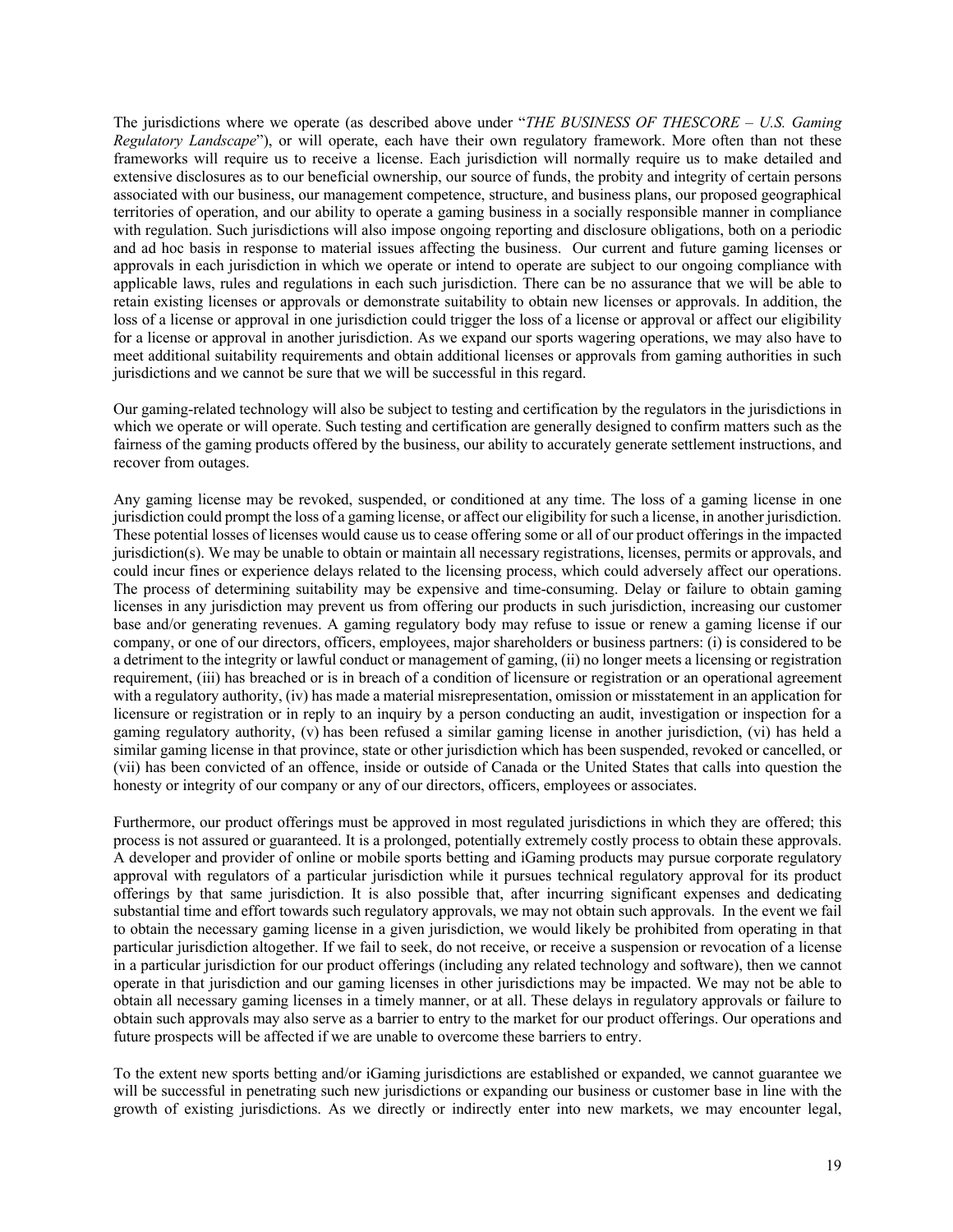regulatory, and political challenges that are difficult or impossible to foresee and which could result in an unforeseen adverse impact on planned revenues or costs associated with the new market opportunity. In the event we are unable to effectively develop and operate directly or indirectly within these new markets or if our competitors are able to successfully penetrate geographic markets that we cannot access or where we face other restrictions, then our business, operating results, and financial condition could be impaired. Our failure to obtain or maintain the necessary regulatory approvals in jurisdictions, whether individually or collectively, would have a material adverse effect on our business, results of operations, financial condition and prospects. We may need to be licensed, obtain approvals of our products and/or seek licensure of our officers, directors, major shareholders, key employees or business partners to expand into new jurisdictions. This is a costly and time-consuming process. Any delays in obtaining or difficulty in maintaining regulatory approvals needed for expansion within existing markets or into new jurisdictions can negatively affect our opportunities for growth. This includes the growth of our customer base, or delay in our ability to recognize revenue from our product offerings in any such jurisdictions.

Future legislative and regulatory action, and court decisions or other governmental action, may have a material impact on our operations and financial results. There can be no assurance that legally enforceable and prohibiting legislation will not be proposed and passed in jurisdictions relevant or potentially relevant to our business to prohibit, legislate, or regulate various aspects of the Internet, e-commerce, payment processing, or the online and mobile wagering and interactive entertainment industries (or that existing laws in those jurisdictions will not be interpreted negatively). Moreover, legislation may require us to pay certain fees in order to operate a sports betting and iGaming-related business. Such fees may include integrity fees paid to sports leagues and/or fees required to obtain official sportswagering related data. Compliance with any such legislation may have a material adverse effect on our business, results of operations, financial condition and prospects.

The success of online and mobile sports betting and our product offerings may be also be affected by future regulatory and marketplace developments related to mobile platforms and application storefronts, social networks, advertising networks, payment processing and banking, data and information privacy, cloud and other infrastructure hosting, and other regulatory and marketplace developments that we are unable to predict and are beyond our control. As a result, our future operating results relating to our sports betting products are difficult to anticipate, and we cannot provide assurance that our product offerings will grow as expected or with success in the long term. Adverse developments in these areas may have a material adverse effect on our business, results of operations, financial condition and prospects.

Additionally, our ability to successfully pursue our sports betting and iGaming strategy in the United States and Canada depends on the laws and regulations relating to wagering through interactive channels both federally and in individual states and provinces in each of these countries, respectively. There is considerable debate and opposition to online and interactive real-money gaming in the United States and Canada and there can be no assurance that this opposition will not succeed in preventing the legalization of online and mobile sports betting and iGaming in jurisdictions where it is presently prohibited, including Canada and certain states in the United States, thereby prohibiting, or limiting the expansion of such activities where it is currently permitted or causing the repeal of legalized online or mobile sports betting and/or iGaming in any jurisdiction. Any successful effort to limit the expansion of or prohibit legalized online or mobile sports betting and/or iGaming could have an adverse effect on our results of operations, cash flows and financial condition. Combatting such efforts to curtail expansion of, or limit or prohibit, legalized online and mobile sports betting and/or iGaming can again be time-consuming and can be extremely costly.

In the United States, the Unlawful Internet Gambling Enforcement Act of 2006 ("**UIGEA**") prohibits among other things, the acceptance by a business of a wager by means of the Internet where such wager is prohibited by any federal or state law where initiated, received or otherwise made. Under UIGEA severe criminal and civil sanctions may be imposed on the owners and operators of such systems and on financial institutions that process wagering transactions. The law contains a safe harbour for wagers placed within a single state (disregarding intermediate routing of the transmission) where the method of placing the wager and receiving the wager is authorized by that state's law, provided the underlying regulations establish appropriate age and location verification.

The Illegal Gambling Business Act ("**IGBA**"), makes it a crime to conduct, finance, manage, supervise, direct or own all or part of an "illegal gambling business" and the Travel Act makes it a crime to use the mail or any facility in interstate commerce with the intent to "distribute the proceeds of any unlawful activity," or "otherwise promote, manage, establish, carry on, or facilitate the promotion, management, establishment, or carrying on, of any unlawful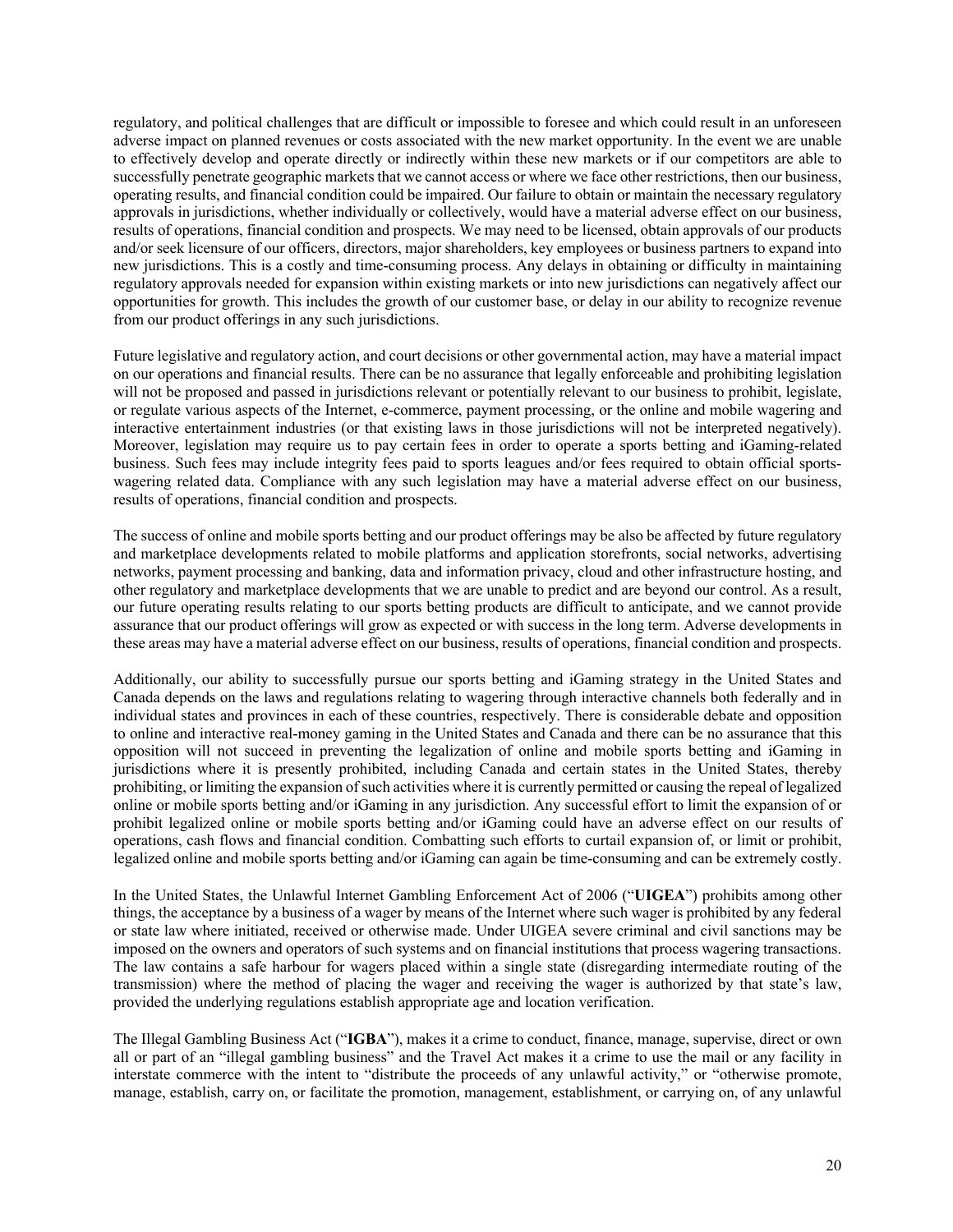activity." For there to be a violation of either the IGBA or the Travel Act there must be a violation of underlying state law.

Until 2011, there was uncertainty as to whether the Federal Wire Act of 1961 (the "**Wire Act**") prohibited states from conducting intrastate lottery transactions via the Internet if such transactions crossed state lines. In late 2011, the Office of Legal Counsel (the "**OLC**") of the Department of Justice ("**DOJ**") issued an opinion which concluded that the prohibitions of the Wire Act were limited to sports gambling and thus did not apply to state lotteries at all (the "2011 DOJ opinion"). Following the issuance of the 2011 DOJ opinion, within the past few years, state-authorized Internet casino gaming has been launched in Delaware, New Jersey, Pennsylvania and West Virginia, and state authorized online poker has been launched in Nevada.

In 2018, at the request of the Criminal Division, the OLC reconsidered the 2011 DOJ opinion's conclusion that the Wire Act was limited to sports gambling. On January 14, 2019, the OLC published a legal opinion dated November 2, 2018 (the "**2018 DOJ opinion**"), which concluded that the 2011 DOJ opinion had incorrectly interpreted the Wire Act. In the 2018 DOJ opinion, the OLC concluded that the restrictions on the transmission in interstate or foreign commerce of bets and wagers in the Wire Act were not limited to sports gambling but instead applied to all bets and wagers. The OLC also found that the enactment of the UIGEA described above did not modify the scope of the Wire Act. The OLC acknowledged that its conclusion in the 2018 DOJ opinion, which was contrary to the 2011 DOJ opinion, will make it more likely that the executive branch's view of the law will be tested in the courts. The United States District Court for the District of New Hampshire disagreed with the 2018 DOJ Opinion. In an opinion dated June 3, 2019, in New Hampshire Lottery Commission, et. al. vs. William Barr, AG, Case No. 1:19-cv-00163, Opinion No. 2019 DNH 091P, p. 60, United States District Judge Barbadoro held that § 1084(a) of the Federal Wire Act "applies only to transmissions related to bets or wagers on a sporting event or contest" and granted summary judgment to the Plaintiff (who effectively challenged the position taken in the 2018 DOJ Opinion). While the court stated that the decision was limited to the parties, the DOJ then issued an additional statement providing that it is reviewing the court's opinion and that the forbearance period set forth by way of memorandum issued subsequent to the issuance of the 2018 DOJ Opinion dated February 28, 2019 is extended until December 31, 2019 or 60 days after the entry of a final judgement in the New Hampshire litigation, whichever is later. The DOJ filed a Notice of Appeal to the United States Court of Appeals for the First Circuit on August 16, 2019 appealing the court's June 3, 2019 opinion as well as the court's June 20, 2019 judgment in favour of the Plaintiff. That appeal is currently pending. At this time, we are unable to determine whether the 2018 DOJ opinion will be upheld by the courts, or what impact it will have on us or our customers.

If we fail to comply with any existing or future laws, rules, regulations, approvals, registrations, permits, licenses or other requirements, regulators may take action against us. Such action may include fines, the conditioning, suspension or revocation of approvals, registrations, permits or licenses, and other disciplinary action. If we fail to adequately adjust to any such potential changes, our business, results of operations or financial condition could also be harmed.

# *Continued Support of Banks and Payment Processors*

We rely on payment processing and banking providers to facilitate the movement of funds between us and our customer base for our sports betting platform. Anything that could interfere with or otherwise harm our relationships with payment and banking service providers could have a material adverse effect on our business, results of operations, financial condition and prospects. Our ability to accept payment from our customers or facilitate withdrawals by them may be restricted by any introduction of legislation or regulations restricting financial transactions with online or mobile sports betting operators or prohibiting the use of credit cards and other banking instruments for online or mobile sports betting transactions, or any other increase in the stringency of regulation of financial transactions, whether in general or in relation to the gambling industry in particular.

Stricter anti-money laundering regulations may also affect the quickness and accessibility of payment processing systems, resulting in added inconvenience to our customers. Card issuers and acquirers may dictate how transactions and products need to be coded and treated which could also make an impact on acceptance rates. Card issuers, acquirers, payment processors and banks may also cease to process transactions relating to the online or mobile sports betting industry as a whole or certain operators, such as ourselves. This could be due to reputational and/or regulatory reasons or in light of increased compliance standards of such third parties that seek to limit their business relationships with certain industry sectors considered as "high risk". It may also result in customers being dissuaded from accessing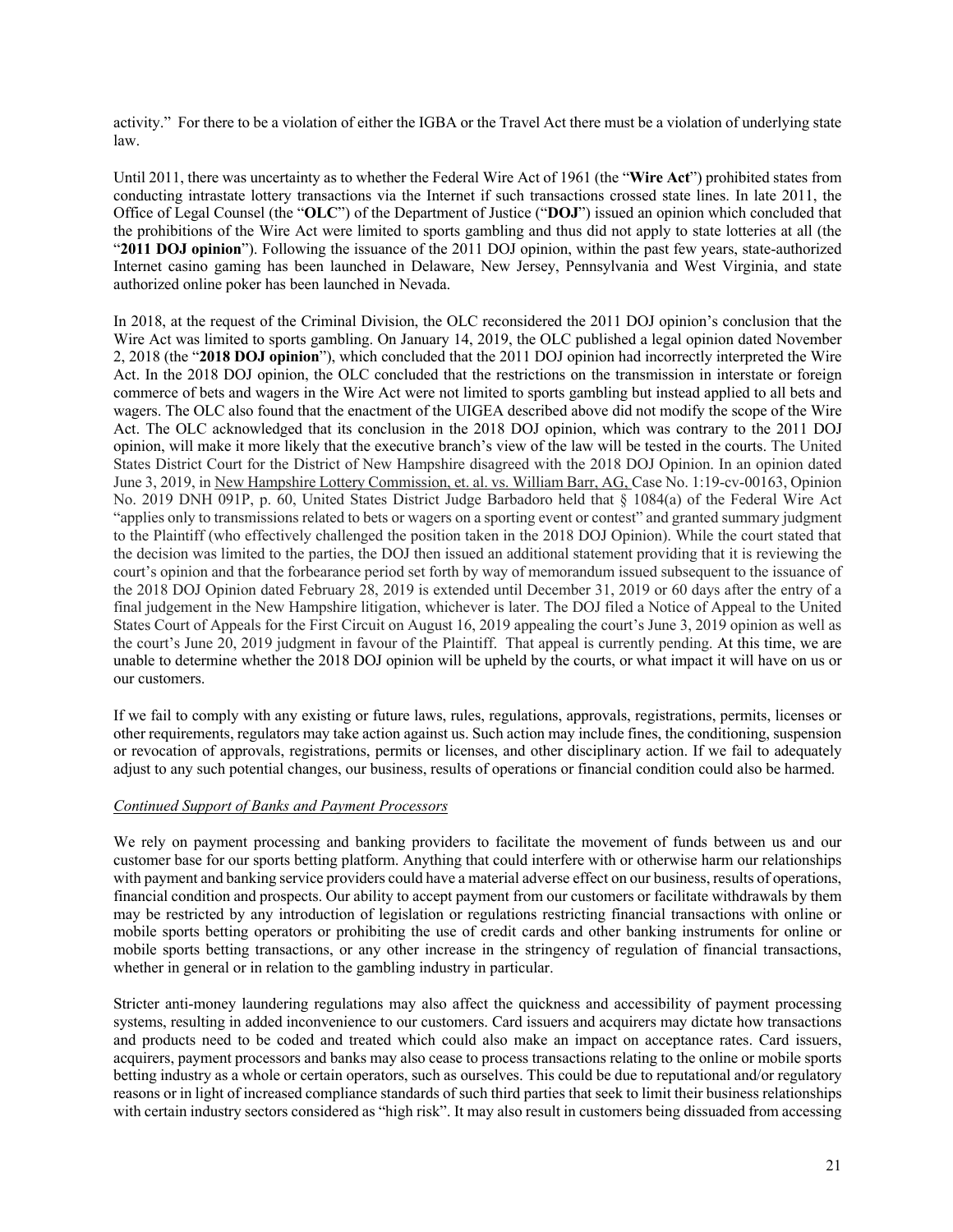our product offerings if they cannot use a preferred payment option, or the quality or the speed of the supply is not suitable or accessible to the customers. Any such developments may have a material adverse effect on our business, results of operations, financial condition and prospects.

### *Losses with Respect to Individual Events or Betting Outcomes*

Sports betting involves betting where winnings are paid on the basis of the stake placed and the odds quoted. Odds are determined with the objective of providing an average return to the bookmaker over a large number of events and therefore, over the long term. In contrast, there can be significant variation in gross win percentage event-by-event and day-by-day. We have systems and controls intended to reduce the risk of daily losses occurring on a gross-win basis, but there can be no assurance that these will be effective in reducing our exposure. As a result, in the short term, there is less certainty of generating a positive gross win, and we may experience significant losses with regard to individual events or betting outcomes, specifically if large, individual bets are placed on an event or betting outcome or series of events or betting outcomes. Odds compilers and risk managers are capable of human error, thus, even noting that a number of betting products are subject to capped pay-outs, significant volatility can occur. Any significant losses on a gross-win basis could have a material adverse effect on our business, results of operations, financial condition and prospects.

Sports betting can also fluctuate due to seasonal trends and other factors. Our operations, and thus our financial performance, are also dependent on the seasonal variations dictated by various sports calendars, which will have an effect on our financial performance.

### *Competition in the Online and Mobile Sports Betting and Media Industry*

Our current and potential competitors in mobile sports betting include Barstool Sports, BetMGM, Bet 365, Caesars, DraftKings, FanDuel, FOX Bet, PointsBet, and William Hill, and other online and mobile gaming operators. Certain competitors have more established relationships and greater financial resources and they can use their resources against us in a variety of competitive ways, including by making acquisitions, investing aggressively in research and development, and competing aggressively for strategic partners, advertisers, employees, technologies, digital media rights, websites and applications. These competitors also may spend more money and time on developing and testing products and services, undertake more extensive marketing campaigns, adopt more aggressive pricing or promotional policies, or otherwise develop more commercially successful products or services than our own, which could negatively impact our business by affecting our ability to attract and retain existing and new sports betting customers.

Our current and potential competitors in digital sports media include large and established companies, such as CBS Sports, ESPN, Fox Sports, SB Nation, Sportsnet, TSN, Turner Sports, and Yahoo Sports, the digital media divisions of major sports leagues, independent fantasy sports companies, other digital media companies that cover esports, as well as start-up companies. The digital media divisions of major sports leagues have more access to proprietary content that may not be made available to us. Emerging start-ups may be able to innovate and provide products and services faster than we can. If competitors are more successful than us in developing compelling products and engaging content or in attracting and retaining users, advertisers and digital media rights, our revenues and growth rates and the value of the capitalized digital assets could be negatively affected. There is no assurance that we will be able to maintain our position in the marketplace.

We must continually introduce and successfully market new and innovative technologies, product offerings and product enhancements to remain competitive and effectively procure customer demand, acceptance, and engagement as a result of the intense industry competition, along with other factors. The process of developing new product offerings and systems is unclear and complexed, and new product offerings may not be well received by customers. Although we intend to continue investing in research and development, there can be no assurance that such investments will lead to successful new technologies or timely new product offerings or enhanced existing product offerings with product life cycles long enough to be successful. We may not recover the substantial up-front costs of developing and marketing new technologies and product offerings or recover the opportunity cost of diverting management and financial resources away from other technologies and product offerings.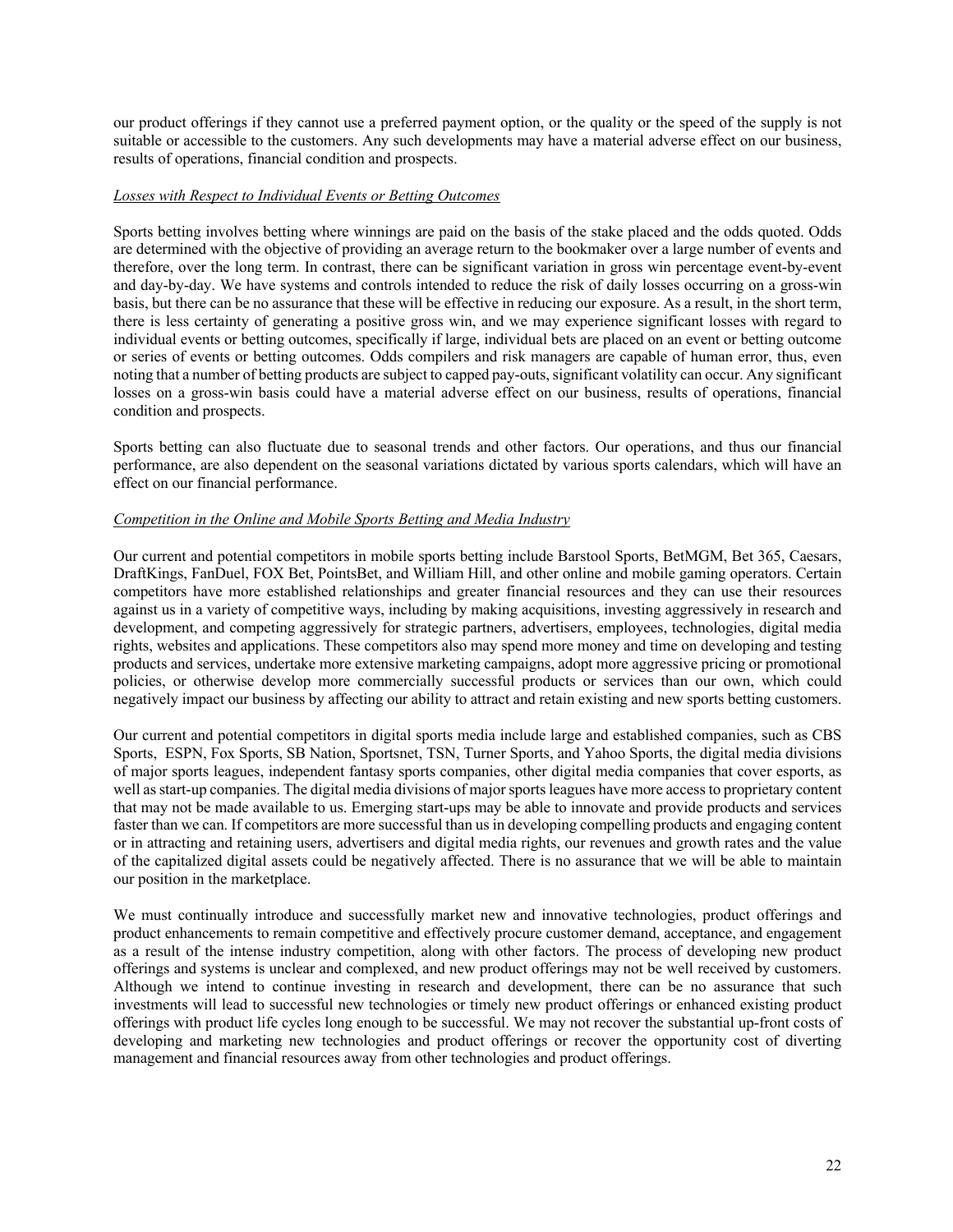### *Regulatory Investigations*

We have, and may in future, receive formal and informal inquiries from government authorities and regulators from time to time, including securities authorities, tax authorities, privacy commissions and gaming regulators, regarding our compliance with laws and other matters. We expect to continue to be the subject of investigations and audits in the future as we continue to grow and expand our gaming operations. Violation of existing or future regulatory orders or consent decrees could subject us to substantial monetary fines and other penalties providing a negative effect on our financial condition and results of operations. In addition, there is a possibility that future orders issued by, or inquiries or enforcement actions initiated by, government or regulatory authorities may cause us to incur substantial costs, expose us to unanticipated civil and criminal liability or penalties, or require us to change our business practices that may have materially adverse effects on our business.

### *Market Access Limitations*

The prevailing trend in the United States is for states to require sports betting to be conducted by or through an existing licensed casino or racetrack. In such states where mobile or internet-based sports betting is legal, each casino or racetrack often is permitted to offer sports betting through a limited number of branded websites, known as skins. The number of skins each casino or racetrack is permitted to offer varies by state and is dictated by law, regulation or policy. Casinos and racetracks have, accordingly, begun to enter into agreements to allow third-party sports betting operators to operate skins through the casino's or racetrack's license. Further, certain of these agreements provide for a sports betting operator to obtain "second skin" or "third skin" access, meaning that another operator has the right to operate the first, and potentially the second, skin of a casino or racetrack, to the extent permitted by law, regulation or policy. Consequently, if a state does not permit casinos or racetracks to have more than one skin (or more than two skins as the case may be), an operator's right to utilize a second (or third skin as the case may be) is rendered meaningless in such state. We have entered into multiple agreements allowing us market access via the right to operate specific skins. Certain of these agreements contemplate us receiving second or third skins. Accordingly, should states not permit our casino or racetrack partners to offer sports betting through an adequate number of skins, we would not have access to such markets (unless we enter into additional agreements for market access in such states). Our inability to gain access to offer mobile and internet sports betting in states as such states legalize sports betting could have a material adverse effect on our business, results of operations, financial condition and prospects.

Further, a state may change its law, regulation or policy framework to alter the number of skins a casino or racetrack is permitted to offer. An increase to the number of skins could result in increased competition within such state, while a decrease to the number of skins a casino or racetrack may offer could reduce or eliminate the ability for us to gain access to operate in such state. Such changes could have a material adverse effect on our business, results of operations, financial condition and prospects.

## *Shareholders Subject to Extensive Governmental Regulation*

A number of jurisdictions' gaming laws may require any of our shareholders to file an application, be investigated, and qualify or have their suitability determined by gaming authorities. Gaming authorities have very broad discretion when ruling on whether an applicant should be deemed suitable or not. Subject to certain administrative proceeding requirements, the gaming regulators have the authority to deny any application or limit, condition, revoke or suspend any gaming license, or fine any person licensed, registered or found suitable or approved, for any cause deemed reasonable by the gaming authorities.

Any person found unsuitable by a gaming authority may not hold directly or indirectly ownership of any voting security or the beneficial or record ownership of any non-voting security or any debt security of any company that is licensed with the relevant gaming authority beyond the time prescribed by the relevant gaming authority. A finding of unsuitability by a particular gaming authority impacts that person's ability to associate or affiliate with gaming licensees in that specific jurisdiction and could impact the person's ability to associate or affiliate with gaming license holders in other jurisdictions.

Many jurisdictions also require any person who obtains a beneficial ownership of more than a certain percentage, typically 5%, of voting securities of a publicly traded gaming company or parent company thereof and, in some jurisdictions, non-voting securities to report the acquisition to gaming authorities. Gaming authorities may require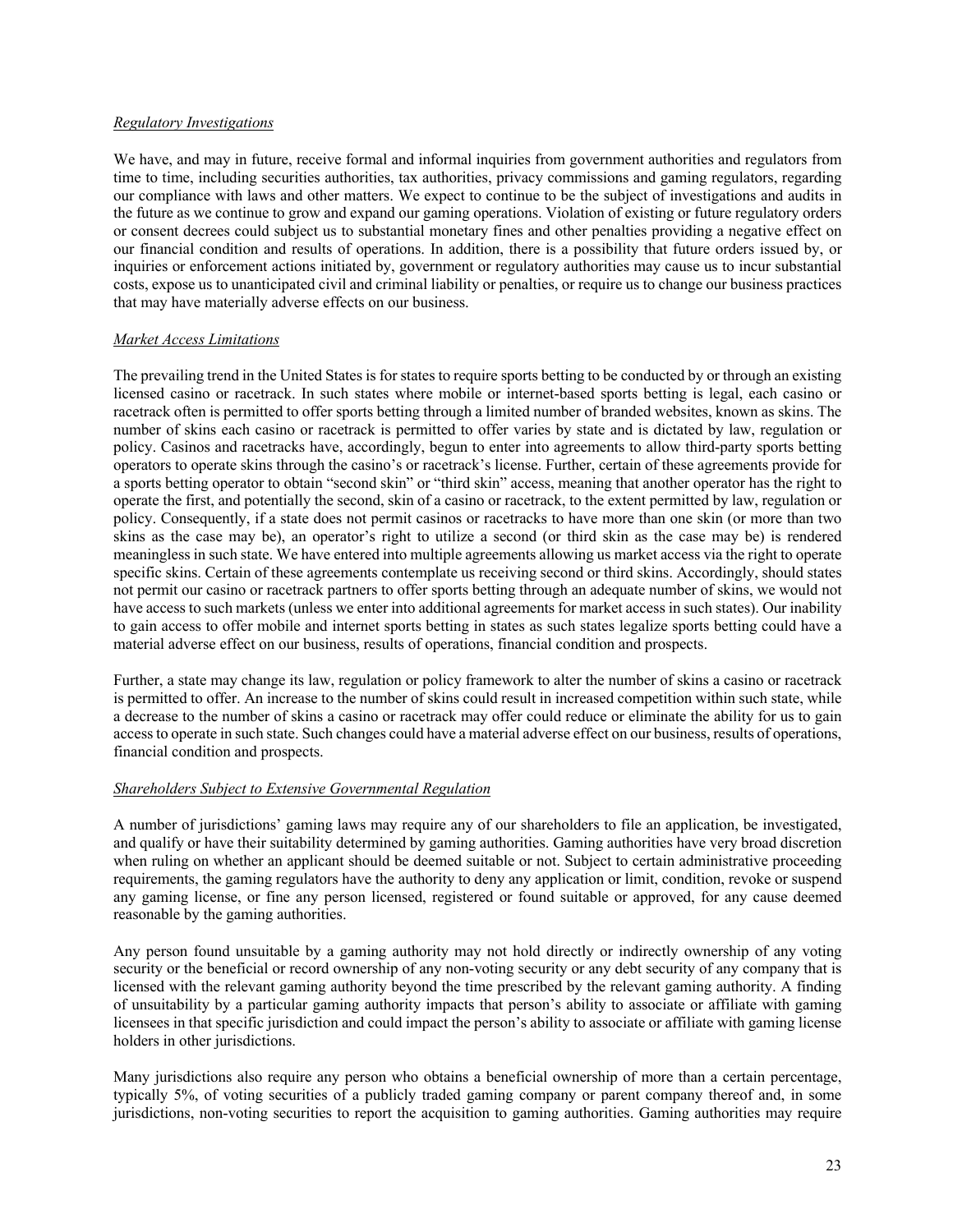such holders to apply for qualification or a finding of suitability, subject to limited exceptions in certain jurisdictions for "institutional investors" that hold a company's voting securities for investment purposes only. Other jurisdictions may also limit the number of gaming licenses with which a person may be associated.

Our corporate articles and bylaws include certain provisions to ensure that we comply with applicable gaming regulations. These provisions provide, among other things, that we shall have the right, subject to the conditions set out in our articles and bylaws, to repurchase securities shares held by an unsuitable person. Such repurchase rights may negatively affect the trading price and/or liquidity of our securities.

## *Industry Social Responsibility Concerns*

Public opinion can meaningfully affect sports betting regulation. A negative shift in the perception of sports betting by the public, by politicians, or by others could impact future legislation or regulation in different jurisdictions. Moreover, such a shift could cause jurisdictions to abandon proposals to legalize sports betting, thereby limiting the number of new jurisdictions into which we could expand. Negative public perception can also lead to new, harsher restrictions on sports betting, including restrictions on marketing, betting product offerings, other restrictions on our gaming operations and increased compliance costs. Such changes could have a material adverse effect on our business, results of operations, financial condition and prospects.

# *Digital Sports Media Industry Reliant on Mobile Advertising*

We have historically derived all of the revenues in digital sports media from sales of advertising and sponsorship. The digital sports media industry is a relatively new and rapidly evolving industry and as such it is difficult to predict the prospects for growth. There is no assurance that advertisers will continue to increase their purchases of online and mobile advertising, that the supply of advertising inventory will not exceed demand or that smartphone penetration in the United States and Canada will continue to grow. If the industry grows more slowly than anticipated or our existing products and services lose, or our new products and services fail to achieve, market acceptance, we may be unable to achieve our strategic objectives, which could have a material adverse effect on our prospects, business, financial condition or results of operations.

## *Recent Expansion of Sports Betting Operations*

Our sports betting operations compete in a rapidly evolving and highly competitive market against an increasing number of competitors. In order to support our revenue-generation, we have entered into certain market access agreements with certain other licensed gaming operators and we may not be able to do so on terms that are favourable to us. The success of our proposed sports betting operations is dependent on a number of additional factors that are beyond our control, including the ultimate tax rates and license fees charged by jurisdictions across the United States; our ability to gain market share in a newly developing market; the timeliness and the technological and popular viability of our products, our ability to compete with new entrants in the market; changes in consumer demographics and public tastes and preferences; and the availability and popularity of other forms of entertainment. There can be no assurance that we will be able to compete effectively or that our expansion will be successful and generate sufficient returns on our investment.

## *Historical Losses and Negative Operating Cash Flows*

We have a history of operating losses and we can be expected to generate continued operating losses and negative cash flows in the future while we carry out our current business plan to further develop and expand our businesses in digital sports media and mobile sports betting. We have made significant up-front investments in research and development, sales and marketing, market access for mobile sports betting and general and administrative expenses in order to rapidly develop and expand our business. We are currently incurring expenditures related to our operations that have generated negative operating cash flows from operations. The successful development and commercialization of these operations will depend on a number of significant financial, logistical, technical, marketing, legal, regulatory, competitive, economic and other factors, the outcome of which cannot be predicted. In addition, we have a limited operating history with respect to our newer product offerings such as our sports betting products, which makes it difficult to forecast future results. There is no guarantee that such operations will become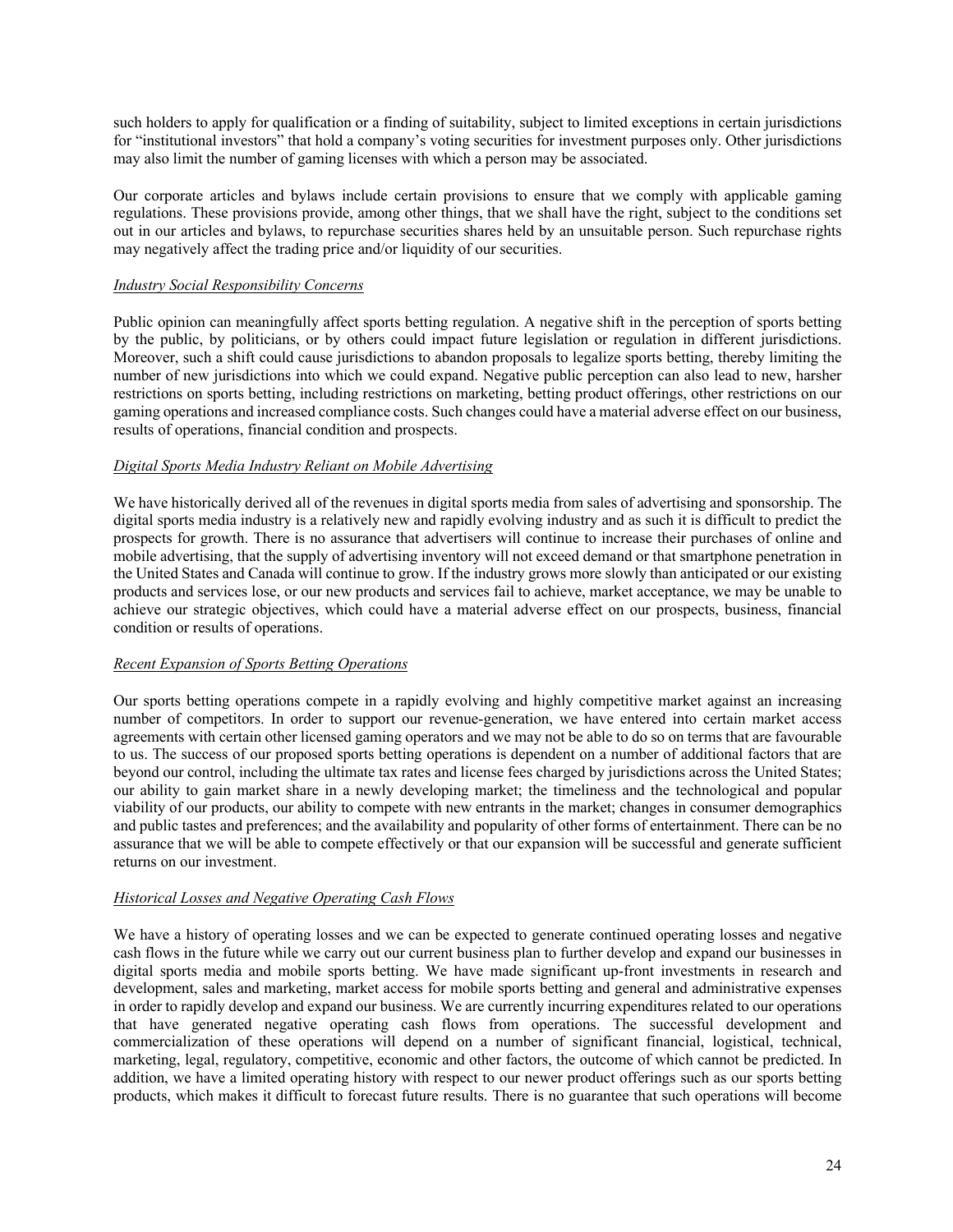profitable or produce positive cash flow or that we will be successful in generating significant revenues in the future or at all. While we can utilize cash and cash equivalents to fund our operating and development expenditures, we do not have access to material amounts under committed credit facilities or other committed sources of funding. Our inability to ultimately generate sufficient revenues to become profitable and have positive cash flows could have a material adverse effect on our prospects, business, financial condition, results of operations or overall viability as an operating business.

# *Liquidity Risk*

Liquidity risk is the risk that we will not be able to meet our financial obligations as they fall due. Our objective in managing liquidity is to ensure we will always have sufficient liquidity to meet our liabilities when due, under both normal and distressed conditions, without incurring unacceptable losses or risking damage to our reputation. There is no assurance that our approach to managing liquidity will prove successful and should we be unable to meet our liabilities when due it could have a material adverse effect on our prospects, business, financial condition and results of operations.

# *COVID-19*

The current COVID-19 pandemic crisis is evolving rapidly and could have a material adverse impact on our business, affairs, operations, results of operations, financial condition, liquidity, availability of credit and foreign exchange exposure. COVID-19 is altering business and consumer activity in affected areas and beyond. The global response to the COVID-19 outbreak has resulted in, among other things, border closures, severe travel restrictions, the temporary shut-down of non-essential services and extreme fluctuations in financial and commodity markets. Additional measures may be implemented by one or more governments in jurisdictions where we operate. Labour shortages due to illness, company or government-imposed isolation programs, or restrictions on the movement of personnel could result in a reduction or cessation of all or a portion of our operations.

The extent to which the COVID-19 pandemic may impact our business and activities will depend on future developments, which are highly uncertain and cannot be predicted with confidence, such as the spread of the disease, the duration of the outbreak, new information which may emerge concerning the spread and severity of the coronavirus, actions taken by Canadian and U.S. authorities to manage this pandemic, the postponement, suspension, cancellation or rescheduling of sports leagues and sporting events, the impact of the pandemic on consumer and advertiser spending, and the ability or willingness of suppliers and vendors to provide products and services. If the coronavirus continues to spread at the current pace, disruption to consumer spending and trade could trigger a global recession.

The actual and threatened spread of COVID-19 globally could also have a material adverse effect on the regional economies in which we operate, could continue to negatively impact stock markets, including the trading price of our securities, could cause continued interest rate volatility and movements and could adversely impact our ability to raise capital.

Any of these developments, and others, could have a material adverse effect on our business, affairs, operations, results of operations, financial condition, liquidity, availability of credit and foreign exchange exposure. In addition, because of the severity and global nature of the COVID-19 pandemic, it is possible that estimates in our financial statements could change in the near term and the effect of any such changes could be material, which could result in, among other things, an impairment of non-current assets and a change in the expected credit losses on accounts receivable.

## *Cancellation, Postponement or Curtailing of Sporting and Other Events*

We and our suppliers have operations in, and our customers reside in, locations subject to natural occurrences such as natural crises, severe weather and other geological events, including, without limitation, pandemics, epidemics, outbreaks of infectious disease, hurricanes, earthquakes, floods, blizzards, wild fires or tsunamis that could disrupt operations and gameplay. Our betting business is affected by the scheduling and live broadcasting of significant sporting and other events. Disruptions to the scheduling and broadcasting of those events, including disruptions resulting from any of the aforementioned natural occurrences, may have a material impact on our business, results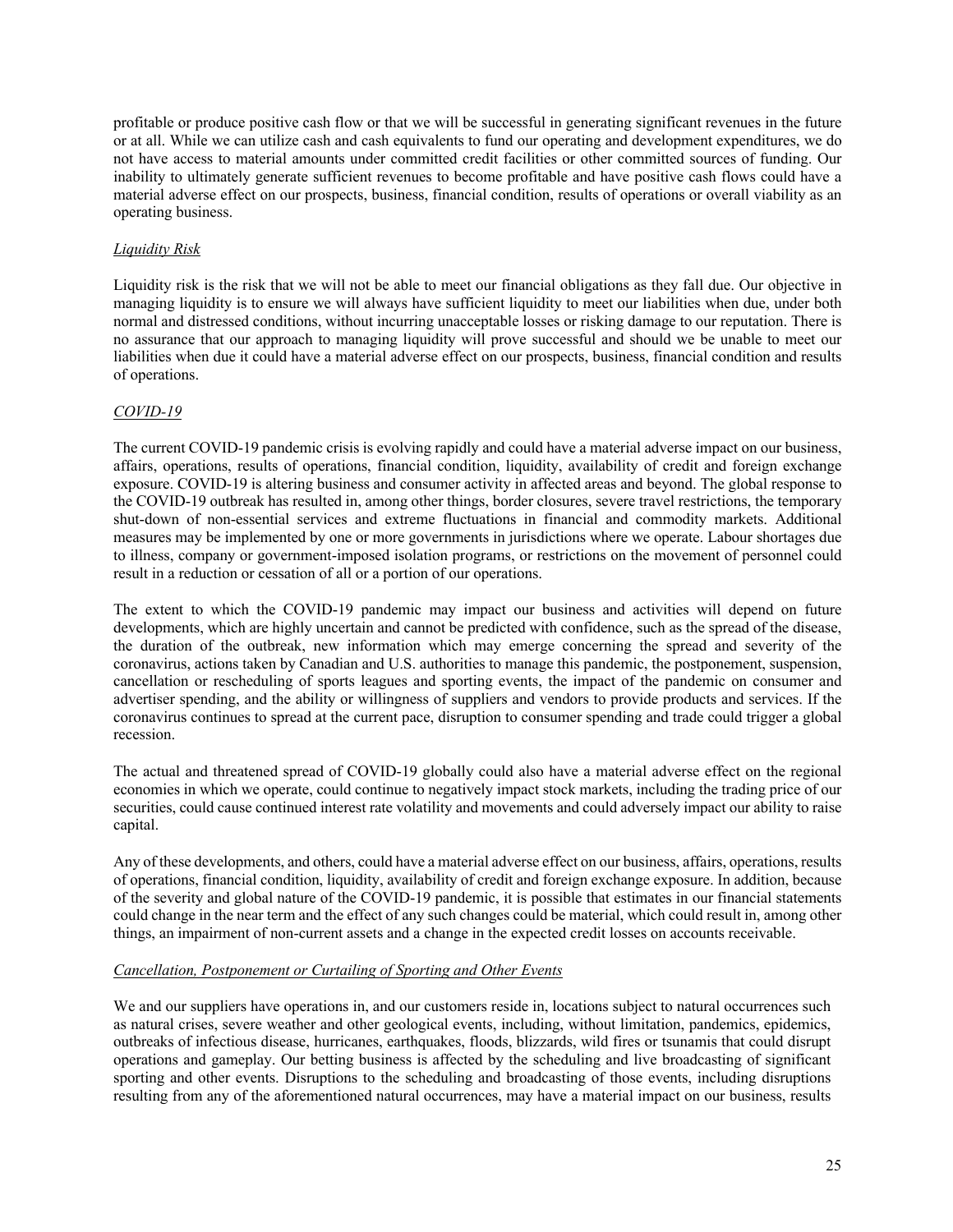of operations or financial condition for the relevant period. In some instances, the scheduling of major sporting and other events occurs seasonally, or at regular but infrequent intervals.

The cancellation, postponement or curtailment of significant sporting or other events, for example due to adverse weather conditions, terrorist acts or other acts of war or hostility or the outbreak of infectious diseases, pandemics, or cancellation of, disruption to, postponement of such sporting events, for example due to contractual disputes, technological or communication problems, could materially adversely affect our business, results of operations, financial condition and prospects.

### *Reductions in Discretionary Consumer Spending*

Our net revenues are dependent, in part, upon the volume and spending levels of customers through our product and/or service offerings, and as such, our business has been adversely impacted by economic downturns in the past. Decreases in discretionary consumer spending brought about by weakened general economic conditions such as, but not limited to, lackluster recoveries from recessions, high unemployment levels, higher income taxes, low levels of consumer confidence, weakness in the housing market, cultural and demographic changes, high fuel or other transportation costs and increased stock market volatility may negatively impact our revenues and operating cash flow.

## *Dependence on Key Suppliers*

In the operation of our business we depend on a number of key suppliers, including (i) third-party web hosting and other technology service providers to enable us to operate our products and services; (ii) sports data, content and odds providers who provide a significant portion of the content for our mobile applications and websites, (iii) our exclusive sportsbook platform provider who provides certain backend platform technology and operational services which are integral to the operation of our sports betting offering in the United States; and (iv) our market access partners, who provide us with the right to operate our sports betting solution in applicable jurisdictions.

If any of these suppliers elect not to renew their contracts at the expiration of their current terms, cease operations or do not meet their contractual obligations or cease to provide their services for any reason, and if we cannot find suitable alternate suppliers in a timely manner (should such suitable alternate suppliers exist), we may be unable to operate our sports betting platform. Our inability to retain such third-party suppliers or find suitable alternate suppliers in a timely manner could lead to significant costs and disruptions that could reduce our revenue, harm our business reputation and have a material adverse effect on our prospects, business, financial condition and results of operations.

We also rely on application storefronts operated by the applicable operating system manufacturers, along with selected third-party application storefronts to distribute our mobile sports applications and mobile sports betting applications to consumers. If these operating system manufacturers cease to make our mobile sports or mobile sports betting applications available in their application storefronts, will only make such mobile applications available on terms unacceptable to us, or otherwise prohibit or restrict the distribution of our mobile applications on their application storefronts, this could prevent the broad distribution of our products and services and could have a material adverse effect on our prospects, business, financial condition and results of operations. Google currently prohibits the distribution of mobile sports betting applications through their Google Play storefront outside of the United Kingdom, Ireland and France, and imposes certain restrictions on gambling-related app integrations and advertising, which could limit the promotion and/or distribution of our mobile sports betting applications on Android devices.

We share and syndicate our editorial content through third party platforms including Facebook, Twitter, Instagram, YouTube and others. This syndication increases the exposure of our editorial content and generates user traffic for our websites. If these third-party platforms modify or alter their policies with respect to the sharing and/or syndication of content, traffic to our websites could be negatively affected and could have a material adverse effect on our prospects, business, financial condition and results of operations.

We also curate and aggregate content from selected third-party sources, including news articles, social media content and other multimedia content, and present it to our audience through our mobile sports applications and website. If these third parties modify or alter their policies, or otherwise preclude other publishers from curating and aggregating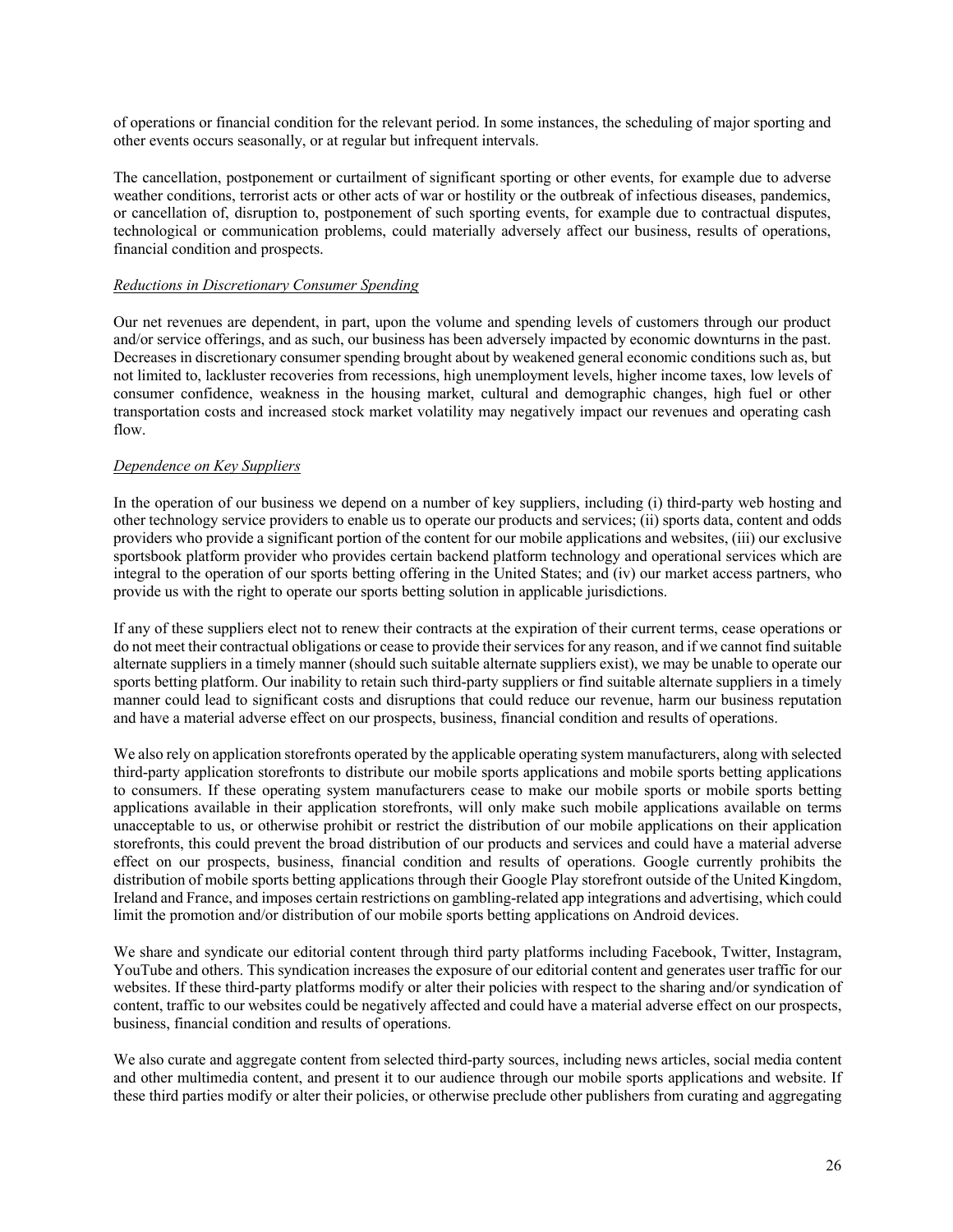such content, our ability to present this content to our audience could be negatively affected and could have a material adverse effect on our prospects, business, financial condition and results of operations.

### *Mobile Device Users May Limit Data Tracking and Targeting*

The success of our digital sports media platforms depends on our ability to deliver targeted, highly relevant ads to users of our mobile sports applications and website. Targeted advertising is done primarily through analysis of data, much of which is collected on the basis of user-provided permissions. This data might include a mobile device's location or data collected when users view an advertisement or when they click on or otherwise engage with an advertisement. Users may elect not to allow data sharing for targeted advertising for a number of reasons, such as privacy concerns, or pricing mechanisms that may charge the user based upon the amount or types of data consumed. In addition, the designers of mobile device operating systems are increasingly promoting features and tools that allow device users to disable some of the functionality, which may impair or disable the delivery of advertisements to their devices, and device manufacturers may include these features as part of their standard device specifications(e.g. Apple changing its practice for IDFA ad tracking to 'opt-in' from 'opt-out'). Although we are not aware of any other such products or functionalities that are widely used in the market today, as has occurred in the online advertising industry, companies may develop products and features that enable users to prevent advertisements from appearing on their mobile device screens. Finally, as discussed more fully below, the delivery of targeted advertising is under increasing scrutiny by regulators in many of the jurisdictions in which we operate, and regulatory changes could impact our business model and may have similar impact for many if not most entities that rely on targeted advertising. If any of these developments were to occur, it could have a material adverse effect on our prospects, business, financial condition and results of operations.

### *New and Evolving Industry*

The iGaming and online sports betting industries are relatively new and continue to evolve. Whether these industries grow and whether our business will ultimately succeed, will be affected by, among other things, developments in social networks, mobile platforms, legal and regulatory developments (such as passing new laws or regulations or extending existing laws or regulations to online sports betting, iGaming and related activities), taxation of gaming activities, data and information privacy and payment processing laws and regulations, and other factors that we are unable to predict and which are beyond our control. Given the dynamic evolution of these industries, it can be difficult to plan strategically, including as it relates to product launches in new or existing jurisdictions which may be delayed or denied, and it is possible that competitors will be more successful than us at adapting to change and pursuing business opportunities. Additionally, as the online sports betting and iGaming industries advance, including with respect to regulation in new and existing jurisdictions, we may become subject to additional compliance-related costs, including as it relates to licensing and taxes. Consequently, we cannot provide assurance that our online and interactive offerings will grow at the rates expected or be successful in the long term. If our product offerings do not obtain popularity or maintain popularity, or if they fail to grow in a manner that meets our expectations, or if we cannot offer our product offerings in particular jurisdictions that may be material to our business, it could have a material adverse effect on our prospects, business, financial condition and results of operations.

#### *Limited Long-Term Agreements with Advertisers*

The success of our digital sports media platforms requires us to maintain and expand our current advertiser client relationships and to develop new relationships. Our contracts with our advertiser clients generally do not include longterm obligations requiring them to purchase our services and may be cancelled upon short or no notice and without penalty. As a result, we may have limited visibility as to our future advertising revenue streams. We cannot ensure our advertiser clients will continue to use our services or that we will be able to replace, in a timely or effective manner, departing clients with new clients that generate comparable revenue. Any non-renewal, renegotiation, cancellation or deferral of significant advertising contracts that in the aggregate account for a significant amount of revenue, could have a material adverse effect on our prospects, business, financial condition and results of operations.

### *Substantial Capital Requirements*

We may require substantial additional equity or debt financing in order to carry out our business objectives, including the continued development of new and upgraded functionality of our products and services. There can be no assurance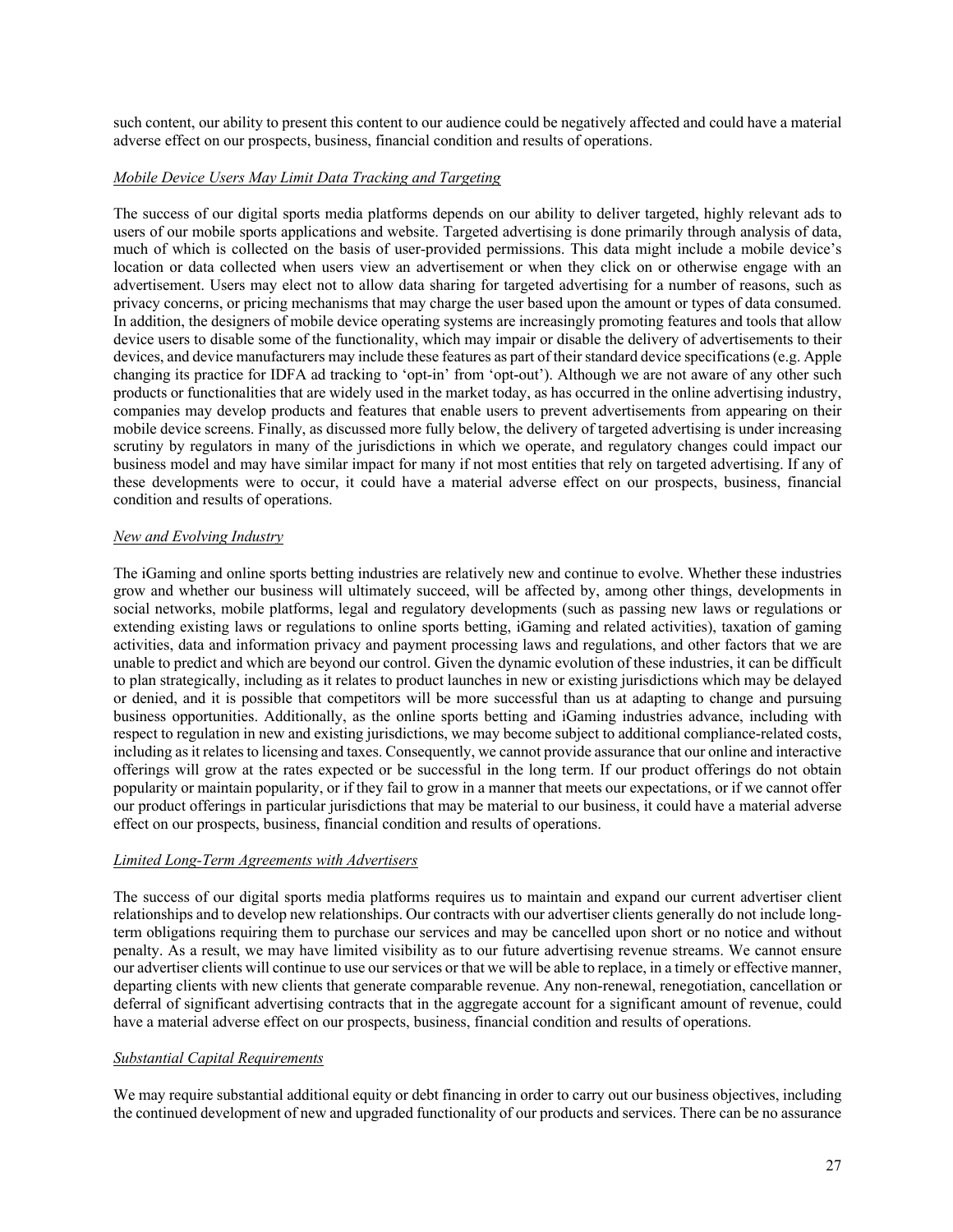that debt or equity financing or cash generated by operations would be available or sufficient to meet these requirements or for other corporate purposes or, if debt or equity financing is available, that it would be on terms acceptable to us. Failure to obtain sufficient financing may result in the delay or indefinite postponement of development or production on any or all of our products and services which could have a material adverse effect on our business, financial condition and results of operations.

## *Protection of Intellectual Property*

Our commercial success depends upon our ability to develop new or improved technologies and products, and to successfully obtain or acquire patent or other proprietary or statutory protection for these technologies and products in Canada, the United States and other countries.

We rely on, among other things, copyrights, trademarks, trade secrets, confidentiality procedures and contractual provisions to protect our proprietary rights. While we enter into confidentiality and non-disclosure agreements with our employees, consultants, users, potential users and others to attempt to limit access to and distribution of proprietary and confidential information, it is possible that:

- some or all of our confidentiality and non-disclosure agreements will not be honoured;
- third parties will independently develop equivalent technology or misappropriate our technology or designs;
- disputes will arise with our strategic partners, users or others concerning the ownership of intellectual property;
- unauthorized disclosure or use of our intellectual property, including source code, know-how or trade secrets will occur; or
- contractual provisions may not be enforceable.

There can be no assurance that we will be successful in protecting our intellectual property rights or that we will become aware of third-party infringements that might be occurring. Inability to protect our intellectual property rights could have a material adverse effect on our prospects, business, financial condition or results of operations.

## *Infringement on Intellectual Property*

Our commercial success depends upon us avoiding the infringement of intellectual property rights owned by others. The industries in which we compete have many participants that own, or claim to own, intellectual property, including participants that have been issued patents and may have filed patent applications or may obtain additional patents and proprietary rights for technologies similar to those used by us in our products. Some of these patents may grant very broad protection to the third-party owners thereof. Patents can be issued very rapidly and there is often a great deal of secrecy surrounding pending patent applications. We cannot determine with certainty whether any existing third-party patents or the issuance of any new third-party patents would require us to alter our technologies, pay for licenses, challenge the validity or enforceability of the patents, or cease certain activities. Third parties may assert intellectual property infringement claims against us and against our partners and/or suppliers. We may be subject to these types of claims either directly or indirectly through indemnities assuming liability for these claims that we may provide to certain partners. There can be no assurance that our attempts to negotiate favourable intellectual property indemnities in favour of us with our suppliers for infringement of third-party intellectual property rights will be successful or that a supplier's indemnity will cover all damages and losses suffered by us and our partners and other suppliers due to infringing products, or that we can secure a license, modification or replacement of a supplier's products with noninfringing products that may otherwise mitigate such damages and losses.

Some of our competitors have, or are affiliated with companies that have, substantially greater resources than us, and these competitors may be able to sustain the costs of complex intellectual property infringement litigation to a greater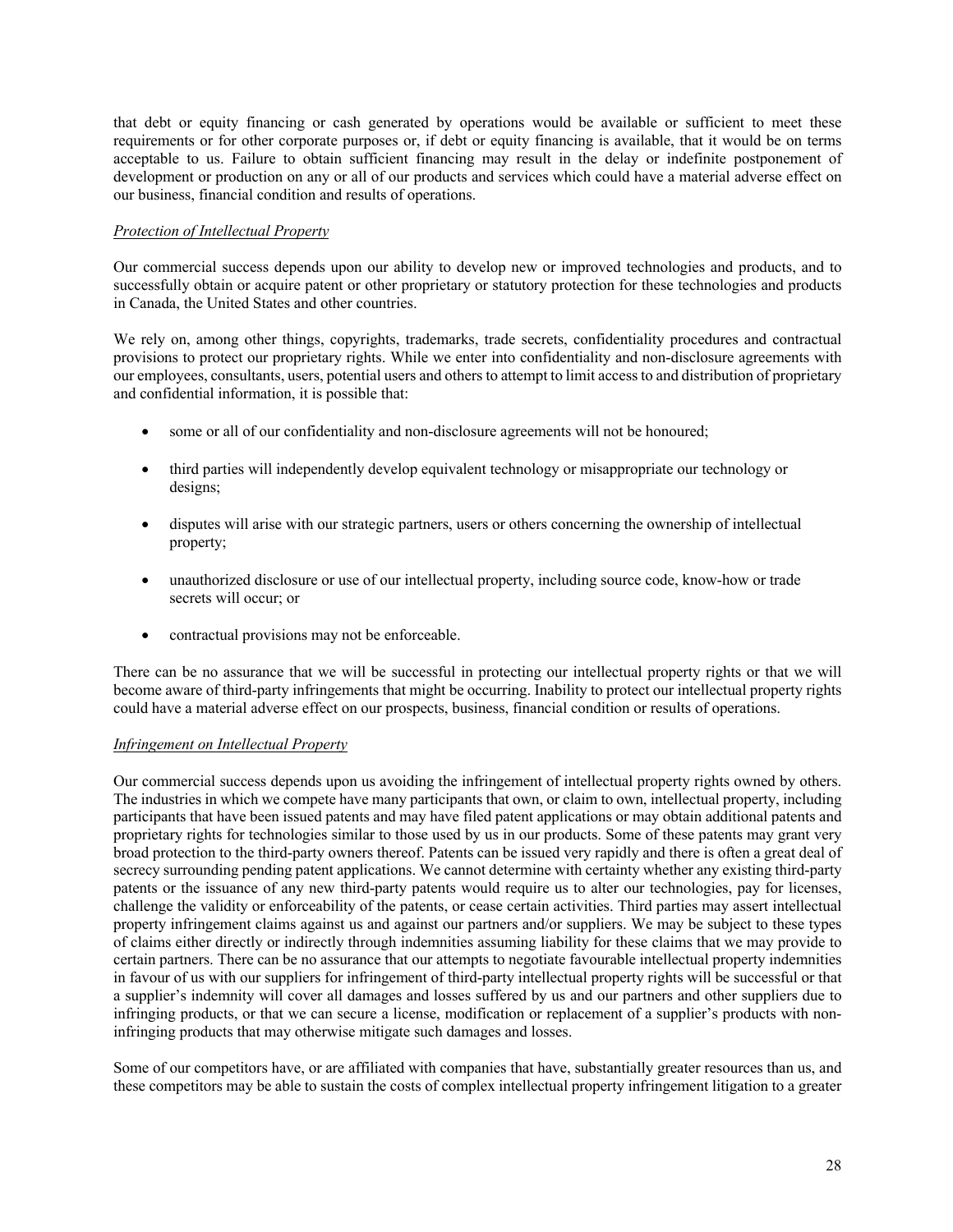degree and for longer periods of time than us. Regardless of whether third-party claims of infringement against us have any merit, these claims could:

- adversely affect our relationships with our customers and users;
- be time-consuming to evaluate and defend;
- result in costly litigation;
- result in negative publicity for us;
- divert our management's attention and resources;
- cause product and software delivery delays or stoppages;
- subject us to significant liabilities;
- require us to enter into costly royalty or licensing agreements;
- require us to develop possible workaround solutions that may be costly and disruptive to implement; or
- require us to cease certain activities or to cease distributing our products and delivering our services in certain markets.

In addition to being liable for potentially substantial damages relating to a patent or other intellectual property following an infringement action against us, we may be prohibited from developing or commercializing certain technologies or products unless we obtain a license from the holder of the patent or other applicable intellectual property rights, or purchase the patent. There can be no assurance that we will be able to obtain any such license or purchase the patent on commercially reasonable terms, or at all. If we do not obtain such a license, our prospects, business, operating results and financial condition could be materially adversely affected, and we could be required to cease related business operations in some markets and restructure our business to focus on continuing operations in other markets. In addition, we include and promote certain third-party applications and content with our products. Our support and promotion of third-party applications and content increases the risk of intellectual property claims being asserted against us if such applications and content infringe on the patents or other intellectual property rights of others.

#### *Brand Development*

The brand identity that we have developed has significantly contributed to the success of our business. Maintaining and enhancing 'theScore' brand is critical to expanding our base of users, advertisers and partners. 'theScore' brand may be negatively impacted by a number of factors, including product malfunctions, delivery of incorrect information or data, data privacy and security issues. If we fail to maintain and enhance 'theScore' brand, or if we incur excessive expenses in this effort, it could have a material adverse effect on our prospects, business, financial condition and results of operations. Maintaining and enhancing 'theScore' brand will depend largely on our ability to be a technology leader and to continue to provide high-quality products and services, which we may not do successfully.

#### *Corporate Social Responsibility, Responsible Gaming, Reputation and Ethical Conduct*

Many factors influence our reputation and the value of our brands, including the perception held by our customers, business partners, investors, other key stakeholders and the communities in which we operate regarding theScore and our business and governance practices, such as our social responsibility, corporate governance and responsible gaming practices. We may face increased scrutiny related to responsible gaming, social and governance activities, and our reputation, and the value of our brands can be materially adversely harmed if we fail to act responsibly in a number of areas, such as supply chain management, diversity and inclusion, workplace conduct and labour relations, responsible gaming, human rights, philanthropy and support for local communities. Any harm to our reputation could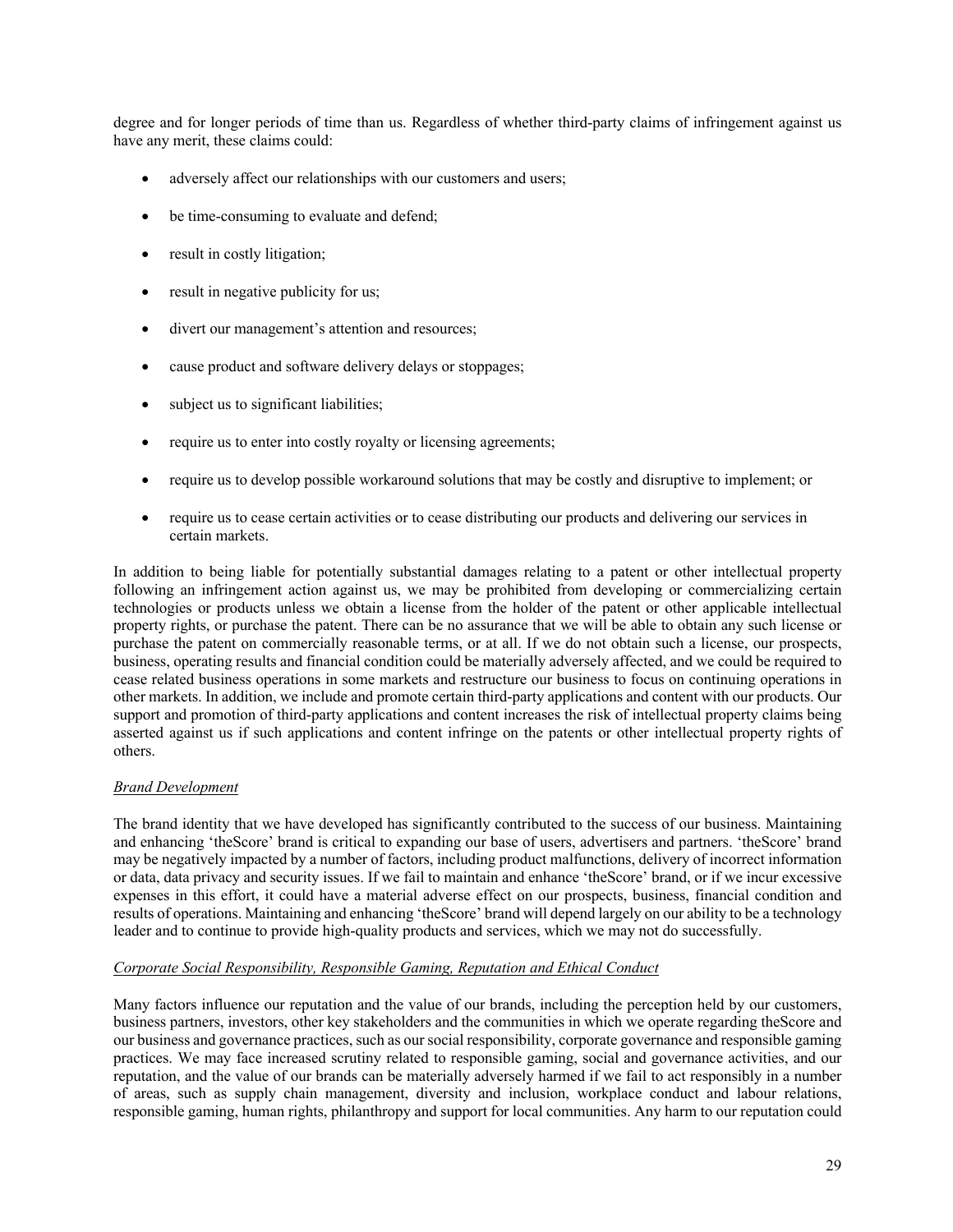impact employee engagement and retention, the willingness of customers and our partners to do business with us, and current and potential investors to invest in us, which could have a materially adverse effect on the our business, results of operations, cash flows and stock price.

We believe that our reputation is critical to our role as a leader in the online sports betting, iGaming and interactive entertainment industries and as a publicly traded company. Our management is heavily focused on the integrity of our directors, officers, senior management, employees, other personnel and third-party suppliers and partners. Illegal, unethical or fraudulent activities perpetrated by any of such individuals, suppliers or partners for personal gain could expose us to potential reputational damage and financial loss.

### *Dependence on Key Personnel and Employees*

Our success is dependent on the services and performance of key executives, including our directors and a small number of highly skilled and experienced executives and personnel. We strongly depend on the business and technical expertise of our management and key personnel. Due to our relatively small size, the loss of any of these individuals or our inability to attract and retain additional highly skilled employees may adversely affect our business and future operations. The competition for highly skilled technical, research and development, management and other employees is high and there can be no assurance that we will be able to engage the services of such personnel or retain our current personnel.

### *Rapid Technology Developments*

The digital sports media, mobile sports betting and iGaming industries are characterized by rapid technological change, evolving industry standards, frequent new product introductions and short product life cycles. To keep pace with the technological developments, achieve product acceptance and remain relevant to users and therefore attractive to advertisers, we will need to continue developing new and upgraded functionality of our products and services and adapt to new business environments and competing technologies and products developed by our competitors. The process of developing new technology is complex and uncertain. To the extent we are not able to adapt to new technologies and/or standards, experiences delays in implementing adaptive measures or fails to accurately predict emerging technological trends and the changing needs of users, we may lose users and advertisers and/or fail to secure new sports data and content licences or renew existing licences as they expire.

We have developed, and are continuing to develop, a number of products and services incorporating advanced technologies and we will pursue those products and services that we expect to have the best chance for success based on our expectations of future market demand. The development and application of new technologies involve time, substantial costs and risks. There can be no certainty that we will be able to develop new products, services and technologies to keep up to date with developments in the digital sports media and mobile sports betting industries and, in particular, to launch such products, services or technologies in a timely manner or at all. There can be no certainty that such products will be popular with users or that such products or new technologies will be reliable, robust and not susceptible to failure. Any of these factors could have a material adverse effect on our prospects, business, financial condition or results of operations.

#### *Defects in Products*

Our products are highly complex and sophisticated and may contain design defects or errors that are difficult to detect and correct. Defects, errors or bugs found in our new products could delay regulatory review and approval and commercial release for an extended period of time. Errors or defects may be found in new products after launch and, even if discovered, we may not be able to successfully correct such errors or defects in a timely manner or at all. The occurrence of errors and failures in our products could result in loss of or delay in end user acceptance of our products, may harm our reputation and brand, could result in regulatory action being taken against us, could subject us to fines, and could result in the suspension and/or loss of our gaming license(s). Correcting such errors and failures in our products could require significant expenditures by us, involving cost or time and effort of personnel. The consequences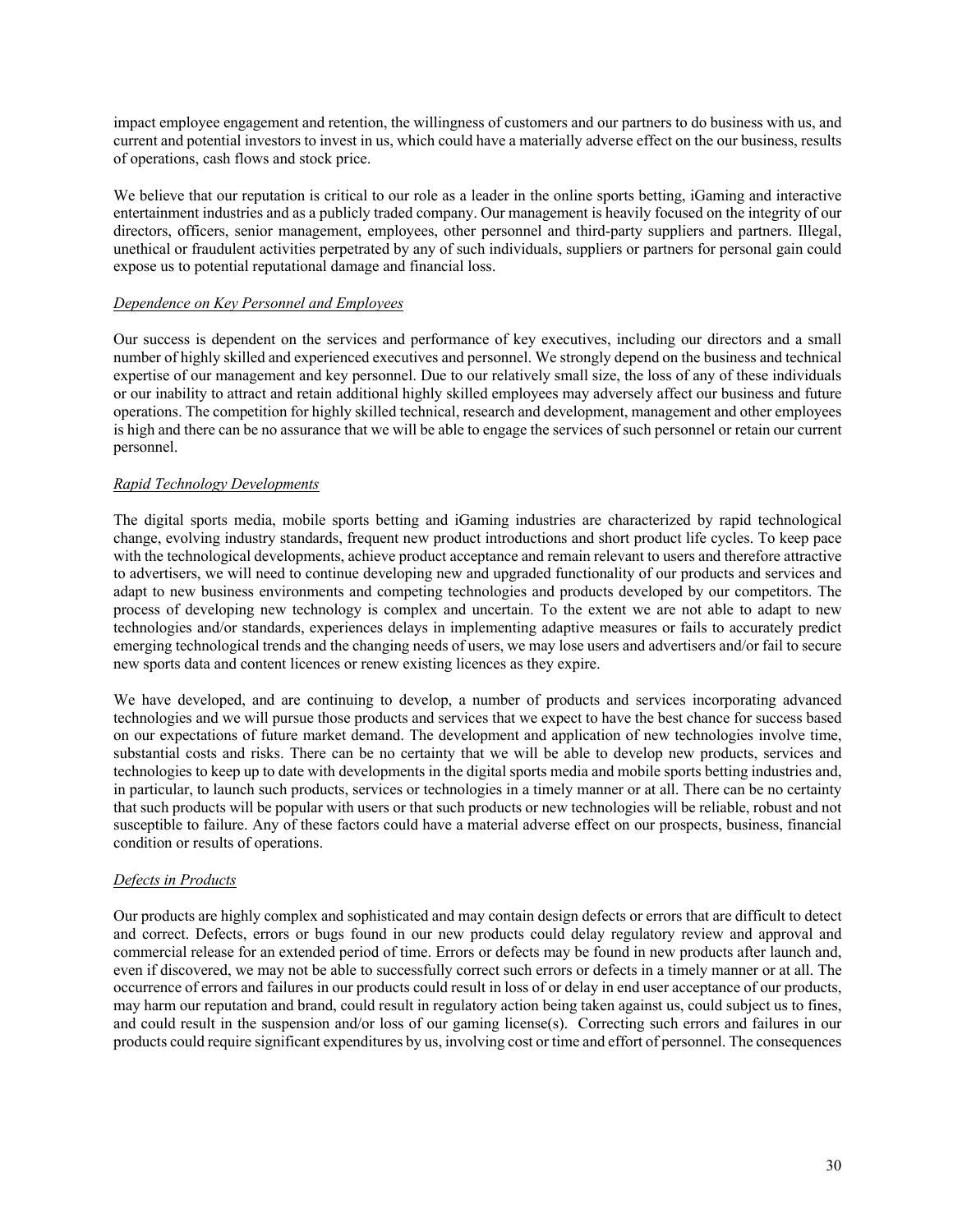of such errors, failures and claims could have a material adverse effect on our prospects, business, financial condition or results of operations.

### *Real or Perceived Inaccuracies in Key Performance Metrics*

Our user metrics are based on internal company data that are not independently verified, data from third-party analytics providers that measure the performance of our mobile applications and websites, and/or data from third-party platforms where our content is distributed, like Facebook, Instagram and YouTube. While these numbers are based on what we believe to be reasonable calculations for the applicable period of measurement, there are inherent challenges in measuring usage and user engagement across multiple platforms and across our large user base around the world. Our measures of user growth and user engagement may differ from estimates published by third parties or from similarly titled metrics of our competitors due to differences in methodology.

If advertisers, partners or investors do not perceive our user metrics to be accurate representations of our user base or user engagement, or if we discover material inaccuracies in our user metrics, our reputation may be harmed and advertisers and partners may be less willing to allocate their budgets or resources to our products and services, which could have a material adverse effect on our prospects, business, financial condition or results of operations. Further, as our business develops, we may revise or cease reporting metrics if we determine that such metrics are no longer accurate or appropriate measures of our performance.

### *User Data*

We may require the registration of our users prior to accessing our products or services or certain features of our products or services and we may be subject to increased legislation and regulations on the collection, storage, retention, transmission and use of user-data that is collected. Our efforts to protect the personal information of our users may be unsuccessful due to the actions of third parties, software bugs or technical malfunctions, employee error or malfeasance, or other factors. In addition, third parties may attempt to fraudulently induce employees or users to disclose information in order to gain access to our data or our users' data. If any of these events occur, users' information could be accessed or disclosed improperly. Any incidents involving the unauthorized access to or improper use of the information of users or incidents involving violation of our terms of service or policies could damage our reputation and our brand and diminish our competitive position. In addition, the affected users or governmental authorities could initiate legal or regulatory action against us in connection with such incidents, including in respect of new mandatory breach reporting and record-keeping obligations in Canada and certain states in the United States which will soon become effective, which could cause us to incur significant expense and liability or result in orders or consent decrees forcing us to modify our business practices and remediate the effects of any such incidents of unauthorized access or use. Any of these events could have a material adverse effect on our prospects, business, financial condition or results of operations.

We transmit and store a large volume of data in the course of supporting our website and mobile sports applications. The interpretation of privacy and data protection laws and their application to the Internet is unclear and subject to rapid change in numerous jurisdictions. There is a risk that these laws may be interpreted and applied in a manner that is not consistent with our data protection practices and results in additional compliance or changes in our business practices, or both, and liability or sanction under these laws. In addition, because our website and mobile sports applications are accessible in many jurisdictions, certain foreign jurisdictions may claim that we are required to comply with local laws, even where we have no local operating entity, employees, infrastructure or other physical presence in those jurisdictions. In particular, in the spring of 2018, the *General Data Protection Regulation* ("**GDPR**"), which provides for extraterritorial enforcement in some cases and includes the possibility of substantial monetary penalties for non-compliance, came into effect in the European Union. In addition, with the possibility of the United Kingdom leaving the European Union in the fall of 2019, the UK may adapt an amended version of the GDPR into UK law. The impact of the GDPR and the UK adopted version of the GDPR on our business is uncertain. Likewise, California enacted the *California Consumer Privacy Act* ("**CCPA**"), effective on January 1, 2020, that creates additional rights for consumers with respect to the collection and use of their data, and depending on how it is interpreted by the California Attorney General in the promulgation of regulations and enforcement, it could negatively impact our business model. Furthermore, we may face conflicting obligations arising from the potential concurrent application of laws of multiple jurisdictions. In the event that we are not able to reconcile such obligations, we may be required to change business practices or face liability or sanction.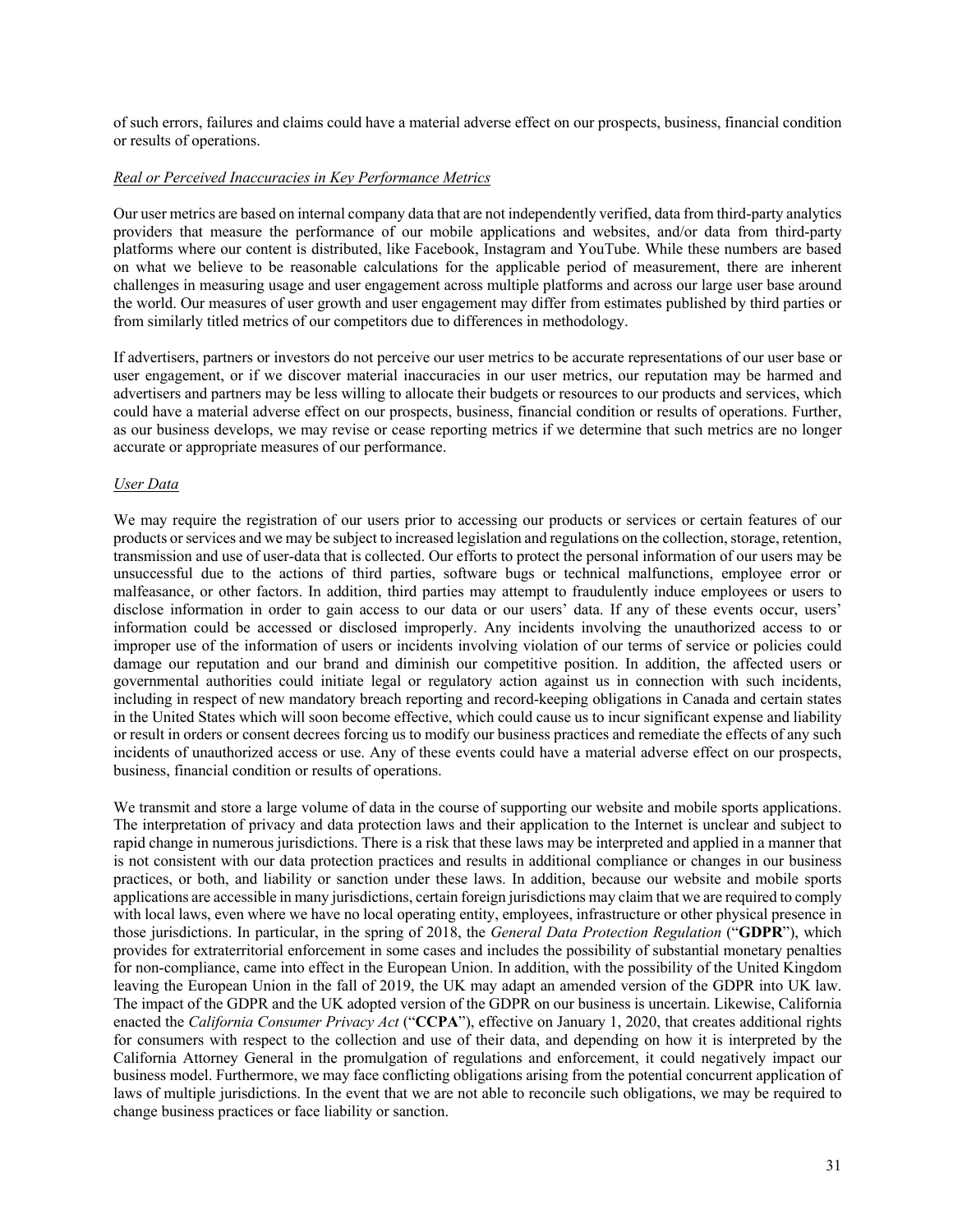In addition, a Parliamentary Committee has recently recommended certain changes to *Personal Information Protection and Electronic Documents Act* (Canada), the federal privacy and data protection statute in Canada, including new administrative enforcement powers and new financial penalties for non-compliance. There is a risk that the Government may implement changes to this statute that may result in additional compliance or changes in our business practices, or create additional risk of liability or sanction, or all of the foregoing.

# *Reliance on Collaborative Partners*

We may rely on collaborative arrangements to provide services and to develop and commercialize some of our products or services in the future. There can be no assurance that we will be able to negotiate acceptable collaborative arrangements, that such collaborative arrangements will be successful or that we would not be required to relinquish certain material rights to our products or services. In addition, there can be no assurance that our collaborative partners will not pursue alternative technologies or develop alternative products or services either on their own or in collaboration with others, including our competitors. To the extent that we succeed in entering into collaborative arrangements, we will be dependent on the efforts of third parties for the continued development of certain services or products.

Additionally, we employ agents and subcontractors as part of the development, commercialization and operation of our products and services. The ultimate liability for the performance of such agents or subcontractors lies with us. Further, our business model is based on the distribution of our products and services by third parties, including communication network providers, web hosting providers and operating system manufacturers. The failure of such third parties in the performance of their duties and obligations with regards to the development, commercialization, operational support or distribution our products and services could lead to significant costs and disruptions that could reduce our revenue, harm our business reputation and have a material adverse effect on our prospects, business, financial condition or results of operations.

# *New Business Areas and Geographic Markets*

Our growth strategy is dependent upon expanding our products into new business areas or new geographic markets. There can be no assurance that these new business areas and geographic markets will generate the anticipated volume of users or revenue. In addition, any expansion into new business areas or geographic markets could expose us to new risks, including compliance with applicable laws and regulations, changes in the regulatory or legal environment; different user preferences or habits; adverse exchange rate fluctuations; adverse tax consequences; differing technology standards or user requirements and capabilities; difficulties staffing and managing foreign operations; infringement of third-party intellectual property rights; the cost of localising software (including translations) or otherwise adapting our products and services for new markets; difficulties collecting accounts receivable; or difficulties associated with repatriating cash generated or held abroad in a tax-efficient manner. These factors could cause our expansion into new business areas or geographic markets to be unsuccessful or less profitable than our existing markets, or could cause our operating costs to increase unexpectedly or our sales to decrease, any of which could have a material adverse effect on our prospects, business, financial condition or results of operations.

We expect that a substantial portion of our future revenue will be derived from outside of Canada. Execution of this business strategy is subject to a variety of risks, including operating and technical problems, regulatory uncertainties and possible delays. If we do proceed to operate in different international regions, revenues earned from users may decrease in the future for a variety of reasons, including increased competition and new entrants into geographic markets in which we operate or intend to operate. Depending on the countries involved, any or all of the foregoing factors could have a material adverse effect on our prospects, business, financial condition and results of operations. In addition, there can be no assurance that laws or administrative practices relating to taxation, foreign exchange or other matters in countries within which we intend to operate will not change. Any such change could have a material adverse effect on our prospects, business, financial condition and results of operations.

## *Operational and Financial Infrastructure*

We are subject to growth-related risks, capacity constraints and pressure on our internal systems and controls. Our ability to manage growth effectively will require us to continue to implement and improve our operational and financial systems and to expand, train and manage our employee base. This expansion may require us to commit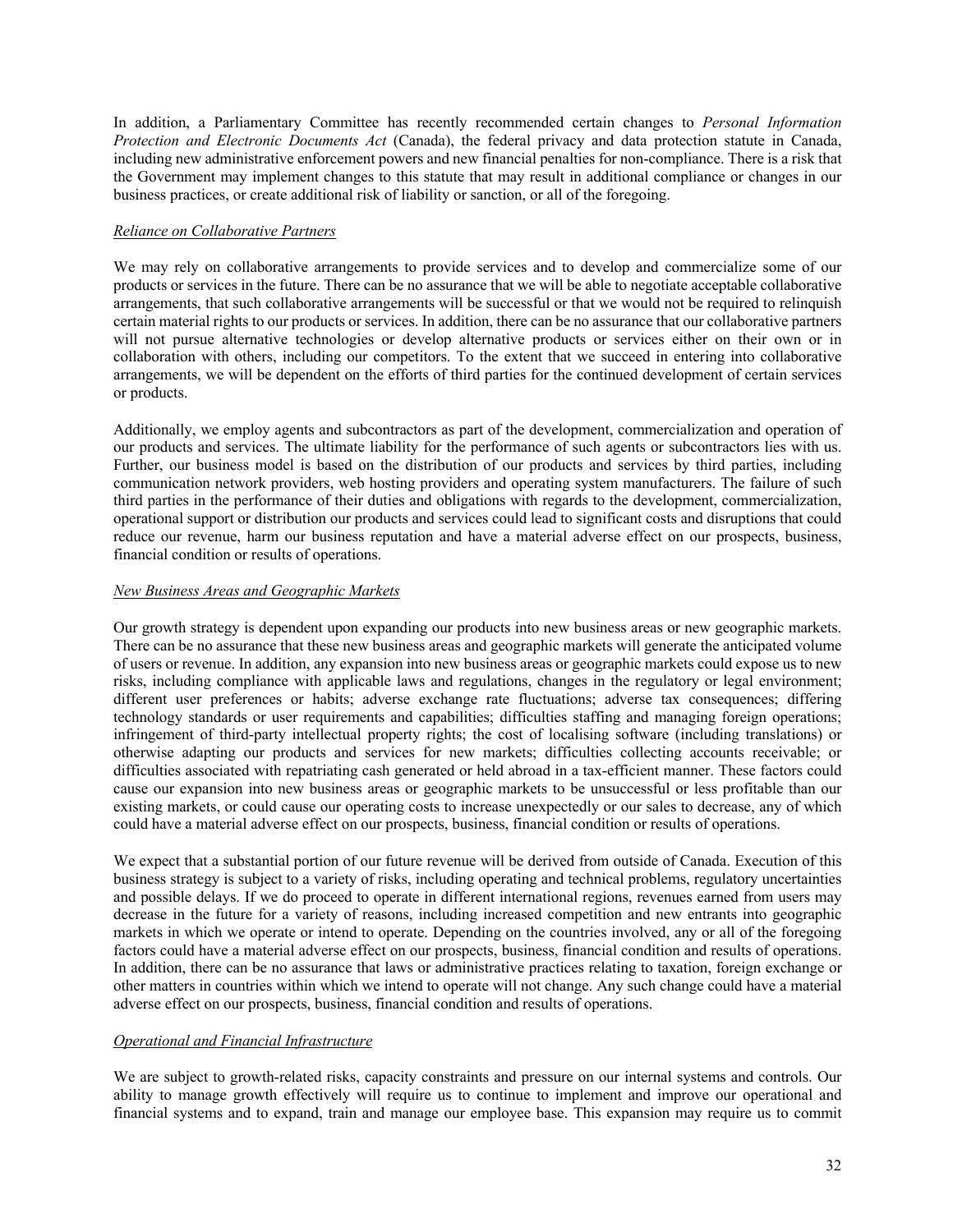financial, operational and technical resources in advance of an increase in the size of our business, with no assurance that the volume of business will increase or that such initiatives to improve and upgrade our systems and infrastructure will be successful. The inability to deal with this growth or any failure in these initiatives could have a material adverse effect on our prospects, business, financial condition or results of operations.

### *Information Technology Defects*

The integrity, reliability and operational performance of our operational information technology ("**IT**") systems are critical to our ability to operate our digital sports media applications, websites and mobile sports betting platform. Our IT systems may be damaged or interrupted by increases in usage, human error, unauthorised access, natural hazards or disasters or similarly disruptive events. Any failure of these IT systems or the telecommunications and/or other third-party infrastructure on which such systems rely, as described in "*RISK FACTORS – Risks Related to Our Business and Industry* – *Reliance on Third-Party Owned Communication Networks*" could lead to significant costs and disruptions that could reduce our revenue, harm our business reputation, subject us to regulatory actions and have a material adverse effect on our prospects, business, financial condition or results of operations.

We have procedures and measures in place to protect against network or IT system failure or disruption. However, those procedures and measures may not be effective to ensure that we are able to carry on our business in the ordinary course if they fail or are disrupted. In addition, our IT systems may not be effective in detecting any intrusion or other security breaches, or safeguarding against sabotage, hackers, denial of service attacks, viruses or cybercrime. Any failure in these protections could harm our business reputation, subject us to regulatory actions and have a material adverse effect on our prospects, business, financial condition or results of operations.

## *Reliance on Third-Party Owned Communication Networks*

The delivery of our products and services and a significant portion of our revenues are dependent on the continued use and expansion of third party-owned communication networks, including wireless networks and the Internet. No assurance can be given of the continued use and expansion of these networks as a medium of communications for us. Ongoing regulatory initiatives make it impossible to predict how this segment of the market might respond to such initiatives, which could have a downstream impact on our delivery of products and services.

Effective delivery of our products and services through the Internet is dependent on Internet service providers continuing to expand high-speed Internet access, maintaining reliable networks with the necessary speeds, data capacity and security, and developing complementary products and services for providing reliable and timely access and services. Changes in access fees (for example, revising the application of bandwidth caps or other metered usage schemes) to users may adversely affect the ability or willingness of users to access our content. Changes in access fees to distributors, such as us or our service providers, or a departure from "net neutrality" (the principle that all forms of Internet traffic (including video, voice, and text) are subject to equal treatment in transmission speed and quality) or its governing regulations, as described in "*RISK FACTORS – Risks Related to Our Business and Industry* – *Governmental Regulation of the Internet*" could result in increased costs to us. All of these factors are out of our control and the manifestation of any of them could ultimately have a material adverse effect on our prospects, business, financial condition or results of operations.

In addition, increasing traffic, user numbers or bandwidth requirements may result in a decline in Internet (or a subset thereof, including in particular mobile Internet) performance and/or Internet reliability. Internet outages or delays or loss of network connectivity may result in partial or total failure of our services, additional and unexpected expenses to fund further product development or to add programming personnel to complete a development project, loss of revenue because of the inability of users or subscribers to use our services, or the cancellation by users or subscribers of their service with us, any of which could have a material adverse effect on our prospects, business, financial condition or results of operations.

## *Uncertain Economic Health of the Wider Economy*

Our revenue streams are dependent on the overall macro-economic environment (in particular for sales of online advertising and sponsorship, and consumer discretionary spending habits). Advertisers are directly affected by current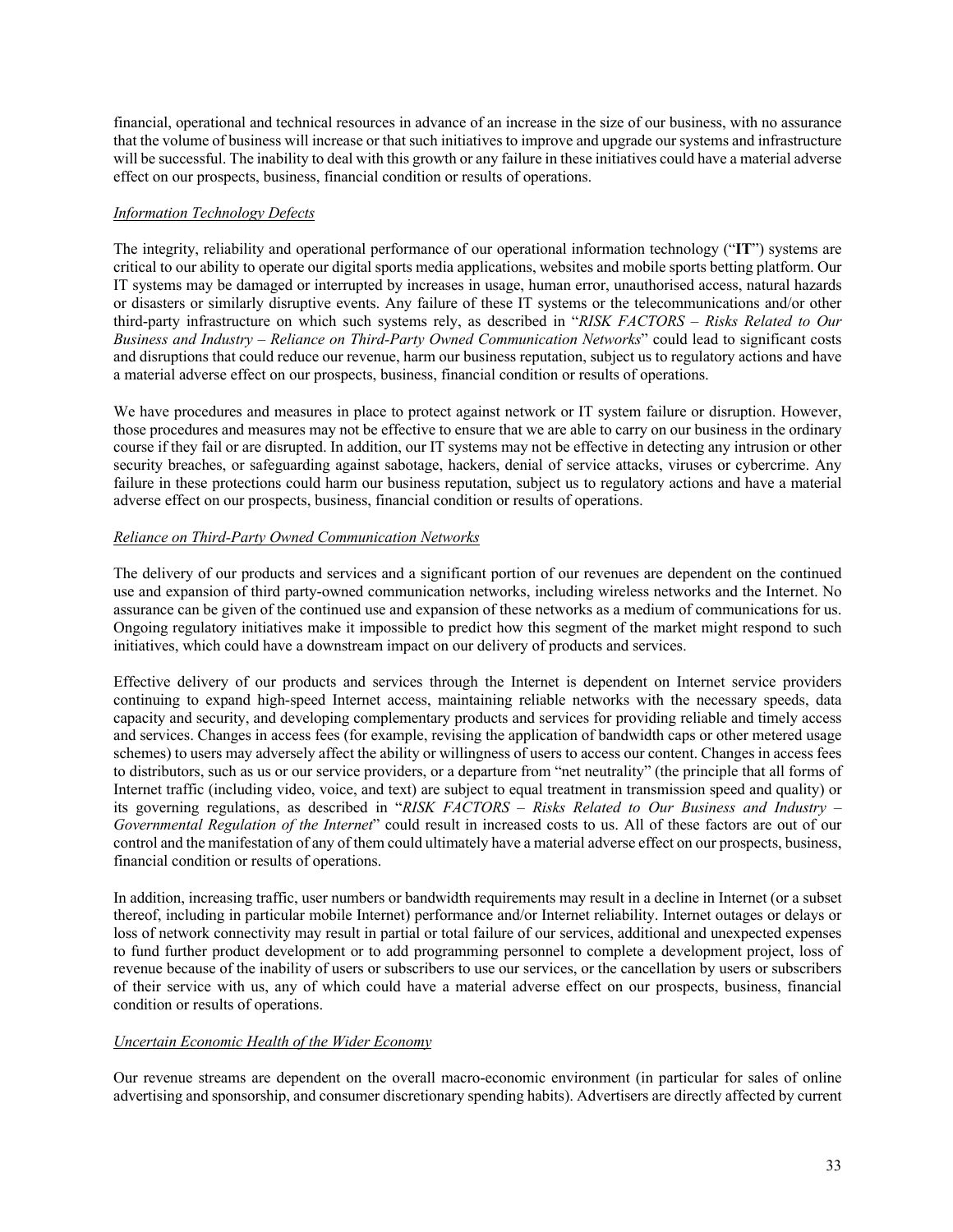economic conditions affecting the broader market. Consumer discretionary spending or consumer preferences are driven by socioeconomic factors beyond our control. Current and future conditions in the domestic and global economies remain uncertain and volatile. Accordingly, adverse developments in the macro-economic environment could substantially reduce the funds spent on advertising by advertisers; and decreased consumer confidence in the overall economic environment could cause a decline in consumer discretionary spending on non-essential or leisure products and services; resulting in a material adverse effect on our prospects, business, financial condition or results of operations.

#### *Governmental Regulation of the Internet*

Governments and regulatory authorities in some jurisdictions in which our content originates or our users reside, including Canada, impose rules and regulations affecting the third-party-owned communications networks over which our services are accessed, including Internet and mobile connectivity ("**network services**"), and affecting the audiovisual content distributed to the public as part of our services ("**audiovisual media**"). In certain circumstances this governmental regulation of the Internet, which is frequently controversial, protects our activities from certain tactics by competitors or potential competitors. Should efforts to overturn this governmental regulation prove successful, network services providers could impose restrictions that adversely impact our ability to deliver content on an equal footing with other audiovisual media providers, which could have a material adverse effect on our prospects, business, financial condition and results of operations.

### Canada

In Canada, the country in which we are established, network services fall under the *Telecommunications Act* (Canada); audiovisual media fall under the *Broadcasting Act* (Canada); and spectrum regulation falls under the *Radiocommunication Act* (Canada). In June 2018, the Federal Government established an expert panel to review and recommend amendments to the *Telecommunications Act,* the *Broadcasting Act* and (if necessary) the *Radiocommunication Act* (Canada) (the "**Legislative Review**"). The Expert Panel tabled its report with 97 recommendations in January 2020, however, to date, no legislative proposals have been tabled.

Both the *Telecommunications Act* (Canada) and *Broadcasting Act* (Canada) grant broad discretion to the Canadian Radio-television and Telecommunications Commission ("**CRTC**") to pursue the objectives set out in those Acts by regulating and supervising the Canadian broadcasting and telecommunications systems. In addition, the *Radiocommunication Act* (Canada) grants the Department of Innovation, Science and Economic Development Canada ("**ISED**") discretion to pursue the objectives set out in the *Telecommunications Act* (Canada) by fixing the terms and conditions of the spectrum licences and exemptions which authorize the provision of mobile services in Canada. Both ISED and the CRTC have taken actions to increase competition between network providers, which could lower access costs. The CRTC has also established and clarified its network neutrality rules through several decisions. In recent years, the wholesale regimes for both wireless and wireline services have been changed by the CRTC, and various other decisions have been made with a view to facilitating sustainable competition that provides reasonable prices, innovative services and continued innovation and investment in high-quality wireless and wireline networks. Furthermore, the CRTC has rejected proposals to establish an administrative site-blocking regime to police intellectual property piracy on the Internet.

With respect to the *Broadcasting Act* (Canada), our activities which involve the transmission of audiovisual content, and fall under that Act, are subject to the Exemption Order for Digital Media Broadcasting Undertakings ("**DMBU Order**"). The DMBU Order generally exempts audiovisual content transmitted to the public only over the Internet, or through point-to-point mobile applications (including sports applications), from licensing. In September 2014, the CRTC completed a major public proceeding with respect to the manner in which it regulates video services and which proceeding included, among many other topics, a discussion of the DMBU Order. In a series of decisions in the first four months of 2015, the CRTC refrained from amending or revoking the DMBU Order. However, potential changes to the regulatory obligations applicable to digital media services, which could include new financial contributions and/or content-related obligations, are within the scope of the current Legislative Review.

If the CRTC's and/or ISED's approaches to the issues discussed above, or the legislative basis under which they operate, should change, it could negatively impact our business.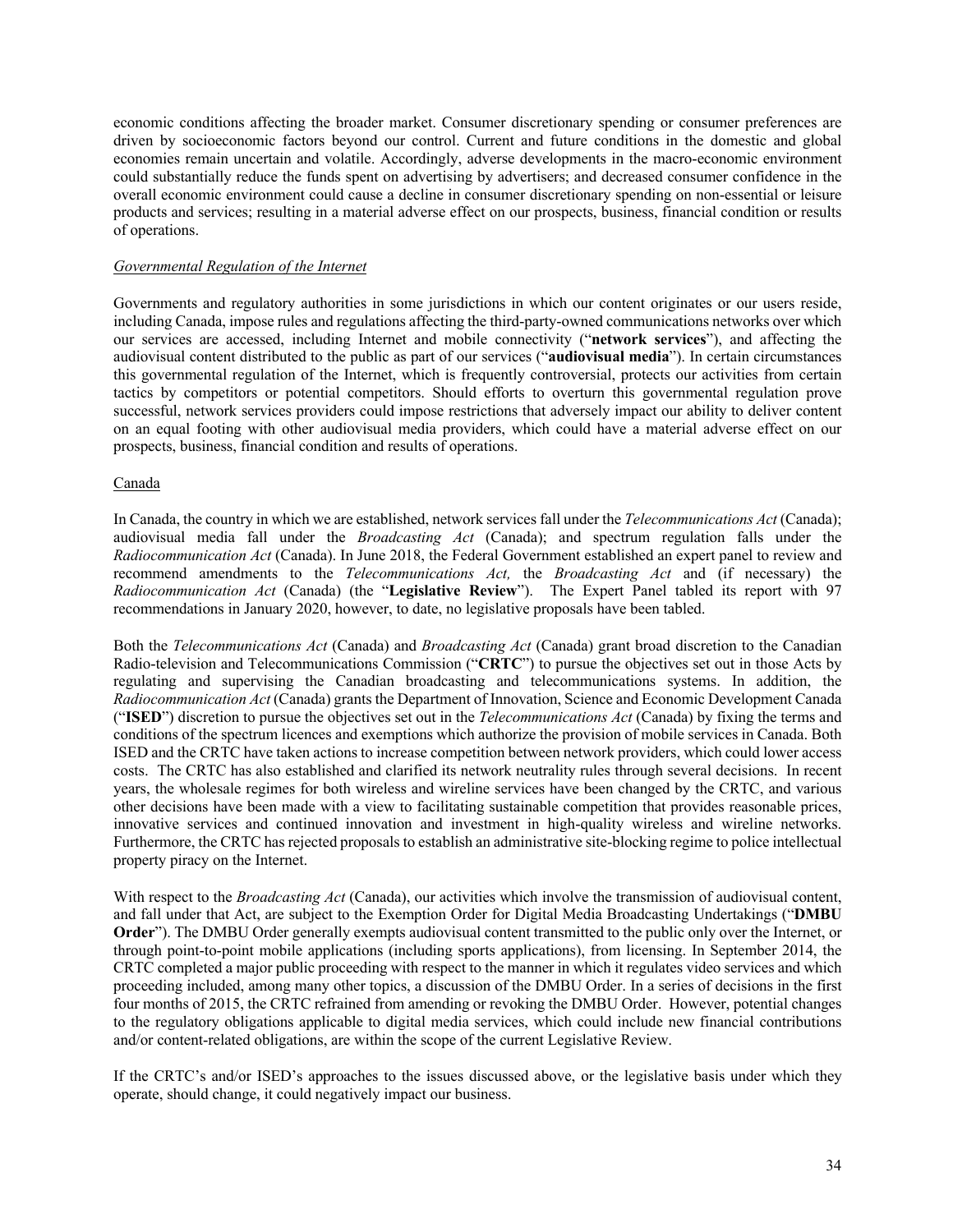In addition, the *Canadian Anti-Spam Legislation* ("**CASL**") came into force on July 1, 2014. CASL prohibits the transmission of commercial electronic messages without an addressee's consent and includes additional requirements relating to form and content of commercial electronic messages. Failure to comply with CASL can result in financial penalties which could affect our operating profit and financial position. On July 1, 2017, the private right of action provisions of CASL were to have come into effect, allowing any person to bring claims for contraventions of CASL. However, on June 7, 2017, the Government suspended that provision and indicated that a Parliamentary Committee would be asked to study it. That Committee recommended further consideration, which the Government has agreed to undertake. There is currently no clear expectation as to whether the private right of action will be brought into force or, if so, when. Should it not be amended or cancelled, we could be negatively impacted by plaintiffs claiming that we violated the provisions of CASL.

### United States

In the United States, where much of our content is distributed, telecommunications services are subject to regulation by the Federal Communications Commission ("**FCC**") under the *Communications Act of 1934* ("**Communications Act**"). While the FCC regulates use of radio spectrum, certain aspects of telephony service, some fiber optic cable services, and some cable infrastructure and programming, content distributed by Internet is generally not considered to be a telecommunications service and thus free of FCC regulation. The extent to which the Federal Trade Commission ("**FTC**") intends to fill this void remains uncertain.

Even without direct regulation of Internet content, FCC regulation of infrastructure providers can have an effect on our business. The Open Internet Order, FCC 15-24, 30 FCC Rcd. 5601 (2015) ("**Open Internet Order**") declared internet service to be protected as a regulated utility under Title II of the Communications Act. The Open Internet Order was part of a series of regulatory and judicial interpretations of net neutrality, establishing the degree to which Internet content providers will be protected from blocking, paid prioritization and other service restrictions or interference by wireline and mobile infrastructure owners. Even though the FCC declined to impose a full regulatory regime on the Internet, opponents of the Open Internet Order sued to block the new rules. While the lawsuits were pending, the 2016 election brought a change in administration in the United States and a change in control of the FCC. As a result of the changes, the FCC reversed the Open Internet Order. The result is that we will not be regulated in our content distribution or insulated from business practices of infrastructure providers that support distribution of our content.

The State of California passed a comprehensive net neutrality law on September 30, 2018. The *California Internet Consumer Protection and Net Neutrality Act of 2018* targets "fixed Internet service providers," defined to include providers of broadband Internet access service that serves end users primarily at fixed endpoints, including fixed wireless providers. The providers will be prohibited from actions like blocking lawful content, impairing or degrading lawful Internet traffic, and engaging in paid prioritization, among other prohibitions. While the law would insulate our content distribution from business practices of infrastructure providers, the FCC and the U.S. Department of Justice have already challenged the law, calling for injunctive relief. The injunction action is pending as of October 4, 2018.

Some video distributed over the Internet and previously carried on television is subject to closed captioning rules. 47 C.F.R. §79.4. Application of those rules to our video content could add expense and regulatory risk for us.

Before the 2016 election, the FCC had under consideration a proposed rulemaking to treat certain "over-the-top" online video programming providers like multi-channel video programming distributors, or cable companies. Notice of Proposed Rulemaking, 29 FCC Rcd 15995 (2014). With the change of administrations, the proposed regulatory changes are in suspense. If implemented in a way that included the content distributed by us, the proposed regulations could add cost and impose traditional cable company obligations on us.

#### Other Jurisdictions

In other jurisdictions, both network services and media distribution are frequently subject to particular rules or regulations. Guidelines or rules are in place in a number of jurisdictions, with varying degrees of enforcement, with respect to both network services, including network neutrality and audiovisual media, including content exclusivity and standards. However, although regulatory schemes can vary significantly from jurisdiction to jurisdiction, we are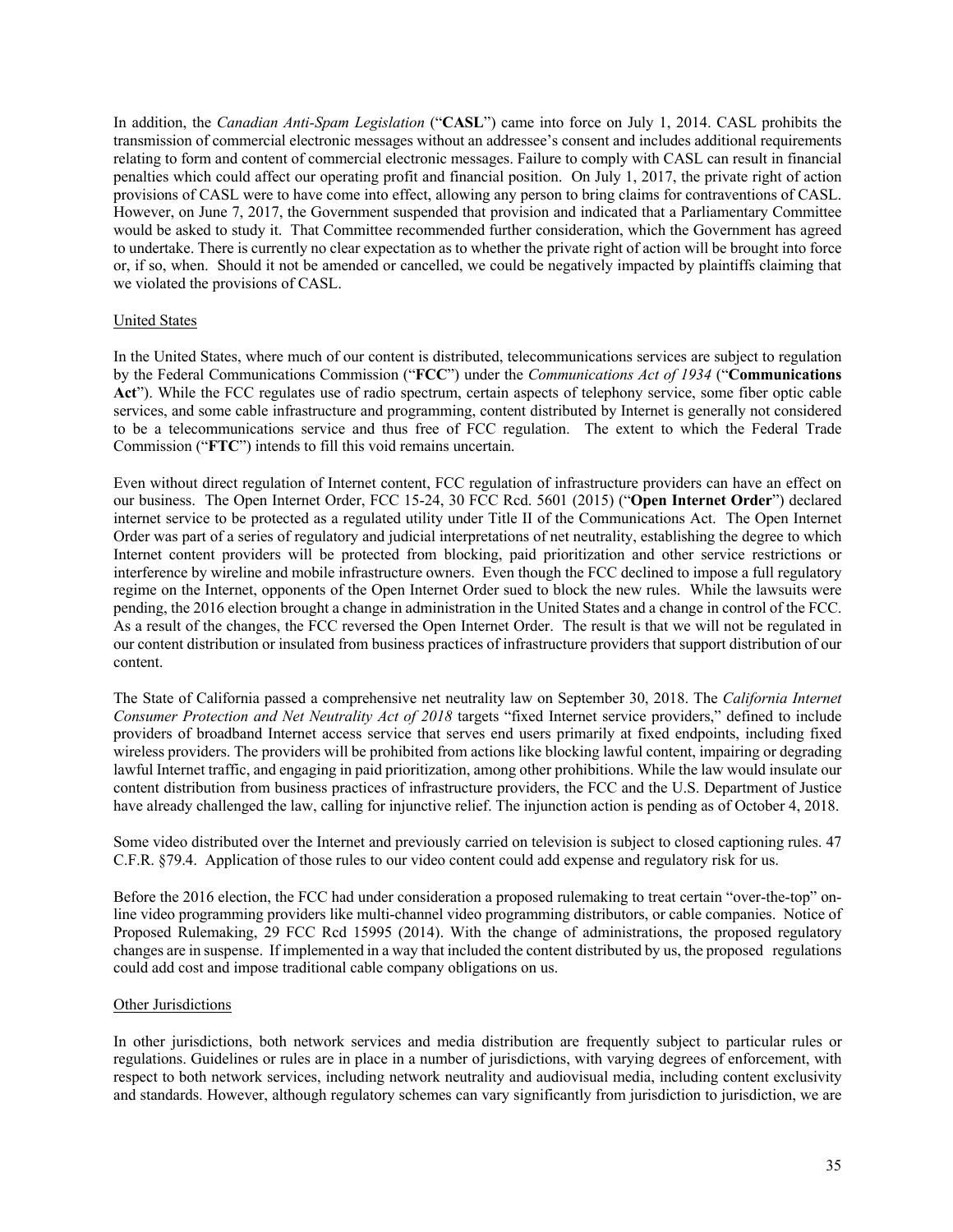not aware of regulations in any material jurisdiction that would require us to be licensed to carry on our activities over the public Internet in those jurisdictions.

### *Currency Fluctuations*

Our reporting and functional currency is Canadian dollars, but an increasing proportion of our revenue may be earned, and expenses may be incurred, in other currencies, including the US dollar, pound sterling and the euro. See "*RISK FACTORS – Risks Related to Our Business and Industry* – *New Business Areas and Geographic Markets*" above. A significant movement of any of these currencies against the Canadian dollar could have a material adverse effect on our prospects, business, financial condition and results of operations.

### *Changes in Taxation*

Changes in taxation rates or law, or misinterpretation of the law or any failure to manage tax risks adequately could result in increased charges, financial loss, including penalties and reputational damage, and which could have a material adverse effect on our prospects, business, financial condition and results of operations.

### *Exposure to Taxable Presences*

Our policy will be to manage and operate our business in a way that is intended to ensure that we are resident for tax purposes solely in the jurisdiction in which we are incorporated or domiciled and that we have no taxable permanent establishments or other taxable presence in any other jurisdiction. However, if we are found to be tax resident elsewhere or to have a taxable permanent establishment or other taxable presence elsewhere, whether on the basis of existing law or the current practice of any tax authority or by reason of a change in law or practice, this may have a material adverse effect on the overall amount of tax payable by us.

### *Risk of Litigation*

We may become involved in disputes with other parties in the future which may result in litigation. The results of litigation cannot be predicted with certainty. If we are unable to resolve these disputes favourably, it could have a material adverse effect on our prospects, business, financial condition and results of operations.

#### *Internal Controls*

Internal controls over financial reporting are procedures designed to provide reasonable assurance that transactions are properly authorized, recorded and reported and assets are safeguarded against unauthorized or improper use. A control system, no matter how well designed and operated, can provide only reasonable, and not absolute, assurance with respect to the reliability of financial reporting and financial statement preparation.

#### *Credit Risk*

Credit risk is the risk of financial loss to us if a counterparty to a financial instrument fails to meet its contractual obligations. The carrying amount of financial assets represents the maximum credit exposure. Although we establish an allowance for doubtful accounts that represents our estimate of potential credit losses in respect of accounts receivables and historically has not experienced any significant losses, there is no assurance that the allowance for doubtful accounts will be sufficient to cover credit losses in the future and future credit losses could have a material adverse effect on our prospects, business, financial condition and results of operations.

### *Free and Open Source Software Utilization*

We, together with our third-party suppliers and collaborative partners, make use of Free and Open Source Software ("**FOSS**") in the development of our mobile sports applications, web properties and related operational IT systems. The law surrounding the use of FOSS is in a state of evolution and the legal ramifications of such use remain uncertain in Canada and in other countries. The use of FOSS may therefore lead to unintended legal consequences that may have a material adverse effect on our proprietary technology and intellectual property, or those of our third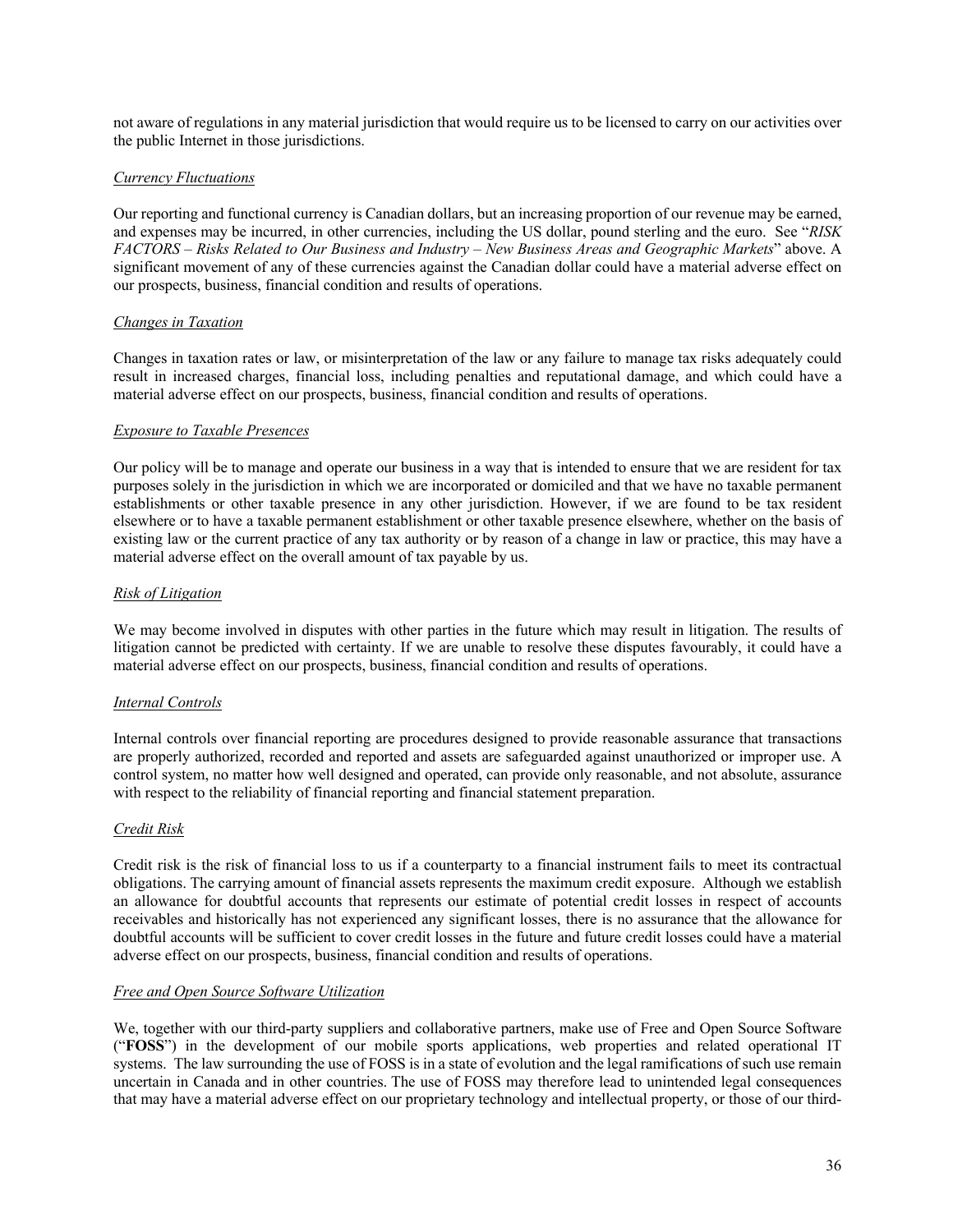party suppliers and collaborative partners, including potential tainting and a loss of our or our suppliers' or partners' proprietary positions in relation to the said applications, properties and systems, and the possibility of intellectual property infringement claims or breach of contract claims from FOSS licensors or from our third-party suppliers or collaborative partners.

### **Risk Relating to Ownership of theScore Shares**

### *Major Shareholder with 100% of the Special Voting Shares*

Mr. John Levy controls or directs 100% of the issued and outstanding Special Voting Shares and approximately 19.4% of the outstanding Class A Shares. As a result, Mr. Levy is entitled to nominate a majority of the members of our board of directors (the "**Board**") and he has the ability to influence the outcome of matters submitted to the our shareholders for approval, which include amendments to our corporate governing documents and business combinations. Our interests and the interests of other shareholders may at times conflict with those of Mr. Levy, and this conflict might be resolved against our interests and the interests of other shareholders. Due to these shareholdings and contractual rights of Mr. Levy and John Levy Family Holdings Ltd. ("**Levy Holdings**") in the Respective Rights Agreement, Mr. Levy will be in a position to determine whether we or our operations are acquired by a third-party, to significantly influence the election of the members of the Board and the board of directors of our subsidiaries and to generally direct our affairs.

## *Market Price and Trading Volume of Class A Shares*

During the period in which this AIF relates, our Class A Shares traded on the TSXV. After receiving final approval to graduate to the TSX from the TSXV, our Class A Shares commenced trading on the TSX at market open on September 15, 2020 under the existing ticker "SCR". Our Class A Shares were voluntarily delisted from the TSXV concurrently with the commencement of trading on the TSX. The price of the Class A Shares is likely to be significantly affected by a variety of factors and events including short-term changes to our financial condition or results of operations as reflected in our quarterly earnings reports. Other factors unrelated to our performance that may have an effect on the price of our Class A Shares include the following: (i) the extent of analytical coverage available to investors concerning our business may be limited if investment banks with research capabilities do not follow our securities; (ii) lessening in trading volume and general market interest in our securities or technology companies more generally may affect an investor's ability to trade significant numbers of the Class A Shares; (iii) the size of our public float may limit the ability of some institutions to invest in our securities; and (iv) a substantial decline in the price of the Class A Shares that persists for a significant period of time could cause our securities, if listed on an exchange, to be delisted from such exchange, further reducing market liquidity.

As a result of any of these factors, the market price of the Class A Shares is subject to fluctuations and may not accurately reflect our long-term value at any given point in time. Securities class action litigation has often been brought against companies following periods of volatility in the market price of their securities. We may be the target of similar litigation in the future. Securities litigation could result in substantial costs and damages and divert management's attention and resources.

In addition, our Class A Shares may not qualify as a permitted investment under the investment policies or guidelines of certain institutional investors which could result in a lessening in trading volume and our securities.

## *Debt Obligations Will Have Priority Over Class A Shares in the Event of a Liquidation, Dissolution or Winding Up*

In the event of our liquidation, dissolution or winding up, the Class A Shares would rank below all debt claims against us. In addition, any convertible or exchangeable securities or other equity securities that we may issue in the future (such as the Preferred Shares, of which there are none outstanding as of the date hereof) may have rights, preferences and privileges more favourable than those of the Class A Shares. As a result, holders of Class A Shares will not be entitled to receive any payment or other distribution of assets upon the liquidation or dissolution until after our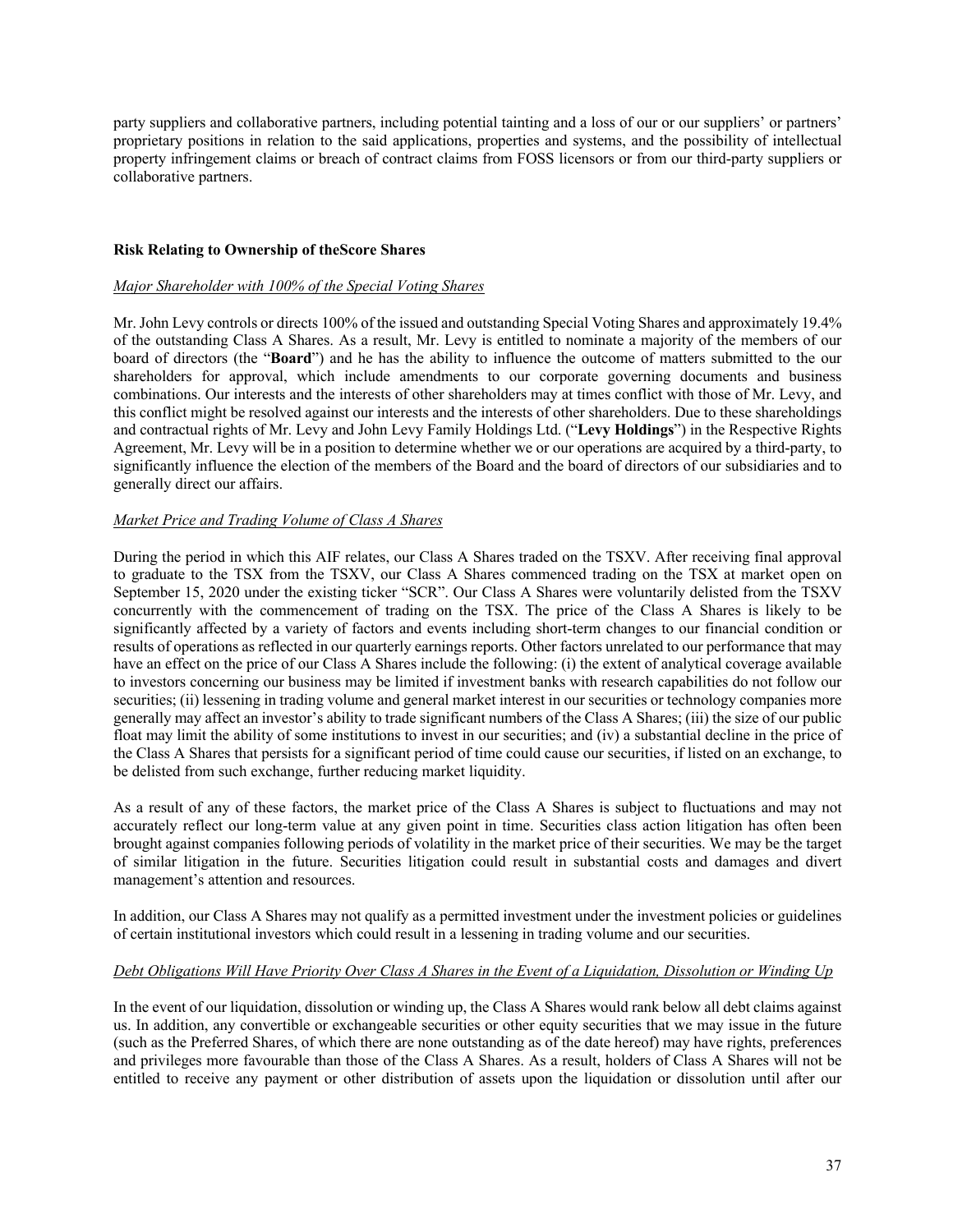obligations to our debt holders and holders of equity securities that rank senior to the Class A Shares, if any, have been satisfied.

### *Dividend Policy*

We have not paid any dividends on either the Class A Shares or the Special Voting Shares. Our current policy is to retain earnings for our future growth. Any future declaration of dividends is, subject to certain statutory restrictions and certain restriction set out in our amended and restated credit facility dated July 14, 2020, with Scotia Capital Inc., as lender (the "**Credit Facility**"), within the discretion of the Board based on their assessment of, among other factors, our overall financial condition, results of operations, capital and operating expenditure requirements and other relevant factors. At this time, we have negative operating cash flow and anticipate using all available cash resources towards our stated business objectives and retaining all earnings, if any, to finance our business operations and accordingly, have no plans to pay any dividend.

### *Future Sales of Class A Shares by Existing Shareholders*

Sales of a large number of Class A Shares in the public markets, or the potential for such sales, could decrease the trading price of our Class A Shares and could impair our ability to raise capital through future sales of Class A Shares. In particular, Mr. John Levy controls or directs approximately 19.4% of the issued and outstanding Class A Shares. If either Mr. Levy or any other significant shareholder decides to liquidate all or a significant portion of their position, it could adversely affect the price of our Class A Shares.

In addition, if our Class A Shares failed to qualify as permitted investments under the investment policies or guidelines of certain institutional investors and such institutions were forced to liquidate their position, it could adversely affect the price of our Class A Shares.

### *Potential Dilution*

We are authorized to issue an unlimited number of Class A Shares for consideration and terms as established by our board, in many cases without any requirement for explicit shareholder approval. We may issue additional Class A Shares in subsequent offerings (including through the sale of securities convertible into or exchangeable for Class A Shares) and in connection with stock options, restricted stock units, convertible debentures or other securities exchangeable or exercisable for Class A Shares. We cannot predict the size of future issuances of Class A Shares or the effect that future issuances and sales of Class A Shares will have on the market price of the Class A Shares. Issuances of a substantial number of additional Class A Shares, or the perception that such issuances could occur, may adversely affect prevailing market prices for the Class A Shares. With any additional issuance of Class A Shares, investors will suffer dilution to their voting power and we may experience dilution in our earnings per share. Under certain circumstances, the Convertible Debenture we issued to a fund managed and controlled by Fengate Asset Management may be convertible into Class A Shares (for further information on the Convertible Debenture, please reference "*MATERIAL CONTRACTS - Investment Agreement and Convertible Debenture*".

### DIVIDENDS

We have not paid or declared any dividends on either our Class A Shares or our Special Voting Shares. Our current policy is to retain earnings, if any, for its future growth. Any future declaration of dividends is, subject to certain statutory restrictions and certain restrictions set out in the Credit Facility, within the discretion of the Board based on their assessment of, among other factors, our overall financial condition, results of operations, capital and operating expenditure requirements and other relevant factors.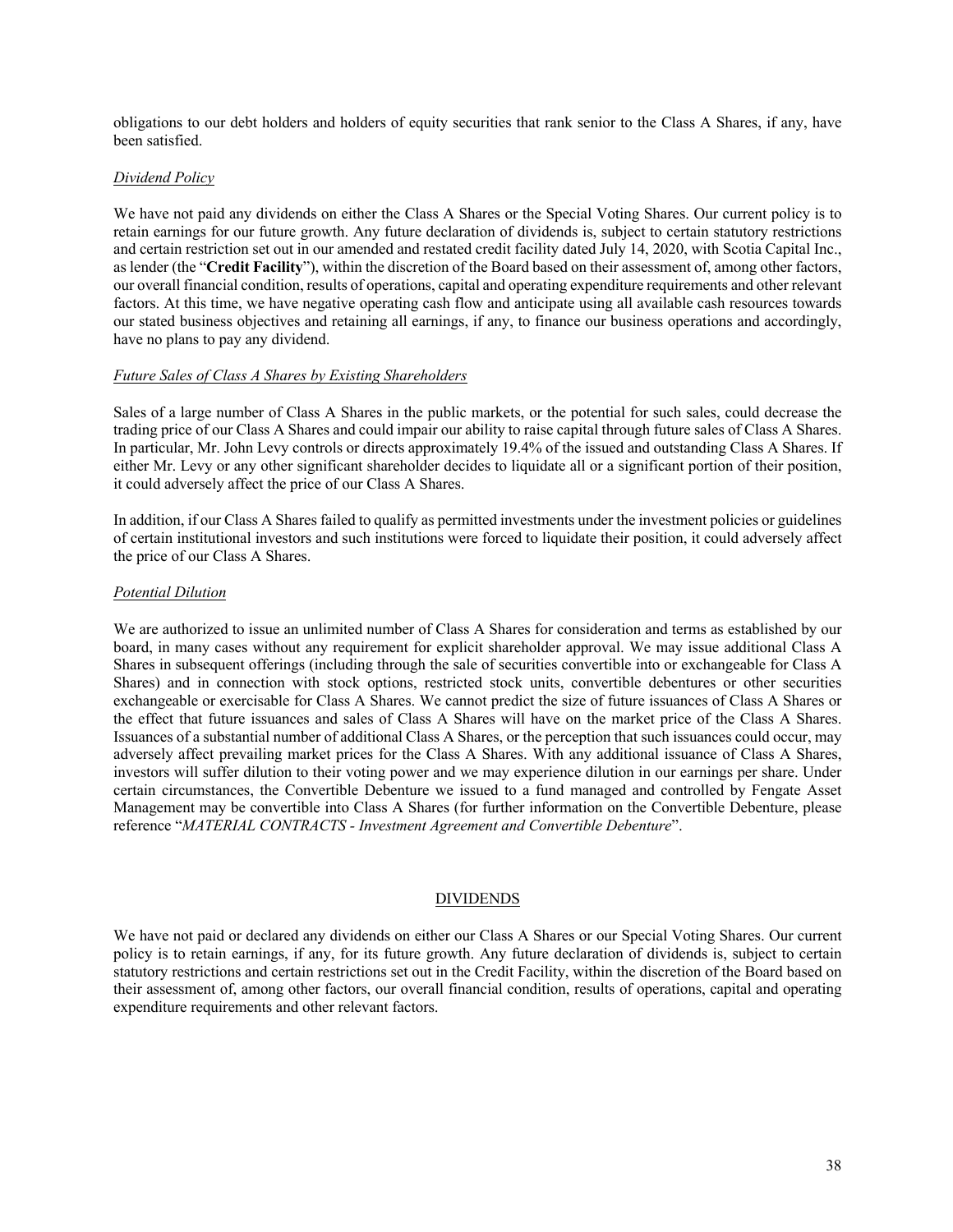## DESCRIPTION OF CAPITAL STRUCTURE

Our authorized capital consists of 5,566 Special Voting Shares (the "**Special Voting Shares**"), an unlimited number of Class A Subordinate Voting Shares (the "**Class A Shares**") and an unlimited number of Preference Shares (the "**Preference Shares**"), issuable in series.

We also have outstanding a \$40,000,000 8.00% convertible unsecured subordinated debenture due August 31, 2023 that was issued to a fund managed and controlled by Fengate Asset Management (see "*MATERIAL CONTRACTS – Investment Agreement and Convertible Debenture*").

### *Class A Shares*

The holders of Class A Shares are entitled to receive notice of and to attend, and to cast one vote for each Class A Share held by them at all meetings of our shareholders, other than meetings at which only the holders of another class or series of shares (if any) are entitled to vote separately as a class or series and other than with respect to certain matters which are exclusively reserved for the holders of Special Voting Shares.

The holders of Class A Shares, voting separately as a class, have the right to elect that number of members of the Board that is not elected by the holders of the Special Voting Shares (other than the director, if any, that holders of the Preference Shares are collectively entitled to elect), provided that at no time will the number of directors to be elected by the holders of the Class A Shares be less than two directors.

The holders of Class A Shares are entitled to receive, subject to the prior rights of the holders of the Preference Shares and to the *pari passu* rights of the holders of the Special Voting Shares, any dividend declared by the Board on the Class A Shares. Subject to the rights of holders of shares ranking prior to or on a parity with the Class A Shares, the holders of Class A Shares shall be entitled to receive *pari passu* with the holders of Special Voting Shares, the remaining property of theScore in the event of any liquidation, dissolution or winding-up of theScore, whether voluntary or involuntary, or other distribution of the assets of theScore among its shareholders for the purpose of winding-up its affairs.

## *Special Voting Shares*

The holders of Special Voting Shares are entitled to receive notice of and to attend, and vote at all meetings of our shareholders, other than any meeting of holders of another class of shares who are entitled to vote separately as a class at such meeting and other than with respect to certain matters which are exclusively reserved for the holders of Class A Shares. The holders of Special Voting Shares are entitled to one vote for each share held.

The holders of Special Voting Shares, voting separately as a class, have the right to elect that number of members of the Board that is equal to the sum of: (i) the number of members of the Board that would constitute a majority of the authorized number of our directors (after deducting one from such authorized number if the holders of the Preference Shares are collectively entitled to elect one director), plus (ii) two, subject to the rights of the holders of the Class A Shares to elect at least two members of the Board.

The holders of Special Voting Shares are entitled to receive, subject to the prior rights of the holders of Preference Shares and *pari passu* with the holders of Class A Shares, any dividend declared by the Board on the Class A Shares.

Subject to the rights of holders of shares ranking prior to or on a parity with Special Voting Shares, the holders of Special Voting Shares shall be entitled to receive *pari passu* with the holders of Class A Shares, the remaining property of theScore in the event of any liquidation, dissolution or winding-up of theScore, whether voluntary or involuntary, or other distribution of the assets of theScore among its shareholders for the purpose of winding-up its affairs.

Each outstanding Special Voting Share is convertible into one Class A Share at the option of the holder at any time and from time to time.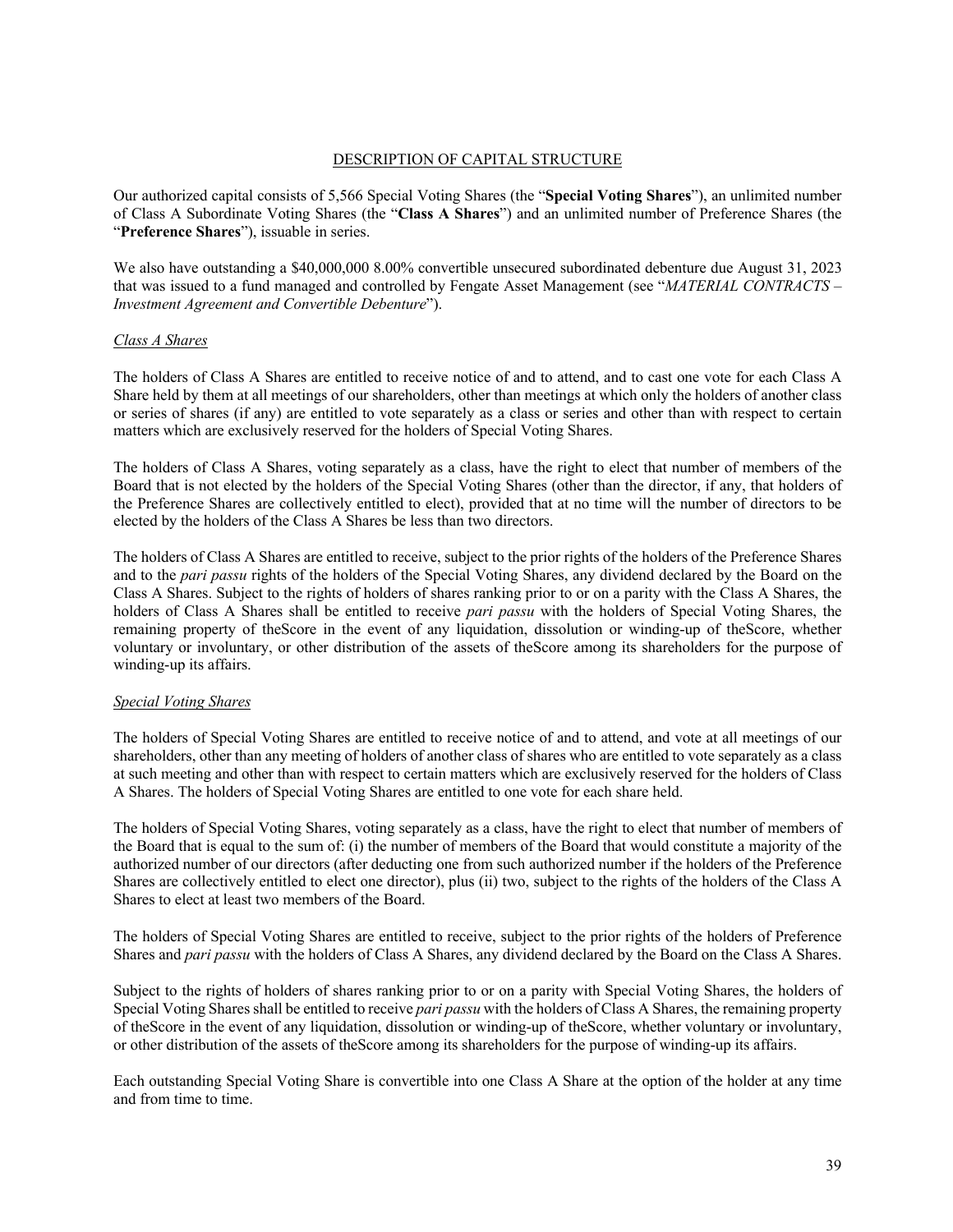Pursuant to a trust agreement dated October 19, 2012, between theScore, Levy Holdings (as assignee of Levfam Holdings Ltd. ("**Levfam**")) and Computershare Trust Company of Canada (as assignee of Valiant Trust Company) (as supplemented by a supplemental trust agreement dated May 6, 2019, the "**Coat Tail Agreement**") Levy Holdings, the holder of Special Voting Shares, agreed not to sell any Special Voting Shares pursuant to a take–over bid under circumstances in which securities legislation would have required the same offer be made to holders of Class A Shares if the sale had been of Class A Shares rather than Special Voting Shares unless, either (i) an identical offer is made for the Class A Shares, which identical offer has no condition other than the right not to take up and pay for shares tendered if no shares are purchased pursuant to the offer for Special Voting Shares, or (ii) there is a concurrent unconditional offer to purchase all of the Class A Shares at a price per share at least as high as the highest price per share paid pursuant to the take–over bid for the Special Voting Shares.

#### *Preference Shares*

Preference Shares may at any time and from time to time be issued in one or more series, each series to consist of such number of shares as may, before the issue thereof, be determined by resolution of the Board, provided that any such resolution shall have been approved by all directors elected by the holders of Special Voting Shares.

The Board shall by resolution fix from time to time before the issue thereof the designation of, and the rights, privileges, restrictions and conditions attaching to, the Preference Shares of each series including, without limiting the generality of the foregoing, the rate or amount of dividends or the method of calculating dividends, the dates of payment thereof, the redemption and/or purchase prices and terms and conditions of redemption and/or purchase, the rights of holders on liquidation, dissolution or winding-up, any voting rights, any conversion rights and any sinking fund or other provisions, the whole to be subject to the issue of a certificate and articles of amendment or such other document as may be prescribed by law setting forth the designation of, and the rights, privileges, restrictions and conditions attaching to, the Preference Shares of such series.

The Preference Shares of each series shall, with respect to the payment of dividends and the distribution of assets in the event of liquidation, dissolution or winding-up of theScore, whether voluntary or involuntary, or any other distribution of the assets of theScore among its shareholders for the purpose of winding-up its affairs, rank on a parity with the Preference Shares of every other series and be entitled to preference over the Special Voting Shares, the Class A Shares and any other shares of theScore ranking junior to the Preference Shares.

The holders of the Preference Shares as such shall not be entitled to receive notice of or to attend or to vote at any meeting of our shareholders, provided that the provisions attaching to one or more series of Preference Shares may provide that in the event that we have has failed to pay dividends prescribed in such series provisions for the period of time fixed by the directors in such series provisions and until such time as all arrears of such dividends on such shares have been paid, the holders of such shares will be entitled to receive notice of and to attend any meeting of our shareholders called for the purpose of electing directors and will be entitled, voting separately thereat as a class together with holders of any other series of Preference Shares who have similar voting rights upon a failure to pay dividends, to collectively, elect one director of theScore in addition to the directors which the holders of Special Voting Shares and of Class A Shares are entitled to elect.

There are currently no Preference Shares issued or outstanding.

## *Share Constraints*

Our notice of articles and articles (collectively, our "**Articles**") contain restrictions on the issue, transfer and ownership of our securities, including introducing certain requirements triggered by the acquisition of 5% or more of our outstanding securities (or such other greater or lower threshold or additional threshold or thresholds as may be established by applicable gaming authorities from time to time) (the "**Gaming Regulatory Ownership Requirements**"). The Articles also set out the remedies available to us in the event that a person (a "**Subject Securityholder**") (i) fails to comply with the Gaming Regulatory Ownership Requirements, (ii) owns our securities in a way that is inconsistent with gaming laws, (iii) owns our securities in a way that jeopardizes our ability to maintain or obtain a gaming license, or places us under undue hardships to maintain or obtain said gaming license, (iv) refuses or fails to comply, within a reasonable time, with a request or requirement by a gaming authority to appear before, or submit to the jurisdiction of, or file an application with, or provide information to, any gaming authority, pursuant to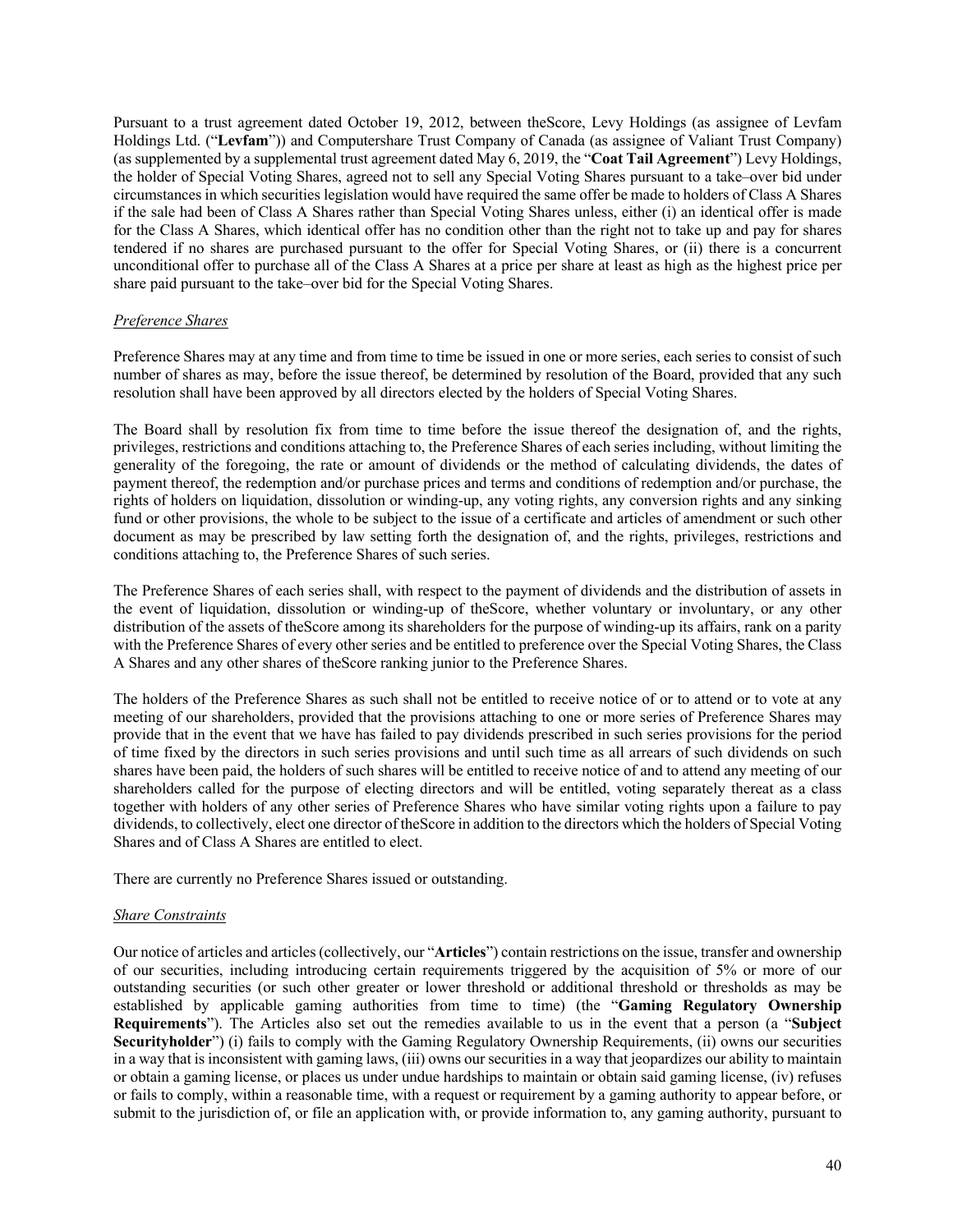any gaming law, or (v) is determined by a gaming authority not to be suitable or qualified with respect to owning or controlling our securities or securities of one of our affiliates (such events are considered the "**Triggering Events**"), including:

(a) not issuing any of our securities to the Subject Securityholder;

(b) placing a stop transfer on any and all of our securities owned by the Subject Securityholder;

(c) suspending all voting, interest, convertible, dividend and other distribution rights on all or any of our securities owned by the Subject Securityholder;

(d) applying to a court of competent jurisdiction (the "**Court**") seeking an injunction to prevent a breach or continuing breach of the Gaming Regulatory Ownership Requirements or applicable gaming laws or for an order directing that the number of securities giving rise to the breach of the Gaming Regulatory Ownership Requirements or applicable gaming laws be sold or otherwise disposed of in a manner that the Court may deem appropriate;

(e) applying to the Ontario Securities Commission, or such other governmental authority having jurisdiction over our affairs, to effect a cease trading order or such similar restriction against the Subject Securityholder until such time as the Subject Securityholder complies with applicable gaming laws; and

(f) taking any further actions as are necessary to comply with gaming laws.

Our Articles provide that the Gaming Regulatory Ownership Requirements do not apply to (i) underwriters or portfolio managers who own our securities for the purposes of distribution to the public or for the benefit of third parties who are compliant with the Gaming Regulatory Ownership Requirements, and (ii) persons providing centralized facilities for the clearing of trades who are acting solely as an intermediary of the payment of funds or the delivery of securities, however, such person may still be subject to applicable gaming laws and subject to a Triggering Event.

Our Articles require us to provide a Subject Securityholder with notice in writing upon the discovery of a Triggering Event. Our Articles require the Subject Securityholder who is the recipient of such notice, to forthwith rectify such Triggering Event, or within 30 days, to dispose of or otherwise transfer the number of our securities giving rise to the Triggering Event so long as such transfer or disposition is permissible under the applicable gaming laws, or else deposit such shares in escrow with us until such time as the Subject Securityholder's ownership of the securities no longer constitutes a Triggering Event.

According to our Articles, if we are holding securities in escrow for a Subject Securityholder that is not a holder of the Special Voting Shares (the "**Special Voting Shareholder**") and the Triggering Event has not been rectified or otherwise continues to exist, we may, subject to gaming laws, (i) sell all or a portion of the securities and distribute the proceeds to the Subject Securityholder, or (ii) repurchase said shares, for cancellation, at a price (the "**Repurchase Price**") as determined in a written valuation and fairness opinion ("**Valuation Opinion**") prepared by a disinterested investment banking firm.

If we do not receive the securities in escrow and the Subject Securityholder has not disposed of or otherwise transferred the number of our securities giving rise to the Triggering Event, and the Triggering Event has not been rectified or otherwise continues to exist, our Articles provide that we may repurchase, for cancellation, the securities, at the Repurchase Price.

If the Special Voting Shareholder is subject to a Triggering Event that continues to exist after the expiry of the 30 day period following delivery of the Notice, we will be entitled to exercise control and direction over the Special Voting Shareholder's Special Voting Shares and any other securities in question as trustee for the benefit of the Special Voting Shareholder until the Triggering Event has been rectified; provided that we will not be granted the power and authority to dispose of or otherwise transfer the Special Voting Shareholder Securities or to convert the Special Voting Shares. If a gaming authority orders that the Special Voting Shareholder's securities be sold or otherwise disposed of, a special trustee may be appointed who would have the authority to dispose of or transfer all but not less than all of the Special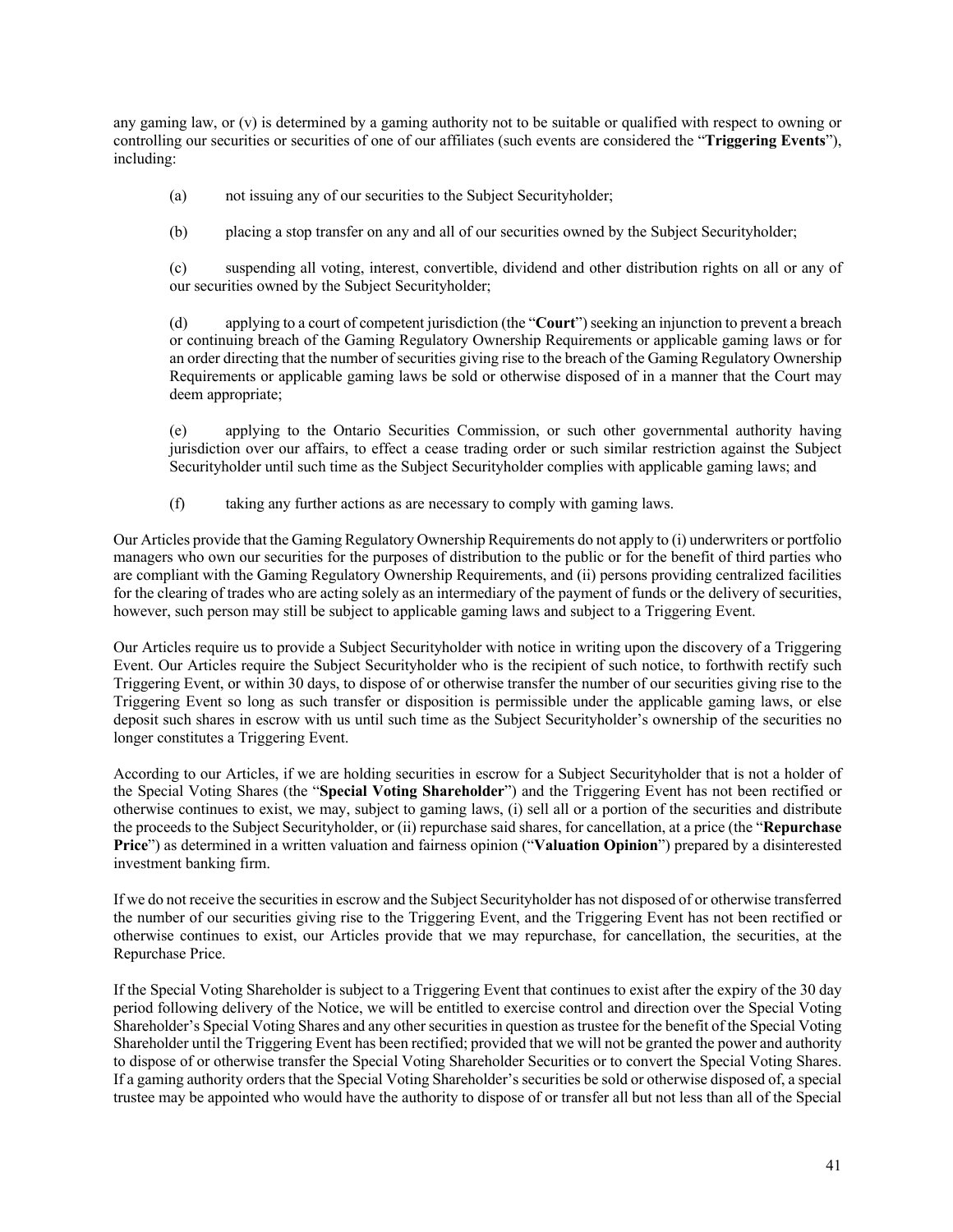Voting Shareholder's securities, provided that the special trustee may only do so (i) at a price that is not less than the value of the Special Voting Shareholder's securities determined pursuant to a Valuation Opinion, (ii) for cash proceeds, and (iii) in compliance with gaming laws.

Our Articles also require all Subject Securityholders, at our request, to provide a certificate of compliance in a form prescribed by us (a "**Certificate of Compliance**") certifying that no Triggering Event has or may occur by the acquisition of our securities by the Subject Securityholder. Failure by a Subject Securityholder to provide the Certificate of Compliance shall result in a deemed Triggering Event and shall trigger the same remedies as though that Subject Securityholder had caused a Triggering Event.

#### MARKET FOR SECURITIES

During the period in which this AIF relates, our Class A Shares traded on the TSXV. After receiving final approval to graduate to the TSX from the TSXV, our Class A Shares commenced trading on the TSX at market open on September 15, 2020 under the existing ticker "SCR". Our Class A Shares were voluntarily delisted from the TSXV concurrently with the commencement of trading on the TSX. The following sets forth the high and low market prices and the volume of the Class A Shares traded on the TSX Venture Exchange and TSX during the periods indicated:

| <b>Month</b>     | <b>High</b><br><b>(\$)</b> | Low<br>$\left( \mathbb{S}\right)$ | <b>Trading Volume</b><br>(shares) |
|------------------|----------------------------|-----------------------------------|-----------------------------------|
| September 2019   | 0.92                       | 0.57                              | 9,382,616.00                      |
| October 2019     | 0.70                       | 0.51                              | 4,713,561.00                      |
| November 2019    | 0.77                       | 0.56                              | 4,006,222.00                      |
| December 2019    | 0.76                       | 0.65                              | 3,739,780.00                      |
| January 2020     | 0.87                       | 0.63                              | 9,216,697.00                      |
| February 2020    | 0.78                       | 0.55                              | 4,475,920.00                      |
| March 2020       | 0.66                       | 0.28                              | 8,094,321.00                      |
| April 2020       | 0.47                       | 0.34                              | 7,617,264.00                      |
| May 2020         | 0.62                       | 0.42                              | 6,613,298.00                      |
| June 2020        | 1.06                       | 0.57                              | 29,643,751.00                     |
| <b>July 2020</b> | 0.84                       | 0.66                              | 9,800,324.00                      |
| August 2020      | 0.72                       | 0.60                              | 12,959,360.00                     |
| September 2020   | 0.87                       | 0.55                              | 20,075,839.00                     |

The closing price for the Class A Shares listed on the TSX on October 28, 2020 was \$0.79.

## DIRECTORS AND OFFICERS

#### *Name and Occupation*

The following table sets out the names, provinces and country of residence, positions with theScore, principal occupations in the past five years of each of our directors and executive officers. The table also sets out the number of Special Voting Shares, Class A Shares and options beneficially owned directly or indirectly or over which control or direction is exercised as of October 28, 2020 by each of our directors and executive officers.

Information as to Class A Shares, Special Voting Shares and options beneficially owned or over which control or direction is exercised, not being within our knowledge, has been supplied by the respective individuals.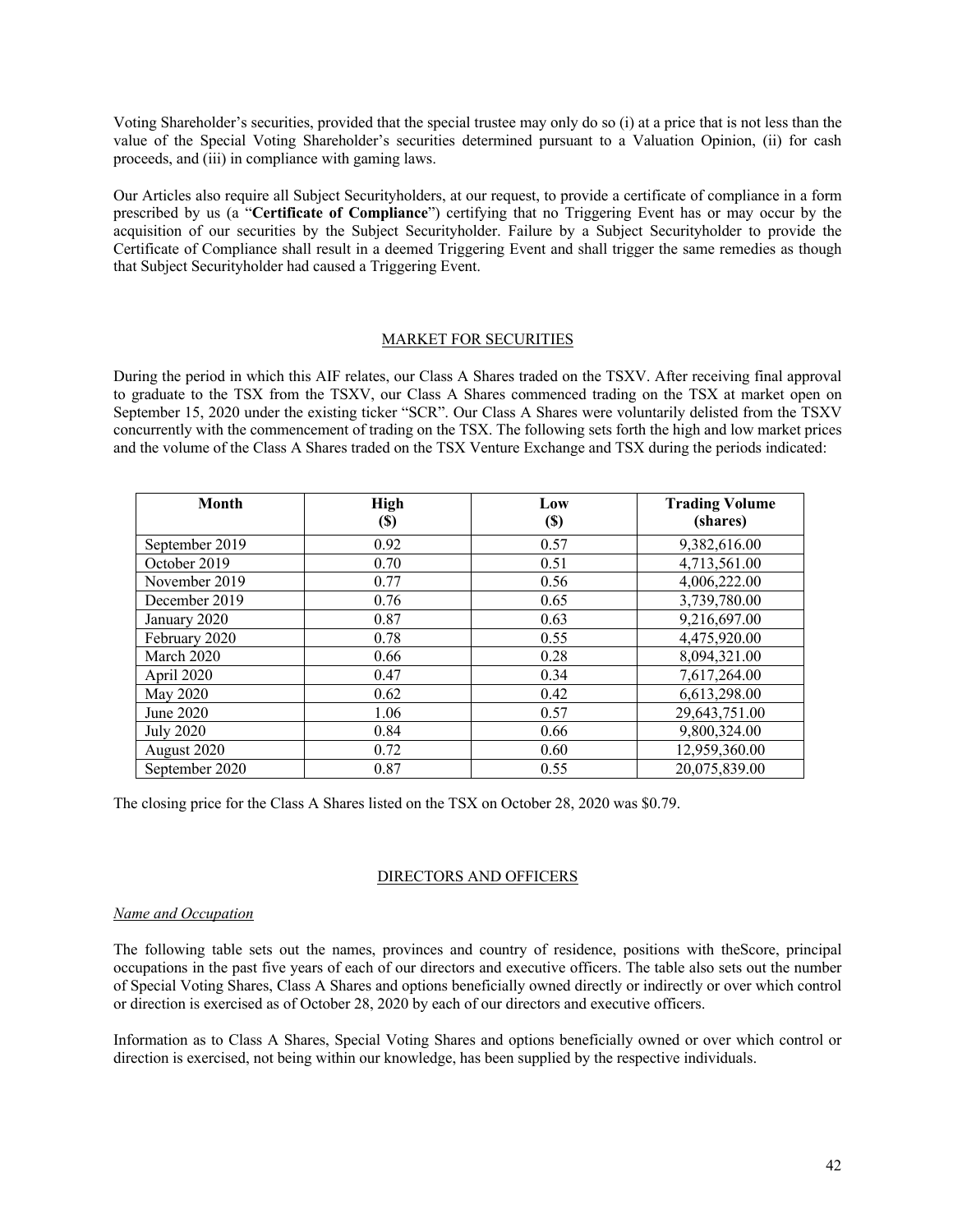| <b>Name and Municipality</b><br>of Residence            | <b>Principal Occupation</b><br><b>During Past Five Years</b>                                              | <b>Position with the Score</b>                          | <b>Securities of the Score</b>                                              |
|---------------------------------------------------------|-----------------------------------------------------------------------------------------------------------|---------------------------------------------------------|-----------------------------------------------------------------------------|
| <b>JOHN LEVY</b><br>Ontario, Canada                     | Chairman of the Board<br>and Chief Executive<br>Officer of the Score                                      | Chairman of the Board<br>and Chief Executive<br>Officer | 5,566 Special Voting<br>Shares, 77,745,750 Class A<br>Shares and options to |
|                                                         |                                                                                                           | (Director since August)<br>30, 2012)                    | acquire 7,600,000 Class A<br>Shares <sup>(4)</sup>                          |
| RALPH LEAN, Q.C. (1)(2)(3)                              | Counsel, Gowling WLG                                                                                      | Director                                                | 216,115 Class A Shares and                                                  |
| Ontario, Canada                                         | (law firm - retired)                                                                                      | (Director since October<br>18, 2012)                    | options to acquire 580,000<br>Class A Shares                                |
| <b>JOHN ALBRIGHT</b>                                    | Managing Partner, Relay                                                                                   | Director                                                | 64,082,236 Class A Shares                                                   |
| Ontario, Canada                                         | Ventures (venture capital<br>company)                                                                     | (Director since May 3,<br>2013)                         | and options to acquire<br>540,000 Class A Shares <sup>(6)</sup>             |
| <b>ANGELA RUGGIERO</b>                                  | CEO, Co-Founder,<br>Sports Innovation Lab,<br>Inc. (communication<br>platform) (Dec. $2016 -$<br>Present) | Director                                                | NIL Class A Shares and                                                      |
| Weston, Massachusetts                                   |                                                                                                           | (Director since October<br>14, 2020)                    | options to acquire NIL<br>Class A Shares                                    |
|                                                         | Founder, Ruggiero<br><b>Sports Ventures</b><br>(consulting services)<br>$(Jan. 1998 - Present)$           |                                                         |                                                                             |
|                                                         | <b>Bridgewater Associates</b><br>(investment management<br>firm) $(2014 - 2015)$                          |                                                         |                                                                             |
|                                                         | Los Angeles 2028<br><b>Bidding Committee</b><br>(Olympic bid committee)<br>$(2016 - 2017)$                |                                                         |                                                                             |
| MARK SCHOLES <sup>(1)(2)(3)</sup>                       | Partner, Weisz, Rocchi<br>& Scholes (law firm)                                                            | Director                                                | 227,847Class A Shares and                                                   |
| Ontario, Canada                                         |                                                                                                           | (Director since October<br>18, 2012)                    | options to acquire 580,000<br>Class A Shares                                |
| WILLIAM THOMSON <sup>(1)(2)(3)</sup><br>Ontario, Canada | Managing Partner,<br>Mercana Growth<br>Partners (merchant<br>banking company)                             | Director                                                | 233,054 Class A Shares and                                                  |
|                                                         |                                                                                                           | (Director since October<br>18, 2012)                    | options to acquire 580,000<br>Class A Shares                                |
| <b>BRIAN COOPER</b>                                     | Chairman, MKTG                                                                                            | Director                                                | 33,756 Class A Shares and                                                   |
| Ontario, Canada                                         | Canada (marketing<br>agency)                                                                              | (Director since April 22,<br>2020)                      | options to acquire Nil Class<br>A Shares                                    |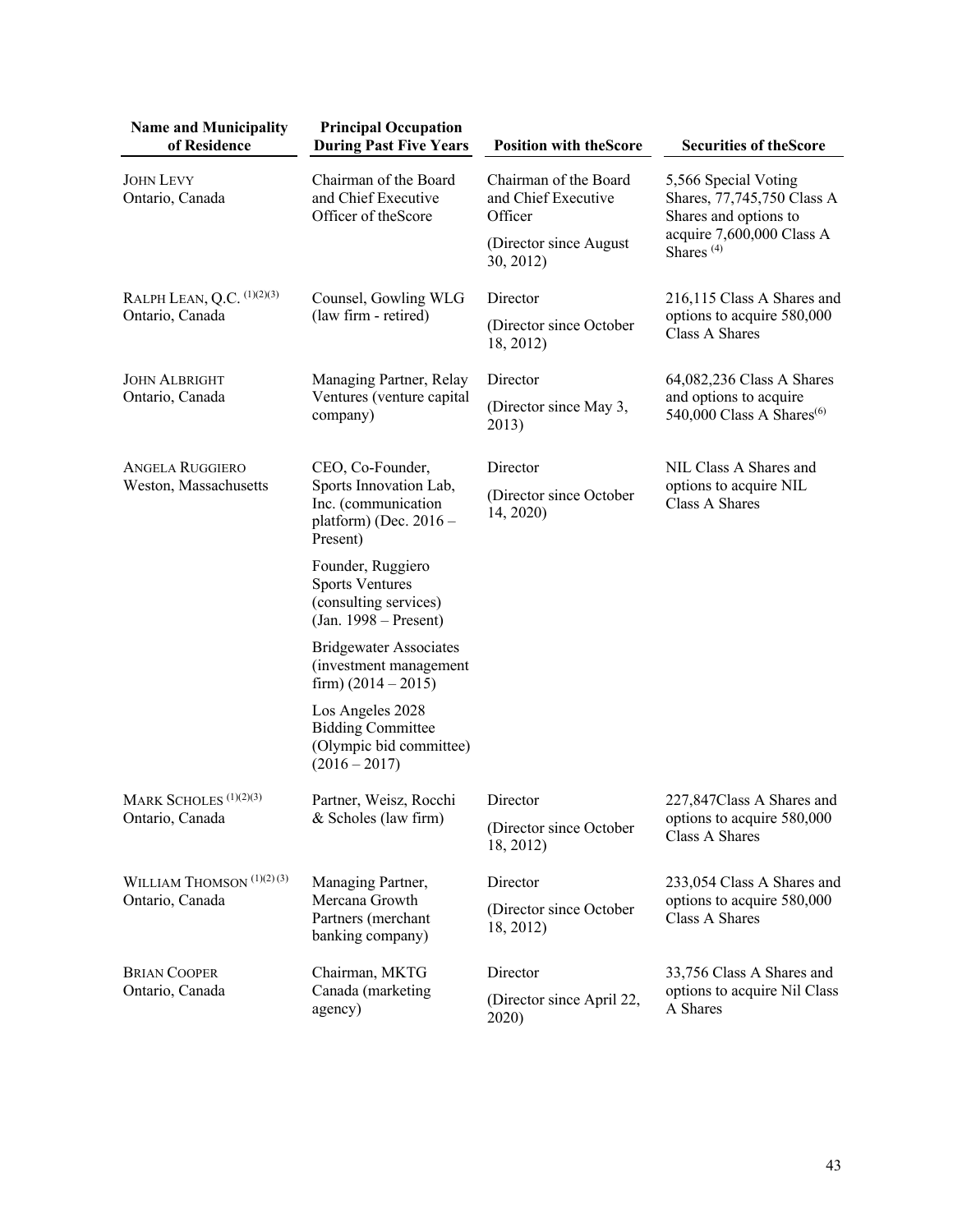| <b>Name and Municipality</b><br>of Residence | <b>Principal Occupation</b><br><b>During Past Five Years</b>                                                                                                    | <b>Position with the Score</b>                            | <b>Securities of the Score</b>                                                                |
|----------------------------------------------|-----------------------------------------------------------------------------------------------------------------------------------------------------------------|-----------------------------------------------------------|-----------------------------------------------------------------------------------------------|
| <b>BENJAMIN LEVY</b><br>Ontario, Canada      | President and Chief<br>Operating Officer of<br>theScore                                                                                                         | Director, President and<br>Chief Operating Officer        | 6,185,087 Class A Shares<br>and options to acquire<br>4,000,000 Class A Shares <sup>(5)</sup> |
|                                              |                                                                                                                                                                 | (Director since August)<br>31, 2012)                      |                                                                                               |
| <b>ALVIN LOBO</b><br>Ontario, Canada         | SVP, Finance of Score<br>Digital Sports Ventures<br>Inc. (June $2019 - Sept.$<br>2019)                                                                          | Chief Financial Officer                                   | 83,305 Class A Shares and<br>options to acquire<br>1,200,000 Class A Shares                   |
|                                              |                                                                                                                                                                 | (CFO since September<br>2019)                             |                                                                                               |
|                                              | VP, Corporate Finance<br>of Boyd Gaming<br>Corporation (gaming and<br>hospitality company)<br>(Sept. $2016 -$ June 2019)                                        |                                                           |                                                                                               |
|                                              | Director, Corporate<br>Finance and Investor<br>Relations of Wynn<br>Resorts, Limited (hotel<br>and casino developer and<br>operator) (May 2014 -<br>Sept. 2016) |                                                           |                                                                                               |
| <b>HECHAM GHAZAL</b><br>Ontario, Canada      | SVP, Engineering of<br>theScore (Sept. 2018 -<br>Sept. 2019)                                                                                                    | Chief Technology Officer<br>(CTO since September<br>2019) | 123,292 Class A Shares and<br>options to acquire<br>2,900,000 Class A Shares                  |
|                                              | VP, Engineering of<br>the Score (May $2016 -$<br>Sept. 2018)                                                                                                    |                                                           |                                                                                               |
|                                              | Founder of Roller Inc.<br>(start-up marketplace for<br>service professionals)<br>$(Jan. 2016 - May 2016)$                                                       |                                                           |                                                                                               |
|                                              | Director of Growth of<br>WaveApps (financial<br>services and software<br>company) (April 2012 -<br>Dec. 2015)                                                   |                                                           |                                                                                               |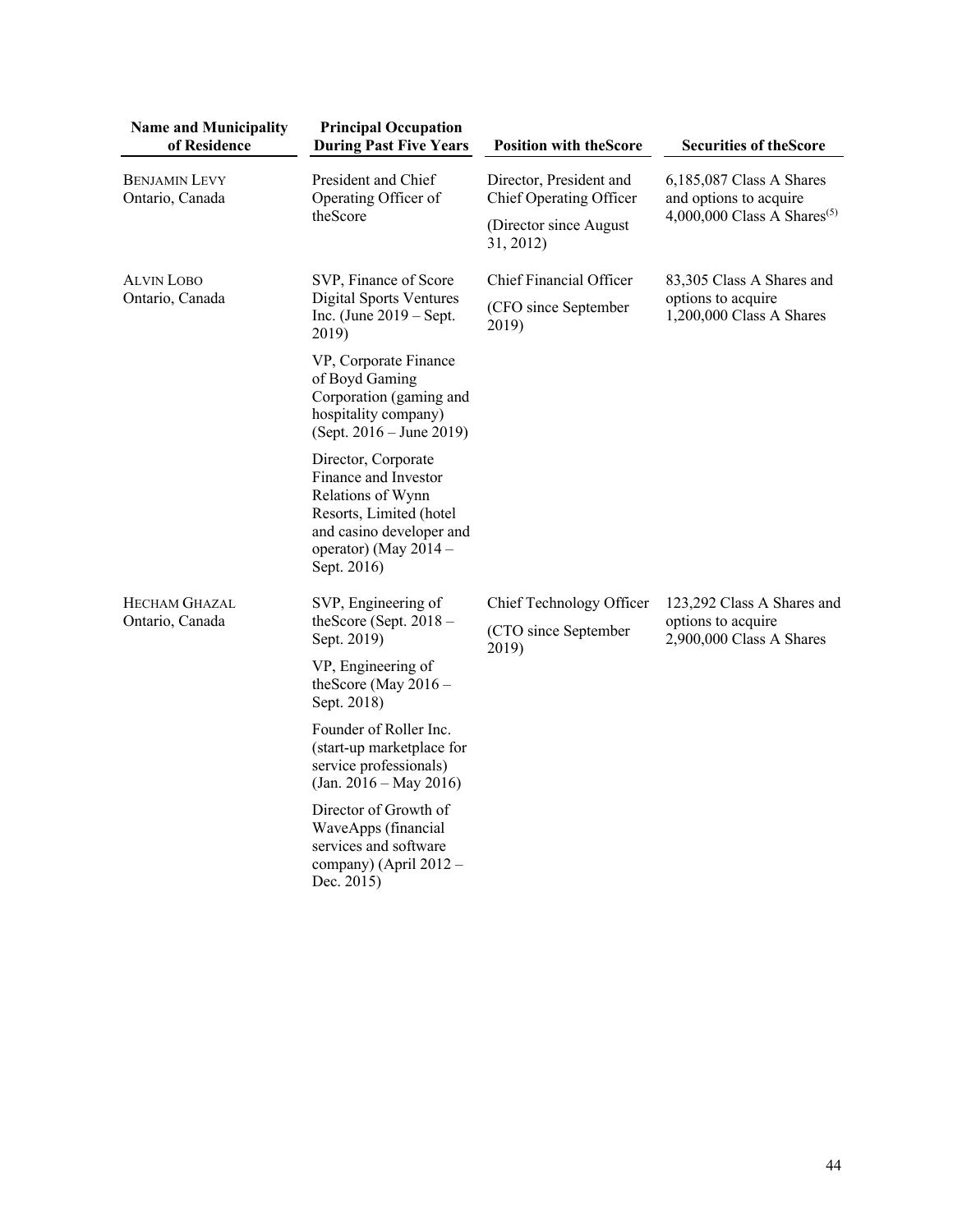| <b>Name and Municipality</b><br>of Residence | <b>Principal Occupation</b><br><b>During Past Five Years</b>                                                                                            | <b>Position with the Score</b>                                                                               | <b>Securities of the Score</b>                                                |
|----------------------------------------------|---------------------------------------------------------------------------------------------------------------------------------------------------------|--------------------------------------------------------------------------------------------------------------|-------------------------------------------------------------------------------|
| <b>JOSHUA SIDSWORTH</b><br>Ontario, Canada   | EVP, Corporate<br>Development and<br>General Counsel of NRT<br>Group of Companies<br>(cash management<br>service-provider) (Sept.<br>$2017 - Dec. 2019$ | General Counsel, Chief<br>Compliance Officer and<br>Corporate Secretary<br>(GC & CCO since<br>December 2019) | 92,427 Class A Shares and<br>options to acquire<br>$1,000,000$ Class A Shares |
|                                              | VP Corporate<br>Development of NRT<br>Technology Corp. (cash<br>management service-<br>provider) (Aug. $2010 -$<br>Sept. 2017)                          |                                                                                                              |                                                                               |

- (1) Member of the Human Resources and Compensation Committee ("**HRC Committee**").
- (2) Member of the Audit Committee.
- (3) Member of the Nominating and Corporate Governance Committee.
- (4) 5,566 Special Voting Shares and 70,972,802 Class A Shares are held by Levy Holdings; 5,662,088 Class A Shares are held by Norwest Video Inc. ("**Norwest**"); 1,110,860 Class A Shares are held by Mr. John Levy directly. Norwest holds options to acquire 7,600,000 Class A Shares. Levy Holdings and Norwest are corporations controlled by John Levy.
- $(5)$  4,250,000 Class A Shares are held by Benjie Levy Family Holdings Inc., a corporation controlled by Mr. Benjamin Levy. Mr. Benjamin Levy also holds 1,935,087 Class A Shares directly and/or in trust for his children.Mr. Benjamin Levy is a beneficiary of certain family trusts which hold an indirect interest in the shares controlled and directed by Mr. John Levy (see note 4). He holds options to acquire 4,000,000 Class A Shares.
- (6) 43,258 Class A Shares and 540,000 options to acquire Class A Shares are held by John Albright directly and 64,038,978 Class A Shares are held by Relay Ventures. John Albright co-directs Relay Ventures.

Each director will hold office until the next annual meeting or until his successor is elected or appointed.

As of October 28, 2020, our directors and executive officers as a group, beneficially own, directly or indirectly, or exercise control or direction over, an aggregate of 149,023,243 Class A Shares, representing 37.2% of the issued and outstanding Class A Shares. Mr. John Levy, one of our directors and officers, beneficially owns or controls 5,566 Special Voting Shares, representing 100% of the issued and outstanding Special Voting Shares.

## *Cease Trade Orders, Bankruptcies, Penalties or Sanctions*

John Albright was a director of Axios Mobile Assets Corp. ("**Axios**") until he resigned on January 10, 2017. On February 24, 2017, the Ontario Superior Court of Justice granted an application of Axios' senior lender to appoint a receiver and manager over the assets, undertakings and property of Axios and its subsidiaries.

## *Conflicts of Interest*

Mr. John Levy controls or directs 100% of the issued and outstanding Special Voting Shares, controls or directs approximately 19.4% of the outstanding Class A Shares. As a result of the Special Voting Shares, Mr. Levy controls us and is entitled to nominate a majority of the members of the Board and he has the ability to influence the outcome of matters submitted to our shareholders for approval, which include amendments to our corporate governing documents and business combinations. Our interests and the interests of other shareholders may at times conflict with those of Mr. Levy, and this conflict might be resolved against our interests and the interests of other shareholders. Due to the shareholdings and contractual rights of Mr. Levy and Levy Holdings in the Respective Rights Agreement, Mr. Levy will be in a position to determine whether we or our operations are acquired by a third-party, to significantly influence the election of the Board and the board of directors of our subsidiaries and to generally direct our affairs.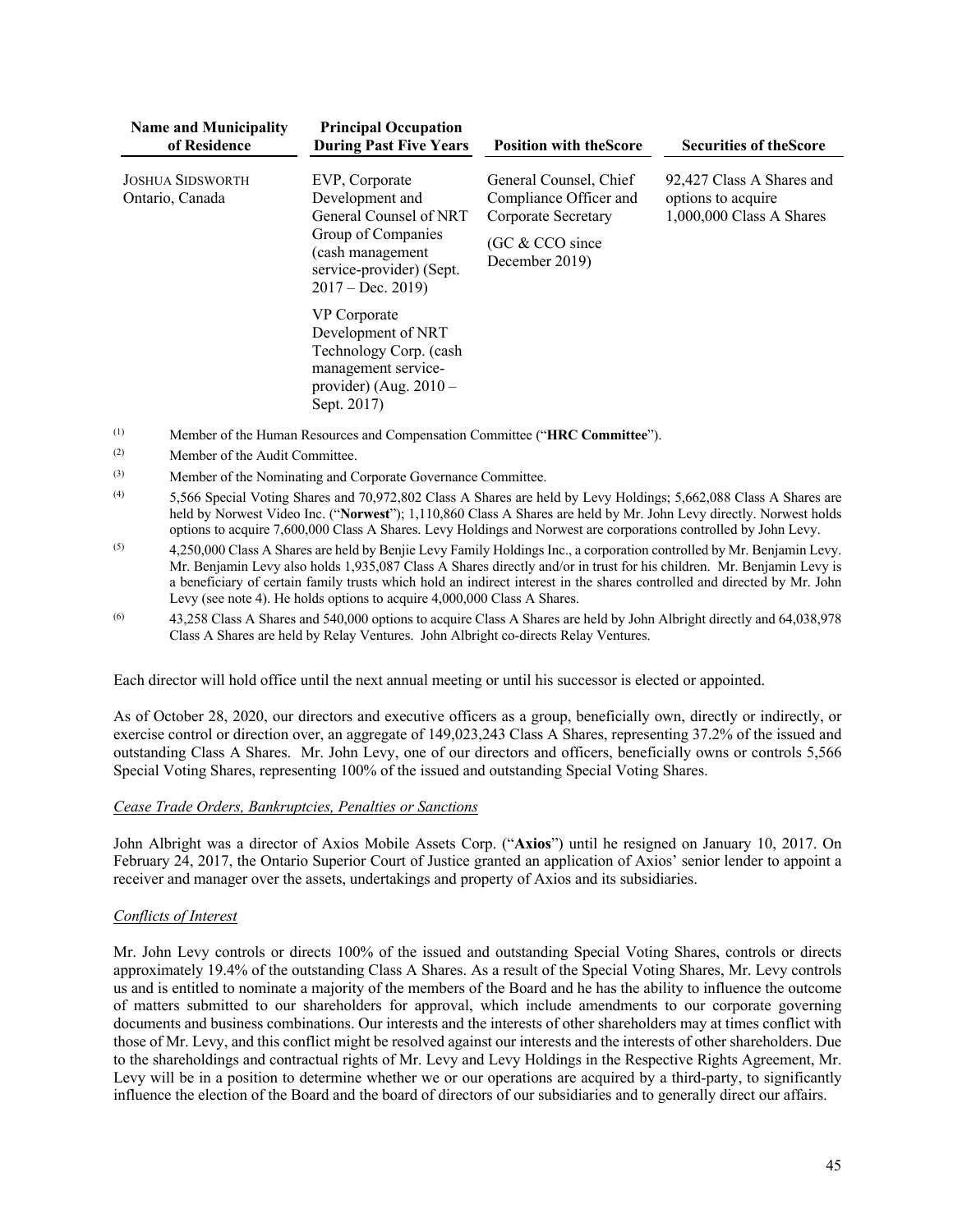## AUDIT COMMITTEE

## *Audit Committee*

Our Audit Committee is responsible for monitoring our accounting and financial reporting practices and procedures, the adequacy of internal accounting controls and procedures, the quality and integrity of financial statements and for overseeing the external audit.

The Audit Committee is composed of three directors, Ralph Lean, Q.C., Mark Scholes and William Thomson, each of whom is considered to be "independent" as defined in National Instrument 52-110 — *Audit Committees* ("**NI 52- 110**"). Each member of the Audit Committee is considered to be "financially literate" within the meaning of NI 52- 110 which includes the ability to read and understand a set of financial statements that present a breadth and level of complexity of accounting issues that are generally comparable to the breadth and complexity of our financial statements.

The Audit Committee Charter and Terms of Reference are attached as Schedule A to this AIF.

### *Relevant Education and Experience*

The relevant education and experience of each of the members of the Audit Committee is as follows:

| <b>Member</b>          | <b>Relevant Education and Experience</b>                                                                                                                                                                                                                         |
|------------------------|------------------------------------------------------------------------------------------------------------------------------------------------------------------------------------------------------------------------------------------------------------------|
| <b>William Thomson</b> | Chairman of Score Media Audit Committee.                                                                                                                                                                                                                         |
|                        | Currently the Managing Partner of Mercana Growth Partners, a merchant banking company<br>specializing in the areas of finance, leadership, strategic alliances and corporate<br>development.                                                                     |
|                        | Chartered Accountant.                                                                                                                                                                                                                                            |
|                        | Experience preparing, analyzing and evaluating financial statements having a breadth and<br>level of complexity similar to or more complex than those of the Score.<br>Practical knowledge of internal controls and procedures for financial reporting.          |
| <b>Mark Scholes</b>    | Member of Score Media Audit Committee.                                                                                                                                                                                                                           |
|                        | Partner with the law firm of Weisz, Rocchi & Scholes with a practice consisting primarily<br>$\bullet$<br>of Commercial Real Estate transactions, where the guidance he provided to clients includes<br>advice relating to the financial aspects of real estate. |
|                        | Bachelor of Laws Degree obtained from the University of Toronto, and a Bachelor of Arts<br>٠<br>Degree in Business from McMaster University, with major emphasis in accounting.                                                                                  |
|                        | Past Treasurer for a medium sized charitable institution in Hamilton, Ontario.                                                                                                                                                                                   |
| Ralph Lean, Q.C.       | Member of Score Media Audit Committee.                                                                                                                                                                                                                           |
|                        | Counsel at Gowling WLG, Counsel at Heenan Blaikie LLP, and Partner at Cassels, Brock<br>٠<br>and Blackwell LLP for over 20 years, specializing in corporate law                                                                                                  |
|                        | Bachelor of Laws degree from Osgoode Hall Law School and a Bachelor's degree in<br>Business Administration from the University of Western Ontario.                                                                                                               |

## *Pre-Approval Policies and Procedures*

In accordance with the relevant independence rules and related interpretations prescribed by the relevant professional bodies in Canada, we are restricted from engaging auditors to provide certain non-audit services to us and our subsidiaries, including bookkeeping or other services related to the accounting records or financial statements, information technology services, valuation services, actuarial services, internal audit services, corporate finance services, management functions, resource functions, legal services and expert services unrelated to the audit.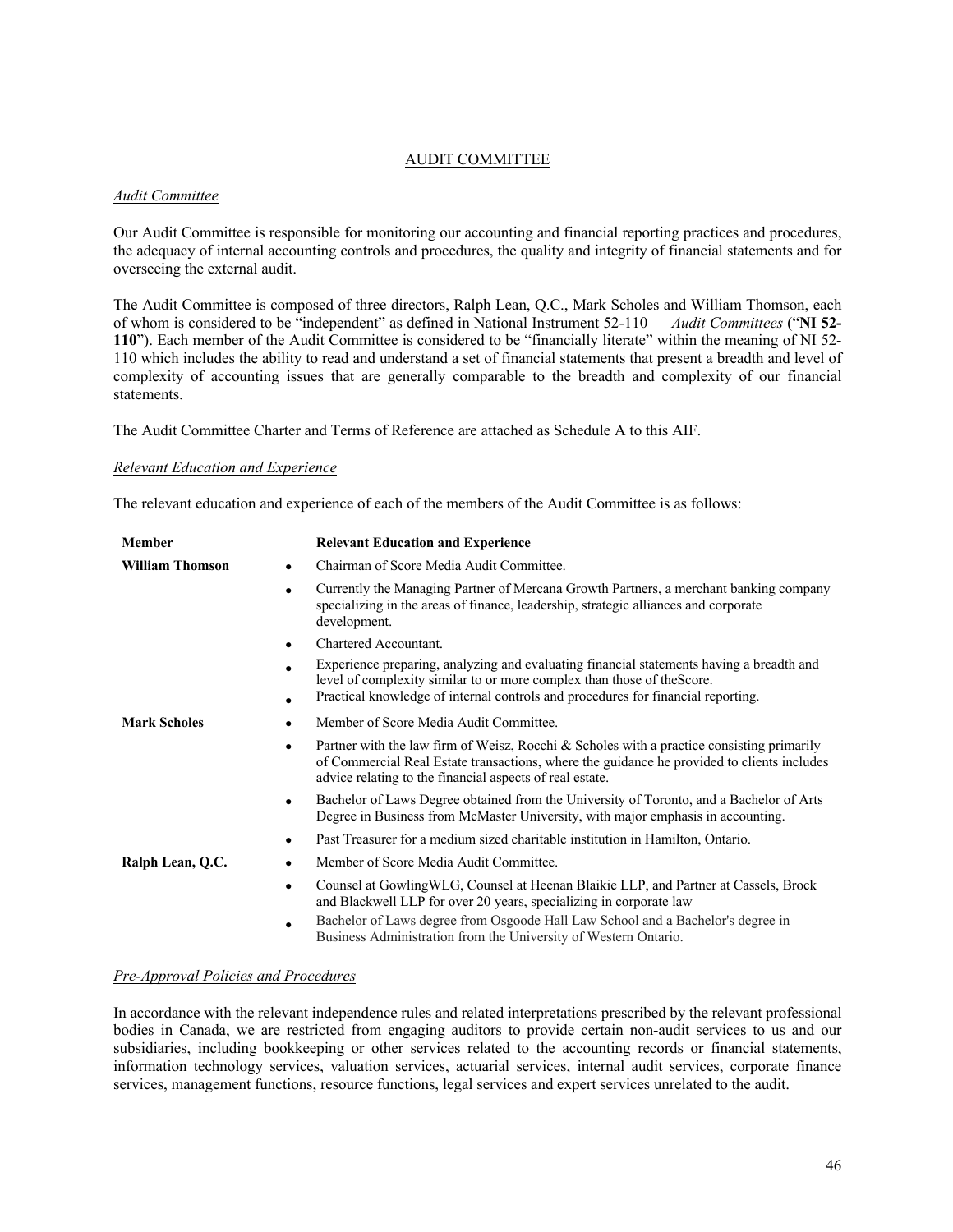The Audit Committee has established a process to pre-approve audit, audit-related and non-audit services of our external auditor. Annually, our management provides the Audit Committee with a list of the audit-related and nonaudit services that are anticipated to be provided during the year for pre-approval. The Audit Committee reviews the services with the auditor and our management and considers whether the provision of the service is compatible with maintaining the auditor's independence. Our management may engage the auditor for specific engagements that are included in the list of preapproved services. The Audit Committee delegates authority to the Chair of the Audit Committee to approve requests for services not included in the pre-approved list of services or for services not previously pre-approved by the Audit Committee. Any services approved by the Chair will be reported to the full Audit and Risk Committee at the next meeting. A review of all audit and non-audit services and fees rendered to us by KPMG LLP is reviewed by the Audit Committee.

### *External Auditor Service Fees*

Our consolidated financial statements for the year ended August 31, 2020 and 2019 have been audited by KPMG LLP. The amounts paid by us to our external auditors in the last two fiscal years are set out below. The Audit Committee considered and agreed that the services covered by these fees are compatible with maintaining the independence of our auditors. Audit fees consist of fees related to the audit of the consolidated financial statements and interim reviews. Audit related fees includes fees for procedures related to prospectus and related assistance to underwriters. Tax fees relate principally to fees associated with assistance related to tax compliance requirements and certain tax credit filings.

| Category                  | Fiscal Year Ended August 31, 2020 | <b>Fiscal Year Ended August 31, 2019</b> |
|---------------------------|-----------------------------------|------------------------------------------|
| <b>Audit Fees</b>         | \$357,360                         | \$253,800                                |
| <b>Audit Related Fees</b> | \$91,800                          | NIL                                      |
| Tax Fees                  | \$65,880                          | \$61,345                                 |
| All Other Fees            | NIL                               | NIL                                      |
| <b>Total</b>              | \$515,060                         | \$315,145                                |

^ Amounts for fiscal year ended August 31, 2020 include reimbursed costs and support charges incurred in connection with the services.

#### LEGAL PROCEEDINGS

We are not aware of any material legal proceedings that we are a party to, or that any of our properties is or was the subject of, during the fiscal year ended August 31, 2020.

#### INTEREST OF MANAGEMENT AND OTHERS IN MATERIAL TRANSACTIONS

None of our directors or executive officers or any person that beneficially owns or controls, directly or indirectly, 10% or more of the issued and outstanding Class A Shares or Special Voting Shares or associate or affiliate of any such director or executive officer or 10% shareholder has any material interest, direct or indirect, in any transaction within our most recently completed financial year or within the current financial year that has materially affected or would materially affect us.

### REGISTRAR AND TRANSFER AGENT

Our registrar and transfer agent is Computershare Trust Company of Canada, at its principal office located at 100 University Avenue, North Tower, 8<sup>th</sup> floor, Toronto, Ontario.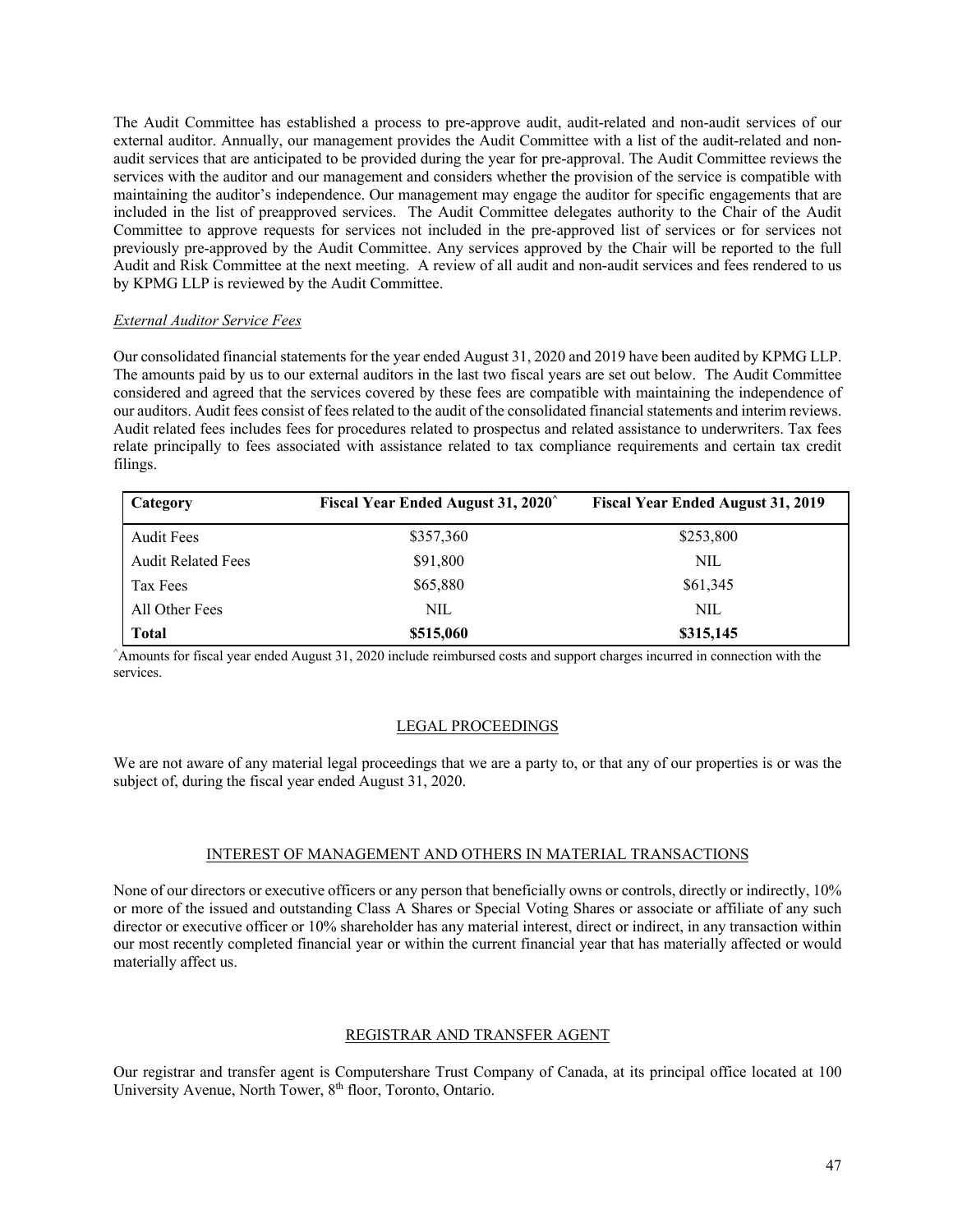### MATERIAL CONTRACTS

The only material contracts we or any of our predecessors entered into during the year ended August 31, 2020 (or prior thereto and which are still in effect) are as follows:

### *Respective Rights Agreement*

On August 30, 2019, we entered into a third amended and restated respective rights agreement (the "**Respective Rights Agreement**") with John Levy Family Holdings Ltd. ("**Levy Holdings**") and Mr. John Levy. Levy Holdings is controlled by Mr. John Levy.

Pursuant to the Respective Rights Agreement, Levy Holdings has a contractual pre-emptive right which entitles it to subscribe for a *pro rata* share of any Class A Shares or Special Voting Shares issued by us. In addition, the Special Voting Shares owned by Levy Holdings will be deemed to have been converted to Class A Shares if at any time the number of Class A Shares owned by Levy Holdings and its affiliates, in the aggregate, is less than the Threshold Amount except (a) on a sale of all of the Special Voting Shares and at least 50% of the Class A Shares owned by Levy Holdings in a transaction or series of related transactions, and (b) where Levy Holdings is subject to a Triggering Event.

"**Threshold Amount**" is defined in the Respective Rights Agreement to mean 12,000,000 Class A Shares adjusted for: (i) all Class A Subordinate Voting Share Reorganizations (as hereinafter defined) if, at the close of the principal stock market on which the Class A Shares are traded on the date of declaration of any such Class A Subordinate Voting Share Reorganization, we have a market capitalization of less than \$500 million; and (ii) for all reductions, combinations, consolidations or changes of the Class A Shares into a lesser number of Class A Shares if at the close of the principal stock market on which the Class A Shares are traded on the date of declaration of any such reduction, combination, consolidation or change we have a market capitalization of \$500 million or more.

"**Class A Subordinate Voting Share Reorganization**" is defined in the Respective Rights Agreement to mean any: (i) subdivision, redivision or change of the outstanding Class A Shares into a greater number of Class A Shares; (ii) reduction, combination, consolidation or change of the outstanding Class A Shares into a lesser number of Class A Shares; or (iii) issuance of Class A Shares (or securities, including debt, convertible into or exchangeable for Class A Shares or rights, options or warrants to acquire Class A Shares) to the holders of all or substantially all of the then outstanding Class A Shares by way of stock dividend or other distribution.

Pursuant to the Respective Rights Agreement, each of Levy Holdings and its affiliates has the right to request that we file, at the expense of the requesting party, a prospectus for the sale in any provinces of Canada of all or any Class A Shares owned by them provided that such request must be in respect of Class A Shares with a fair market value of at least \$5 million. Any such request may be pre-empted by us if we identify a specific business need and use for the proceeds of the sale of such securities and we use commercially reasonable efforts to effect a treasury offering within 60 days of the exercise of this pre-emptive right. In addition, in any public offering (whether a treasury offering or a secondary offering) made by us, Levy Holdings and its affiliates are entitled to an unlimited right to sell Class A Shares owned by them as part of that public offering, provided that we and the underwriters can reduce the number of shares proposed to be sold by Levy Holdings and its affiliates in view of market conditions.

Pursuant to the Respective Rights Agreement, Mr. John Levy agreed that, so long as he controls us and is actively involved in its management, he will not: (i) carry on any business activities that are competitive with the business of us and our subsidiaries; and/or (ii) own any interest in or provide financial or managerial assistance to any entity that is primarily engaged in the business of, or whose assets or properties are significantly comprised of, digital sports media, except as follows: (i) passive investment in shares of a public company of not more than 5% of the outstanding equity; (ii) entities in which the HRC Committee has asked him to take an interest as director, officer or similar capacity on behalf of us or for our benefit; (iii) any business in which he had an ownership interest as of May 9, 2014; and (iv) any investment that he has recommended to the Board as an investment for us which the Board and the HRC Committee has decided not to make; provided that the making of any such investment does not impede the performance by him of his duties and responsibilities as our officer and he does not become actively involved in the management of any such investment.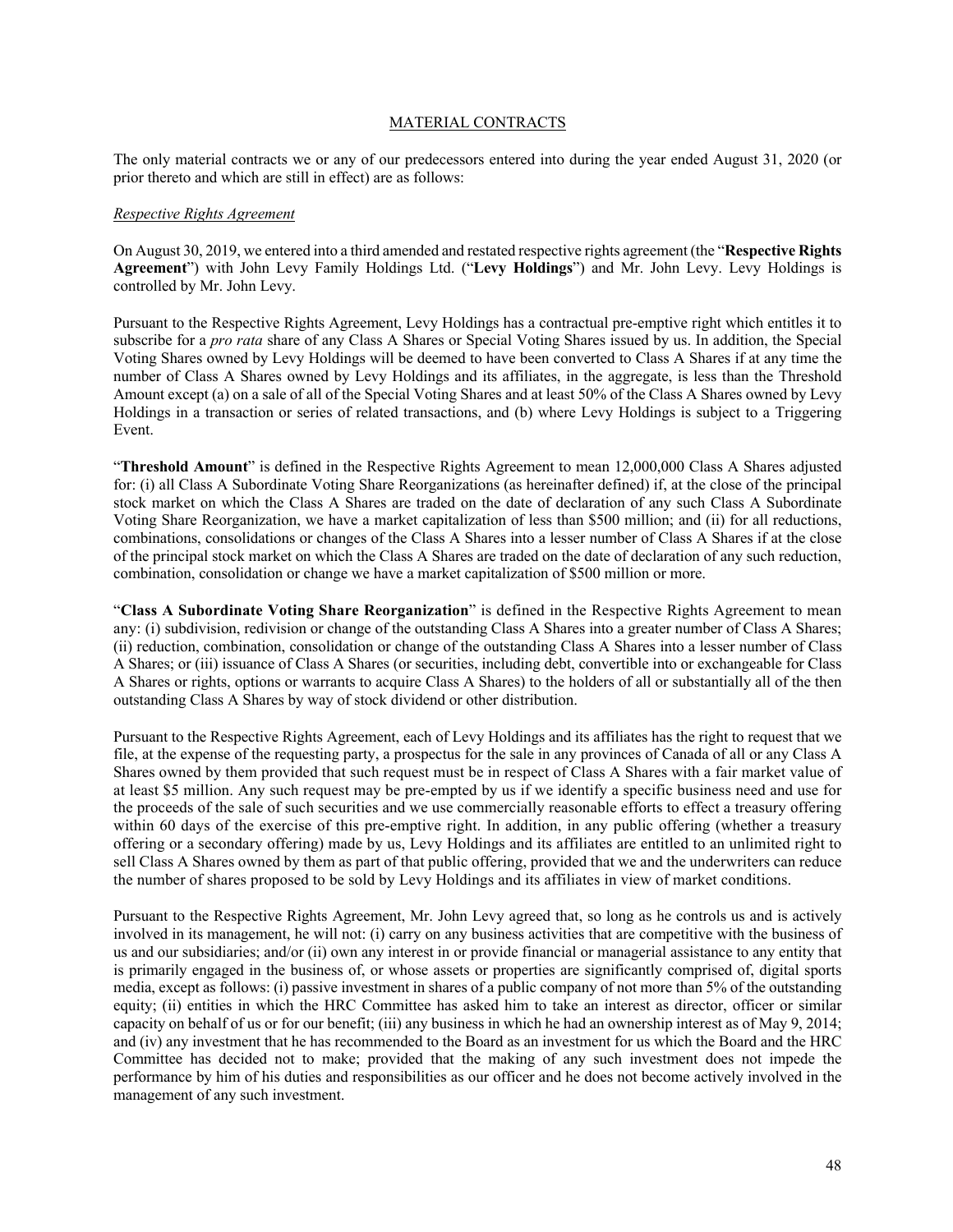### *Management Services Agreement*

Mr. John Levy, Chairman and Chief Executive Officer, and his services are made available to us by Norwest Video Inc. ("**Norwest**") (a corporation controlled by Mr. John Levy). We entered into a management services agreement with Norwest and Mr. John Levy effective April 11, 2018. It had a term of approximately two years and provided that Norwest was entitled to a basic management services fee of \$640,000 per year between September 1, 2018 and August 31, 2020, the date upon which it expired. We entered into a new management services agreement ("**Management Services Agreement**") with Norwest and Mr. John Levy effective September 1, 2020. It has a term of one year and provides that Norwest is entitled to a basic management services fee of \$640,000 between September 1, 2020 and August 31, 2021.

In addition, Norwest is entitled to participate in an annual bonus pool in an amount to be determined annually by the HRC Committee and to participate in any long-term incentive plan, our stock option and restricted share unit plan, our employee share purchase plan, our RRSP contribution program and any similar plan created by us in the manner and to the extent authorized by the Board. Norwest is also entitled to reimbursement for certain expenses incurred on our behalf by Mr. John Levy, including reasonable travel and other out-of-pocket expenses provided such expenses were actually and properly incurred by Mr. John Levy in connection with management of our business.

We are able to terminate the Management Services Agreement at any time upon payment to Norwest of two times the sum of (i) the highest annual basic management fee earned in any one of the three most recently completed fiscal years and the highest bonus fees earned in any one of the three most recently completed fiscal years, and (ii) accelerated vesting of all options which will vest within twelve months of the termination date.

The Management Services Agreement provides that Mr. John Levy will not, during the term of the Management Services Agreement, (i) carry on any business activities that are competitive with our business; and/or (ii) own any interest in or provide financial or managerial assistance to any entity that is primarily engaged in the business of, or whose assets or properties are significantly comprised of, digital sports media, except as follows: (i) passive investment in shares of a public company of not more than 5% of the outstanding equity; (ii) entities in which the HRC Committee has asked him to take an interest as director, officer or similar capacity on our behalf or for our benefit; (iii) any business in which he had a prior ownership interest; and (iv) any investment that he has recommended to the Board as an investment for us which the Board and the HRC Committee has decided not to make.

## *Board Nomination Agreement*

We entered into a board nomination agreement (the "**Board Nomination Agreement**") with certain Relay Ventures' funds on May 3, 2013 that was amended on July 15, 2019. The Board Nomination Agreement provides Relay Ventures with the right to designate one of certain specified individuals to be included among the Board's nominees as directors at each meeting of our shareholders at which directors are to be elected by the holders of the Class A Shares for so long as Relay Ventures holds at least 7.5% of the outstanding Class A Shares. Relay Ventures' cofounder and managing partner, John Albright, was appointed to the Board on May 3, 2013 pursuant to the Board Nomination Agreement.

The Board Nomination Agreement requires Relay Ventures to vote the Class A Shares controlled or beneficially held by Relay Ventures or its affiliates in favour of the Board's slate of nominees for election as directors at each meeting of our shareholders at which directors are to be elected provided that the Relay Nominee has been nominated in accordance with the Board Nomination Agreement. In addition, Mr. John Levy agreed to vote or cause to be voted all Class A Shares controlled or beneficially owned by him or his affiliates in favour of the Relay Nominee for election as a director at each meeting of our shareholders at which directors are to be elected provided the Relay Nominee has been nominated in accordance with the Board Nomination Agreement.

## *Relay Ventures Pre-emptive Rights Agreement*

We also entered into a pre-emptive rights agreement (the "**Pre-emptive Rights Agreement**") with certain Relay Ventures funds on May 3, 2013. The Pre-emptive Rights Agreement provides Relay Ventures, so long as it holds a minimum of a 5% equity interest in us (on a non-diluted basis), with pre-emptive rights to co-subscribe on any future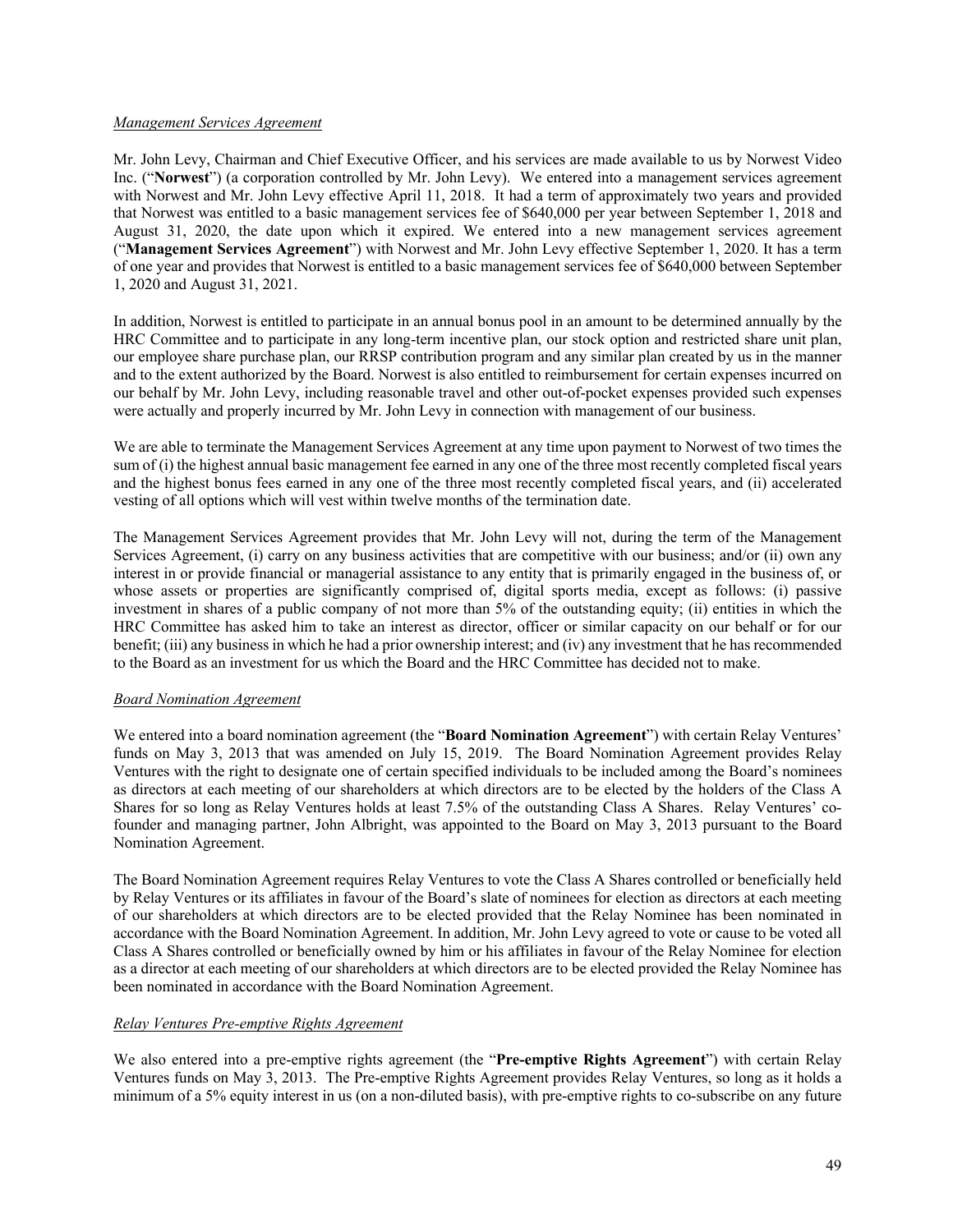equity issuance by us subject to customary exclusions for the issuance of shares under stock incentive plans or in connection with arm's length acquisitions and similar transactions, to maintain its proportional equity interest at the relevant time.

### *Coat Tail Agreement*

For a summary of the terms of the Coat Tail Agreement, see "*DESCRIPTION OF CAPITAL STRUCTURE – Special Voting Shares*".

### *Investment Agreement and Convertible Debenture*

We entered into an investment agreement on August 31, 2019 (the "**Investment Agreement**") with a fund managed and controlled by Fengate Asset Management (the "**Fund**") pursuant to which the Fund agreed to purchase a \$40,000,000 8.00% convertible unsecured subordinated debenture due August 31, 2024 (the "**Convertible Debenture**") on a private placement basis. We issued the Convertible Debenture to the Fund on September 5, 2019.

The Convertible Debenture matures on August 31, 2024 and accrues interest at the rate of 8.00% per annum payable semi-annually on the last day of February and August of each year commencing on February 29, 2020. At the holder's option, the Convertible Debenture may be converted into our Class A Shares at any time prior to the close of business on the earlier of the business day immediately preceding the maturity date and the business day immediately preceding the date fixed for redemption of the Convertible Debenture. The conversion price will be \$0.75 for each Class A Share, being a conversion rate of 1,333.3333 Class A Shares issuable for each \$1,000 principal amount of the Convertible Debenture, subject to adjustment in certain circumstances.

Subject to specified conditions, we may force the conversion of the Convertible Debenture into Class A Shares if the volume weighted average trading price of our Class A Shares during the 20 trading days ending on the fifth trading day preceding the date on which notice of the forced conversion is given is not less than 125% of the conversion price at any time (i) after August 31, 2021, or (ii) if the principal sum of the Convertible Debenture outstanding is \$4,000,000 or less.

Subject to specified conditions, the Convertible Debenture may be redeemed at our option at par plus accrued and unpaid interest at any time (i) after August 31, 2023 if the volume weighted average trading price of our Class A Shares during the 20 trading days ending on the fifth trading day preceding the date on which notice of the redemption is given is not less than 125% of the conversion price, or (ii) if the principal sum of the Convertible Debenture outstanding is \$4,000,000 or less.

Subject to specified conditions and subject to any required regulatory and/or stock exchange or marketplace approvals, we are entitled to repay all or a portion of the outstanding principal amount of the Convertible Debenture on maturity by issuing that number of our Class A Shares equal to the quotient obtained by dividing the applicable portion of the principal amount to be repaid in Class A Shares by 85% of the volume weighted average trading price of our Class A Shares during the 20 trading days ending on the fifth trading day preceding the maturity date.

Until August 31, 2021, we are also entitled to satisfy our obligation to pay interest by adding the amount of the applicable interest payment to the principal amount of the Convertible Debenture. The interest added to the principal amount of the Convertible Debenture will be convertible into Class A Shares in accordance with the conversion features of the Convertible Debenture, subject to the requirements of any regulatory and/or stock exchange or marketplace at the time of conversion.

Upon the occurrence of a change of control of theScore or the sale by us of our core assets, we will be required to make an offer to purchase the Convertible Debenture at a price equal to 105% of the principal amount plus accrued and unpaid interest.

The Convertible Debenture includes certain provisions to ensure we comply with applicable gaming regulations. Upon the occurrence of certain Triggering Events, we can require the holder of the Convertible Debenture to deposit the Convertible Debenture into escrow with us until the Triggering Event is cured or rectified (and we are prohibited from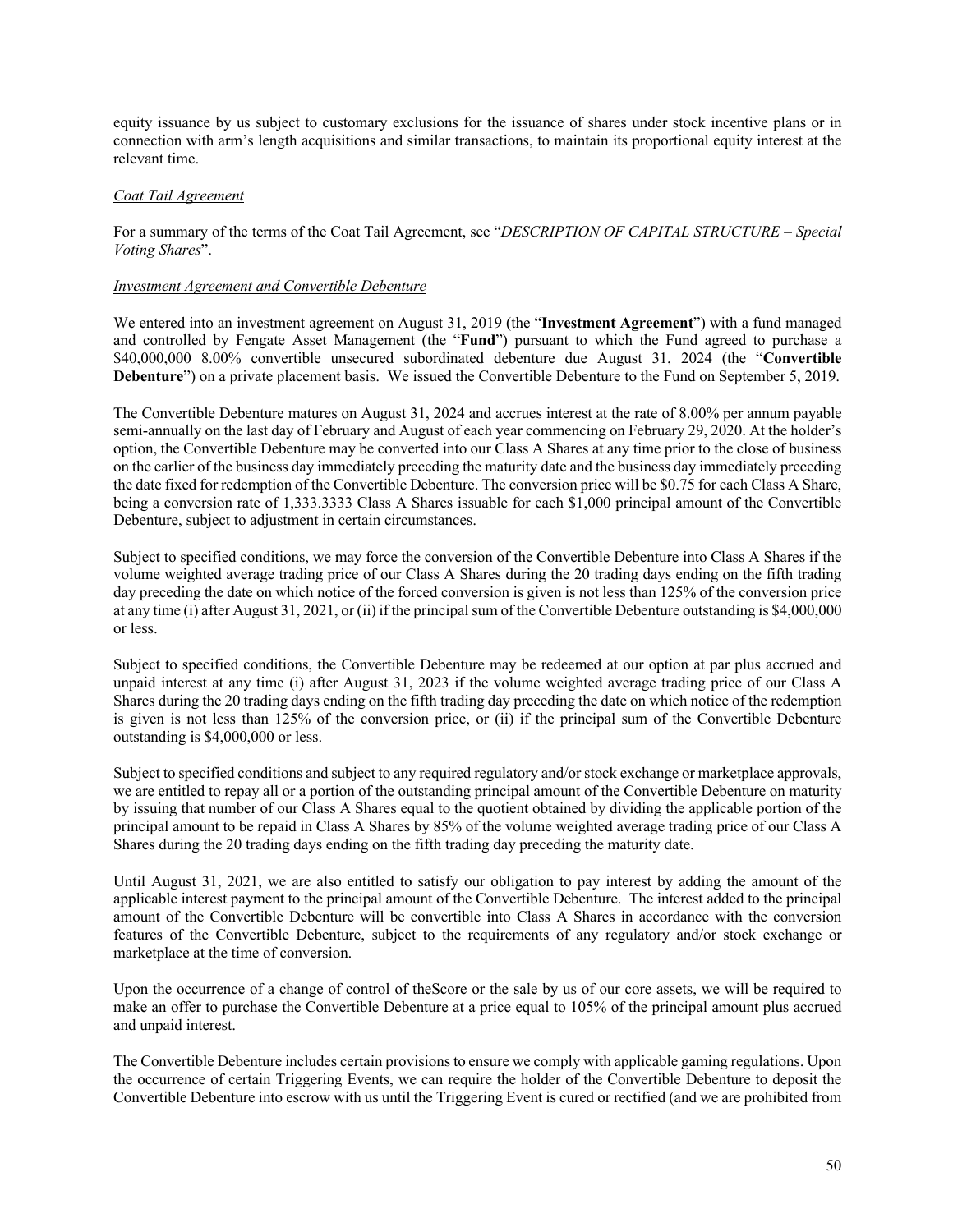exercising our rights under our Articles to force a sale or repurchase of the Convertible Debenture). If certain adverse regulatory events occur while we are holding the Convertible Debenture in escrow, the Convertible Debenture will cease to be convertible into Class A Shares, and we will redeem the Convertible Debenture for 100% of the principal amount plus accrued and unpaid interest (to the date of the adverse regulatory event).

The Investment Agreement provides the Fund with certain rights including (i) a right to participate in future equity offerings to maintain its pro rata equity interest for so long as the Convertible Debenture is outstanding (or, following conversion, for so long as the Fund and its affiliates hold at least 5% of the outstanding Class A Shares), (ii) a right of first refusal over certain future debt financings for so long as the Convertible Debenture is outstanding, (iii) a right to nominate one individual to serve on our board of directors (or, if such right is not exercised, the right to designate a board observer) for so long as the Convertible Debenture is outstanding (or, following conversion, for so long as the Fund and its affiliates hold at least 7.5% of the outstanding Class A Shares) and (iv) a demand registration right to sell all of its Class A Shares. The Fund is also restricted from selling any Class A Shares acquired upon conversion of the Convertible Debenture to certain of our competitors without first complying with a right of first refusal in our favour.

### INTEREST OF EXPERTS

KPMG LLP are our auditors and have confirmed that they are independent of theScore in accordance with the ethical requirements that are relevant to the audit of the financial statements in Canada.

#### ADDITIONAL INFORMATION

Additional information relating to us may be found on the System for Electronic Document Analysis and Retrieval ("**SEDAR**") at www.sedar.com.

Additional information, including directors' and officers' remuneration and indebtedness, principal holders of our securities, and securities authorized for issuance under equity compensation plans is contained in our management information circular for our most recent annual meeting of shareholders that involved the election of directors, which may be found on SEDAR at www.sedar.com.

Additional financial information is contained in our consolidated financial statements as at and for the years ended August 31, 2020 and 2019 and our MD&A for the year ended August 31, 2020 and may be found on SEDAR at www.sedar.com.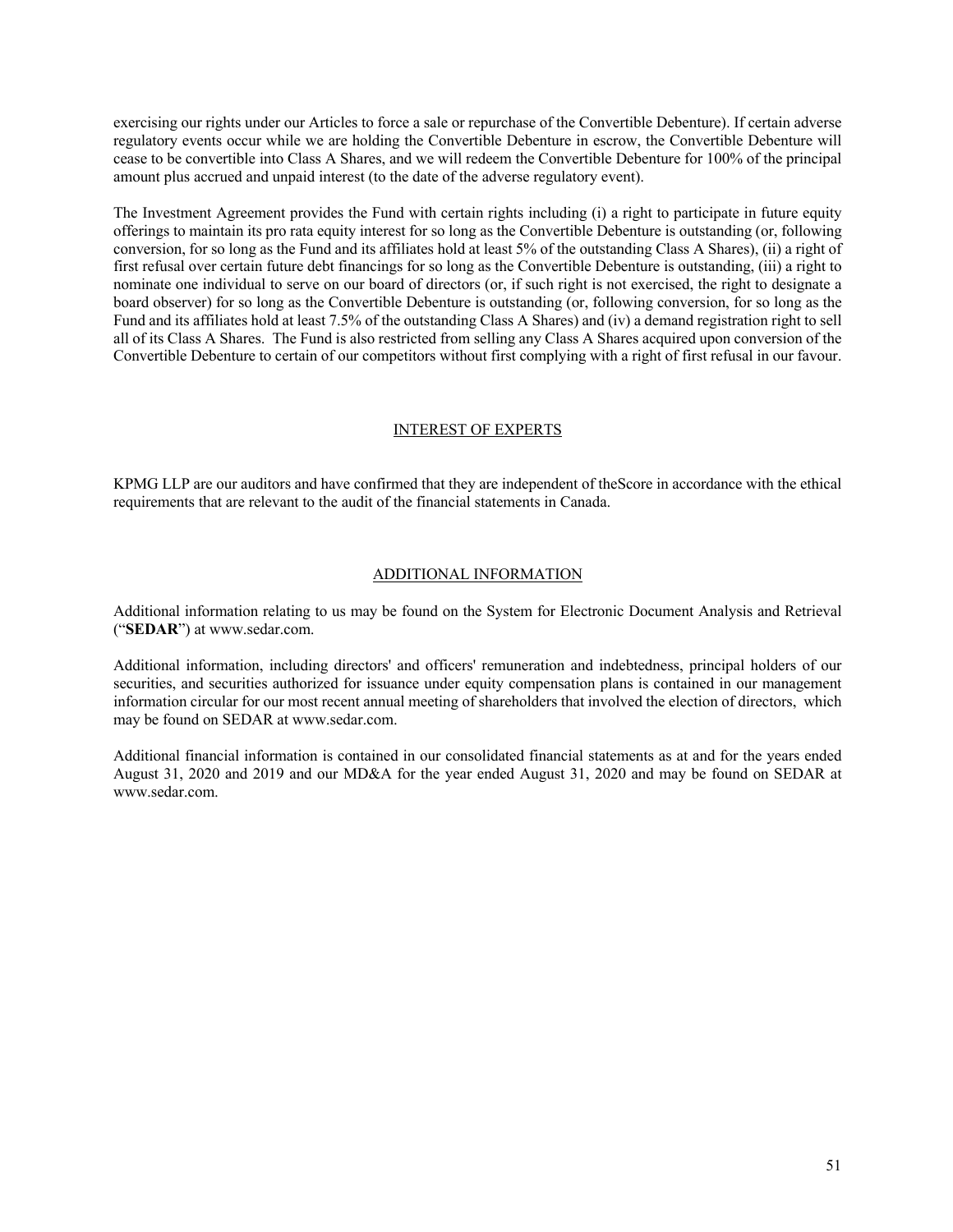### SCHEDULE A

# **SCORE MEDIA AND GAMING INC. AUDIT COMMITTEE CHARTER**

#### A. **Audit Committee Purpose**

The Audit Committee (the "**Committee**") is a committee of the board of directors (the "**Board**") of Score Media and Gaming Inc. (the "**Corporation**") whose primary function is to assist the Board in assessing the effectiveness of the accounting and financial reporting principles and policies and internal controls and procedures that provide for compliance with accounting standards and applicable laws and regulations.

### B. **Committee Composition, Appointment and Procedures**

Structure and Composition of Committee

The Committee shall be comprised of not less than three directors, all of whom must be independent directors in accordance with applicable regulatory and stock exchange requirements.

#### Financial Literacy

All members of the Committee shall have the ability to read and understand a set of financial statements that present a breadth and level of complexity of accounting issues that are generally comparable to the breadth and complexity of the issues that can reasonably be expected to be raised by the financial statements of the Corporation.

### Appointment of Committee Members

Members of the Committee shall be appointed from time to time and shall hold office at the pleasure of the Board, upon the recommendation of the Nominating and Corporate Governance Committee.

#### Vacancies

Where a vacancy occurs at any time in the membership of the Committee, it may be filled by the Board; and

The Board shall fill any vacancy if the membership of the Committee is less than three Directors.

#### Committee Chairman

The Board shall appoint a Chairman for the Committee.

### Absence of Committee Chairman

If the Chairman of the Committee is not present at any meeting of the Committee, one of the other members of the Committee who is present at the meeting shall be chosen by the Committee to preside at the meeting.

#### Secretary of Committee

The Committee shall appoint its own secretary, who shall serve as the secretary of the Committee.

#### Meetings

The Chairman of the Committee or the Chairman of the Board, or any two members of the Committee may call a meeting of the Committee;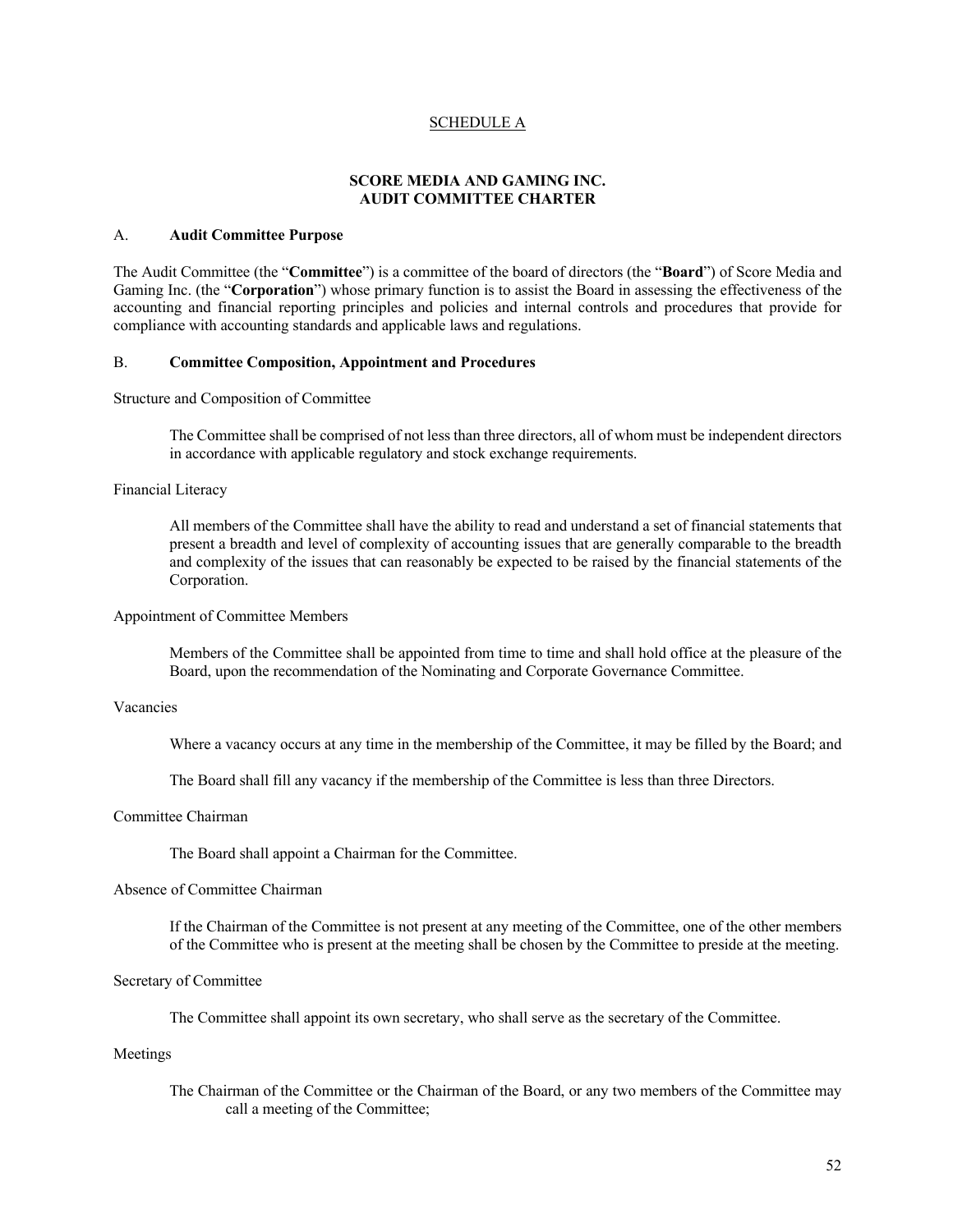The Committee shall meet at such times during each year as it deems appropriate;

- The Committee will ordinarily meet in camera at the end of each of its formal meetings and may meet in camera at any other time as required;
- There shall be four senior management personnel available for meetings of the Committee at the invitation of the Chairman of the Committee. These four persons will be those holding the positions of Chief Executive Officer, Chief Financial Officer, Chief Operating Officer, and Corporate Secretary; and
- Representatives of the external auditors shall be available for Committee meetings at the invitation of the Chairman of the Committee.

#### Quorum

A majority of the members of the Committee shall constitute a quorum.

#### Notice of Meetings

- Notice of the time and place of every meeting shall be given in writing (including by way of written facsimile or electronic communication) to each member of the Committee at least 24 hours prior to the time fixed for such meeting; provided, however, that a member may in any manner waive a notice of a meeting; and
- Attendance of a member at a meeting constitutes a waiver of notice of the meeting except where a member attends a meeting for the express purpose of objecting to the transaction of any business on the grounds that the meeting is not lawfully called.

### Review of Charter

The Committee shall review its performance and this Charter annually or otherwise as it deems appropriate and propose recommended changes to the Board.

### C. **Responsibilities of the Committee**

- 12. The Committee shall:
	- Review all quarterly unaudited and annual audited financial statements and accompanying reports to the shareholders, MD&A, related annual and interim earnings press releases, earnings guidance disclosure or any other disclosure based on the Corporation's financial statements prior to the release of those statements;
	- Make recommendations to the Board for approval with respect to the annual audited financial statements and, in each case, review:
		- The appropriateness of the Corporation's significant accounting principles and practices, including acceptable alternatives, and the appropriateness of any significant changes in accounting principles and practices;
		- The existence and substance of significant accruals, estimates, or accounting judgements, and the level of conservatism;

Unusual or extraordinary items, transactions with related parties, and adequacy of disclosures;

Asset and liability carrying values;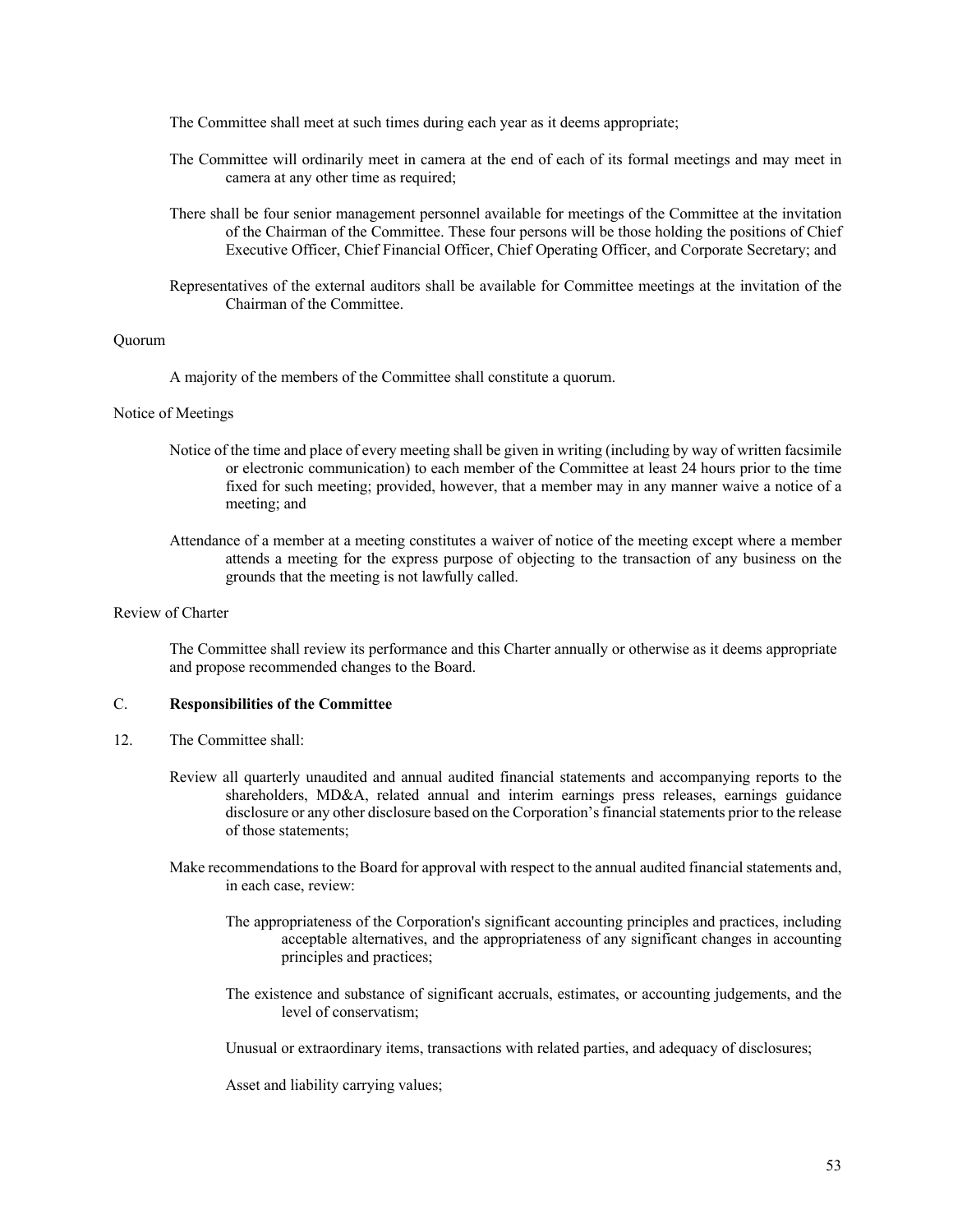Income tax status and related reserves;

Qualifications contained in letters of representation;

Assurances of compliance with covenants in trust deeds or loan agreements;

Business risks, uncertainties, commitments, litigation and contingent liabilities;

The adequacy of explanations for significant financial variances between years;

The adequacy of control systems utilized by the Corporation; and

Material valuation issues.

Review the Corporation's Annual Information Form (if any), management proxy circular and annual report and make a recommendation for approval thereof to the Board.

Oversee the external audit process, including:

- The selection and appointment of an auditing firm to conduct the annual audit of the Corporation's annual financial statements and review of the Corporation's quarterly financial statements (and related notes and management's discussion and analysis in each case);
- Assess the independence of the appointed auditing firm;
- Review of the external audit plan comprising a fee estimate, objectives, scope, materiality, timing and areas of audit risk;
- Review of audit reports and reviews and findings, including corresponding management responses;

Approve the audit fee;

- Establish, from time to time, pre-approval arrangements for specific categories of permitted audit related services; and
- Private discussions regarding the quality of financial personnel, the level of co-operation received and unresolved material differences of opinion or disputes.

Oversee the external non-audit process, including:

- Approving the nature of any non-audit services provided and any material mandates by the auditing firm to the Corporation or its subsidiary entities, the fees charged by the firm for such services and the impact on the independence of the auditor provided that the auditing firm is prohibited from providing appraisal or valuation services, fairness opinions, actuarial services, internal audit outsourcing services, management functions or human resources, bookkeeping or other services relating to the accounting records or financial statements of the Corporation or financial information systems designed in implementation; and
- Information as to the non-audit services provided by the auditing firm, the fees charged by the firm for such services and the impact on the independence of the auditor.

Review incidents of fraud, illegal acts and conflicts of interest;

Review cases where management has sought accounting advice on a specific issue from an accounting firm other than the one appointed as auditor;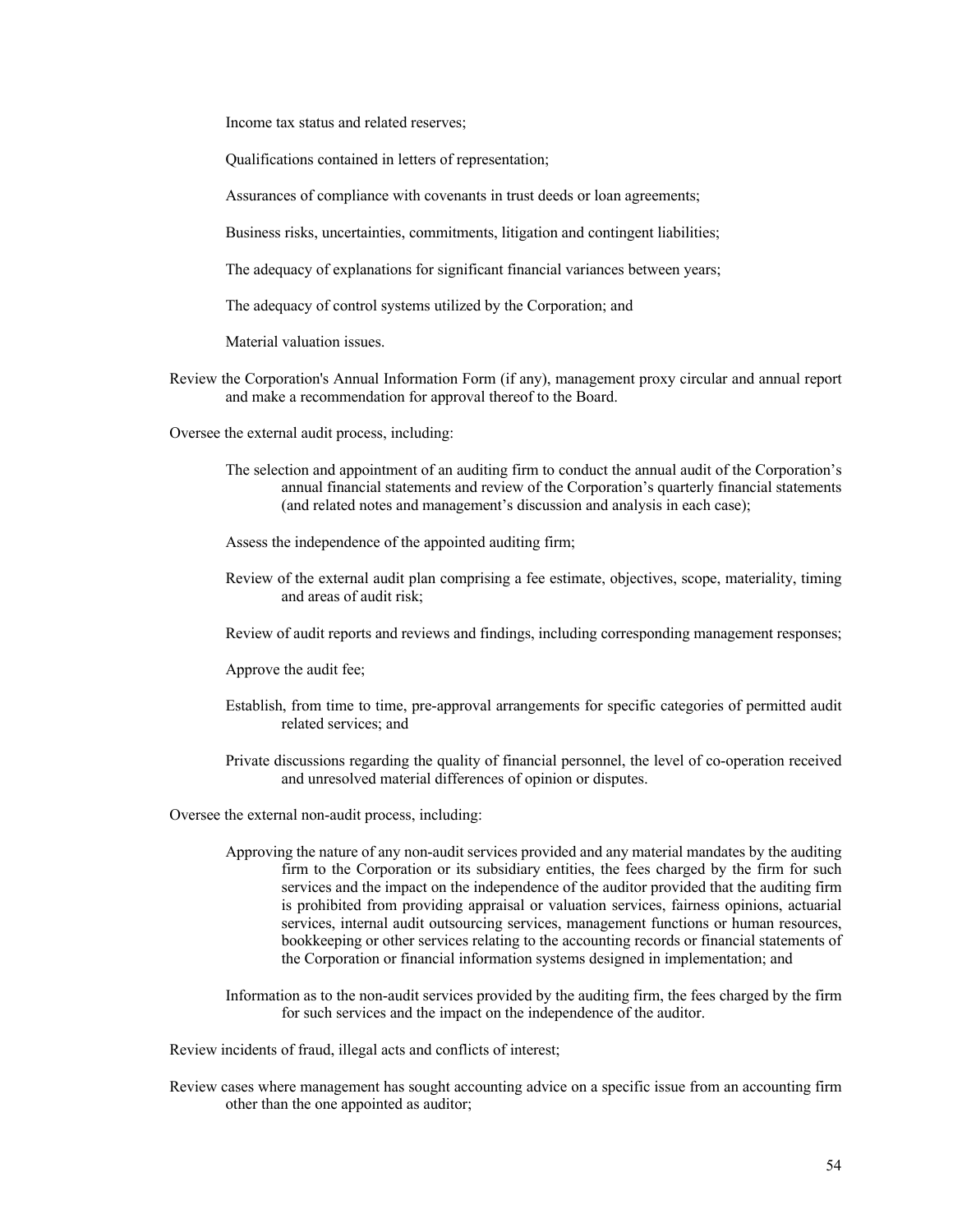Establish financial whistle blowing procedures for:

- receipt, retention and treatment of complaints received by the Corporation regarding accounting, internal accounting controls, or auditing matters; and
- confidential, anonymous submission by employees of the Corporation of concerns regarding questionable accounting or auditing matters; and
- Review and approve the Corporation's hiring policies regarding partners, employees and former partners and employees of the present and former external auditor of the Corporation.
- The Committee may, at the request of the Board, investigate such other matters as the Board considers appropriate in the circumstances.

# D. **Resources, Meetings and Reports**

14. The Committee shall have adequate resources to discharge its responsibilities. The Committee may, for and on behalf of the Corporation and at the Corporation's sole expense, engage such consultants as it considers in its sole discretion necessary to assist it in fulfilling its duties and responsibilities.

The Committee shall meet not less than four times per year.

- The meetings of the Committee shall ordinarily include the auditors and the Chairman of the Board shall be an ex officio member of the Committee if not otherwise appointed as a member of the Committee. The Committee may request the attendance of other officers at its meetings from time to time.
- The Board shall be kept informed of the Committee's activities by a report presented at the Board meeting following each Committee meeting.
- The Committee shall keep minutes of its meetings in which shall be recorded all actions taken by the Committee which minutes shall be made available to the Board.
- The members of the Committee shall have the right, for the purposes of discharging the powers and responsibilities of the Committee, to inspect any relevant records of the Corporation and its subsidiaries.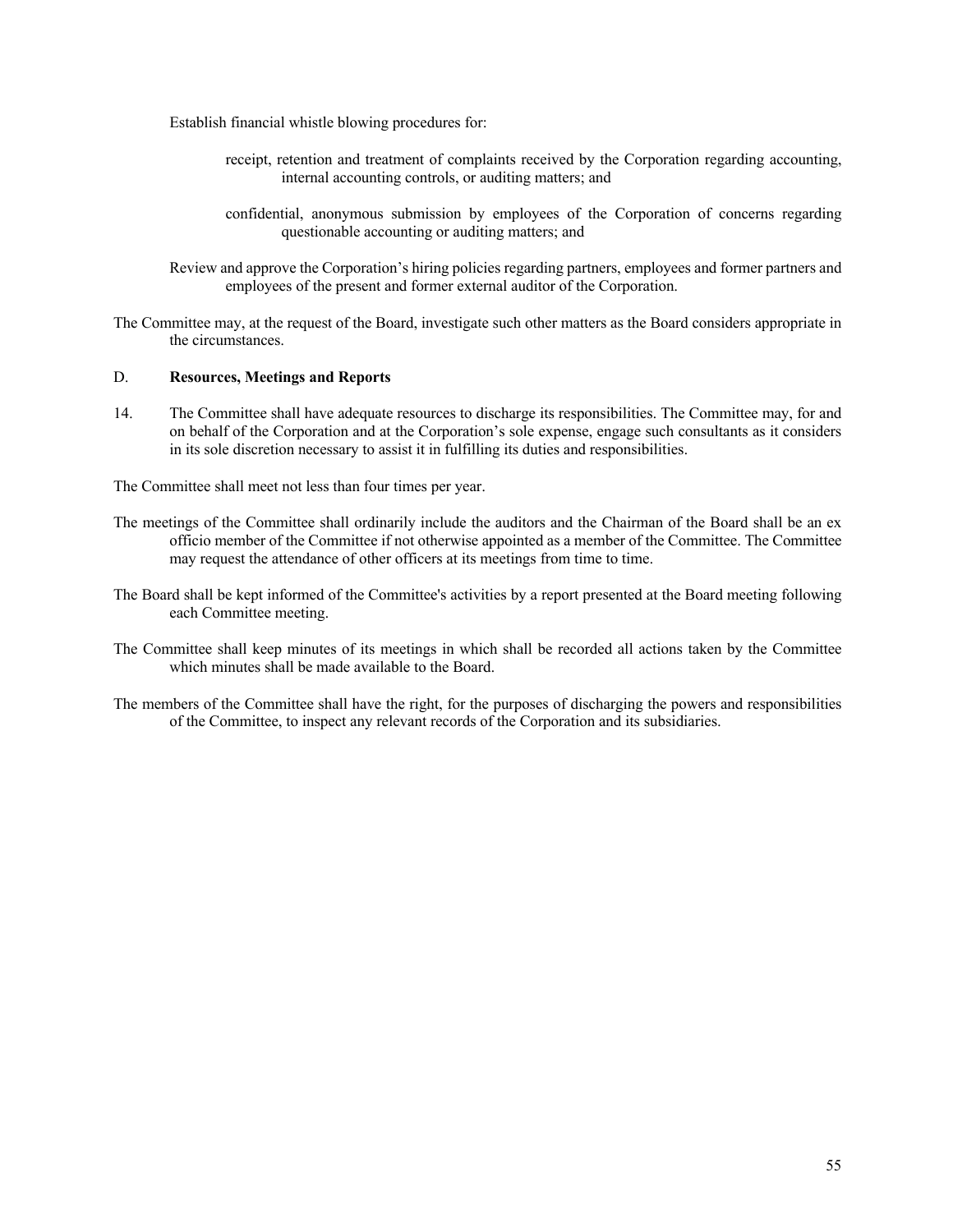### **SCORE MEDIA AND GAMING INC. (**the **"Corporation")**

### **TERMS OF REFERENCE FOR THE CHAIRMAN OF THE AUDIT COMMITTEE**

| Title:           | Chairman (the "Chair") of the Audit Committee (the "Committee")                                                                                                                                                                                                                                                                                                                                                                                                                |
|------------------|--------------------------------------------------------------------------------------------------------------------------------------------------------------------------------------------------------------------------------------------------------------------------------------------------------------------------------------------------------------------------------------------------------------------------------------------------------------------------------|
| Appointment:     | The Chair is a financially literate Director of the Corporation who is elected as a<br>Director by the Corporation's shareholders and is appointed by the other directors<br>annually as a member of the Committee. The Chair is an independent Director in<br>accordance with applicable regulatory and stock exchange requirements. The Chair<br>is appointed by the members of the Board of Directors (the "Board") and serves in<br>this role at the pleasure of the Board |
| <b>Reports:</b>  | The Chair maintains open communication with the Chairman of the Board. The Chair<br>has unfettered two-way communication with all senior officers and the Corporation's<br>auditor.                                                                                                                                                                                                                                                                                            |
| <b>Function:</b> | The Chair's primary role includes ensuring that the Committee functions properly,<br>that it meets its obligations and responsibilities, and that its organization and<br>mechanisms are in place and are working effectively.                                                                                                                                                                                                                                                 |

#### A. **Key Responsibilities:**

Provides leadership to the Committee with respect to its functions as described in the Committee's written mandate and as otherwise may be appropriate, including overseeing the logistics of the operations of the Committee.

Calls and chairs meetings of the Committee. Meetings of the Committee may also be called by the Chairman of the Board or any two members of the Committee.

Ensures that the Committee meets on a regular basis and at least quarterly.

- In consultation with the Chairman of the Board, the Chief Financial Officer and the Committee members, establishes a calendar for holding meetings of and sets the agendas for the meetings of the Committee.
- In collaboration with the Chairman of the Board, the Chief Executive Officer, the Chief Financial Officer and the Secretary ensures that agenda items for all Committee meetings are ready for presentation and that adequate information is distributed to Committee members in advance of such meetings in order that Committee members may properly inform themselves on matters to be acted upon.

Assigns work to Committee members.

- Acts as liaison and maintains communication with the Chairman of the Board and the Board to optimize and coordinate input from Directors, and to optimize effectiveness of the Committee. This includes reporting regularly to the full Board on all proceedings and deliberations of the Committee. Such reports shall be made not less frequently than quarterly.
- Ensures that the Committee receives adequate and regular updates from the management on all issues relating to audits, financial statements, MD&A, annual and interim earnings, press releases, procedures for disclosure of financial information and disclosure controls.
- Meets separately as required with management to optimize his liaison function and to ensure efficient communication between management and the Committee.